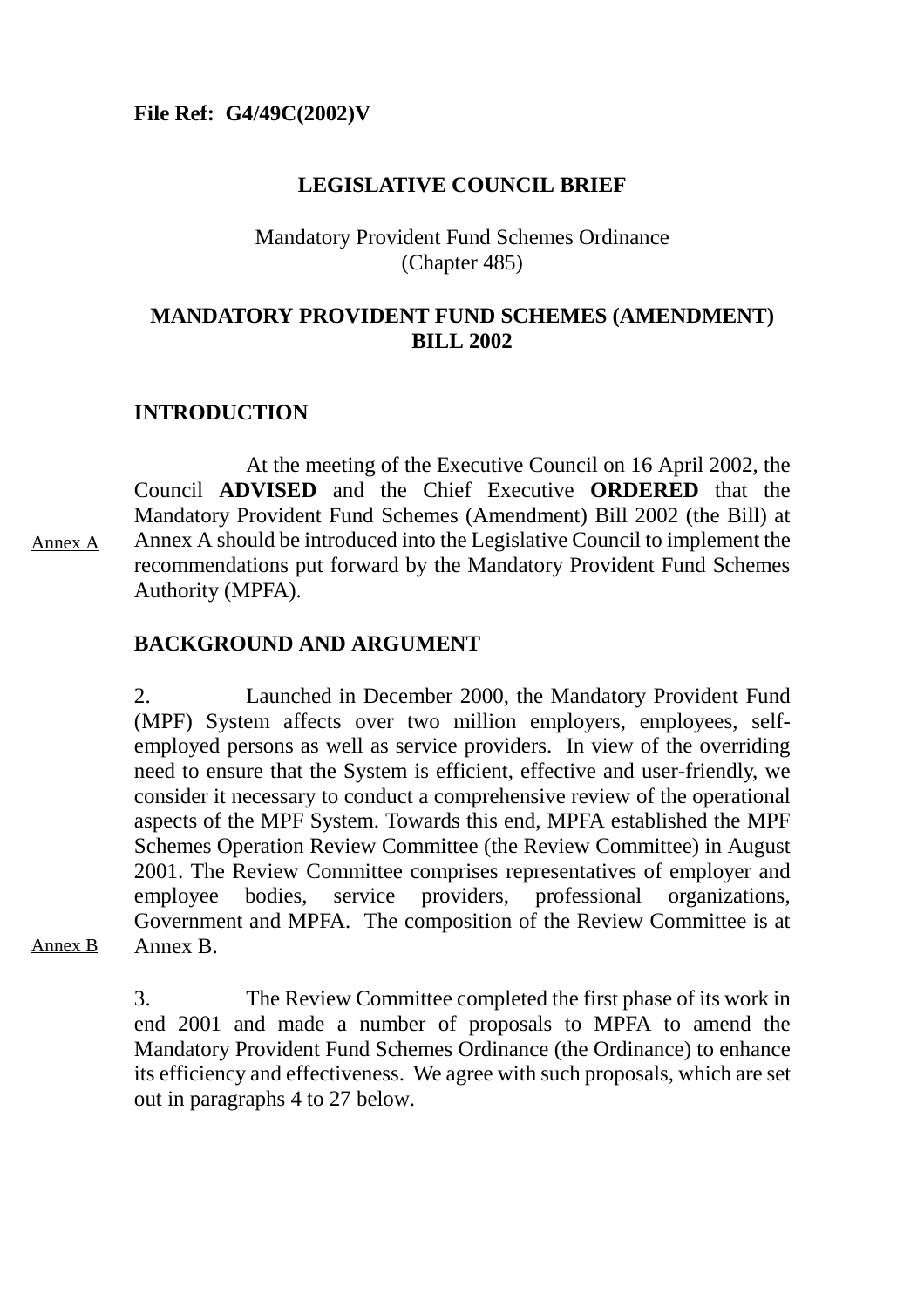## **PROPOSED LEGISLATIVE AMENDMENTS**

## **(A) Mechanism to Adjust the Minimum and Maximum Levels of Relevant Income for MPF Contributions**

4. The Ordinance provides that a relevant employee or selfemployed person (SEP) whose relevant income is less than the minimum level is not required to make MPF contributions, although his employer (if any) still has to make MPF contributions in respect of him. Also, if his relevant income is above the maximum level, he is not required to contribute to the MPF scheme in respect of the excess relevant income. The minimum and maximum levels are currently at \$4,000 and \$20,000 per month respectively, and they were adopted in 1995 when the Ordinance was enacted<sup>1</sup>.

5. The purpose of setting a minimum level is to lessen the financial burden of MPF contributions on lower-paid employees or SEPs. The rationale for setting a maximum level is that the MPF System is to encourage the workforce to save for basic retirement needs. It is recognized that such a need is less likely to arise in the case of higher income employees or SEPs who often make additional voluntary contributions or make other investment to increase their savings for retirement.

6. In setting the relevant income levels in 1995, Government indicated that a mechanism to adjust such levels should be established. MPFA has conducted a review and proposed a mechanism for adjustment with the following features –

- (a) a review would be conducted every four years;
- (b) 50% of the monthly median employment earnings (monthly median income) would be adopted as the basis to adjust the minimum level; and
- (c) monthly employment earnings at 90th percentile of the monthly employment earnings distribution would be adopted as the basis to adjust the maximum level.

 $\overline{a}$ 

<sup>1</sup> The principles adopted in setting the minimum and maximum levels of income were based on the recommendation in the Report of the Consultancy on the MPF System in 1995, i.e. the \$4,000 was derived from 50% of the then monthly median employment earnings; and the \$20,000 was based on the target to cover the entire earnings of 90% of the working population.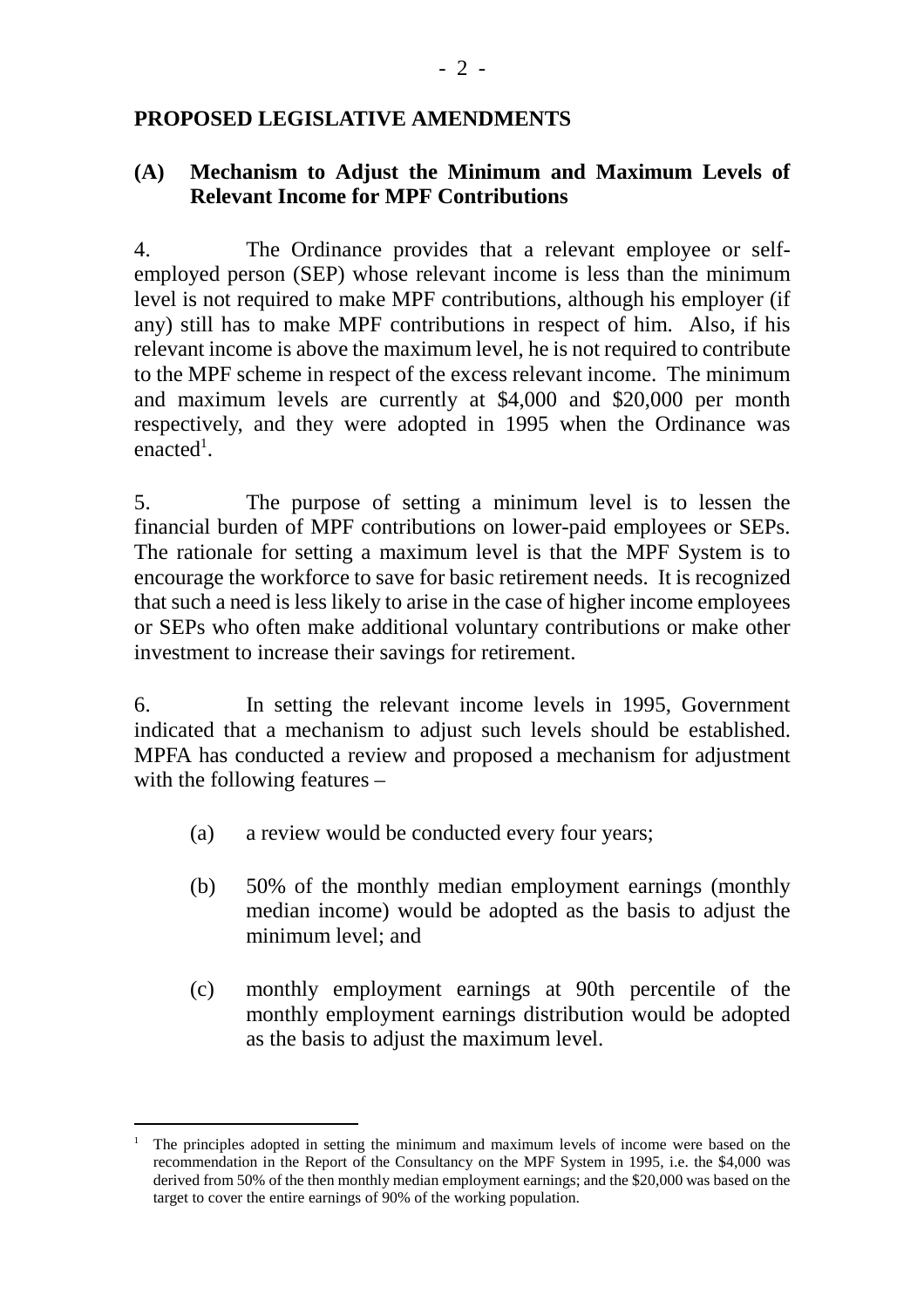7. The details of MPFA's review are at Annex C. The MPF Schemes Advisory Committee was consulted and supported the proposed mechanism. Applying the above principles and taking into account the present economic situation, MPFA recommended the following for the coming four years – Annex C

- (a) the basis of 50% monthly median income level be applied and the minimum level of relevant income for MPF contributions be revised from \$4,000 to \$5,000 per month; and
- (b) the maximum level be retained at \$20,000 per month.

8. In determining the minimum level, a balance needs to be struck between avoiding to burden the lower income workers and protecting their future retirement needs. We have to avoid compromising one for the other. We agree that the "50% of the median income" principle is a reasonable yardstick in determining the minimum relevant income. This was the same principle adopted when devising the MPF System in 1995. Further uplifting of the minimum level would affect the future retirement protection for lower income workers substantially. At present, about 57 000 employees and SEPs are estimated to be excluded from the contribution net as their relevant income is below the \$4,000 level. It is estimated that another 56 800 employees and SEPs would be carved out if the minimum level is raised from \$4,000 to \$5,000 per month.

9. In relation to the maximum level of relevant income, if the principle set out in paragraph 6(c) above was applied, the present level should be increased to \$30,000 per month, resulting in an increase in contribution by both employers and employees. Given the current economic situation and to avoid imposing additional burden on employers/employees, we agree with MPFA's proposal that no adjustment to the maximum level should be made. According to MPFA, many employees in the income bands between \$20,000 and \$30,000 per month are members of MPF schemes receiving voluntary contributions on top of mandatory contributions. Some are exempted from the Ordinance altogether (e.g. teachers of subvented schools, civil servants on pension terms, overseas employees having joined other retirement schemes, members of exempted retirement schemes, etc.). Therefore, keeping the maximum level of relevant income at \$20,000 per month would unlikely affect the retirement protection for employees within these income bands.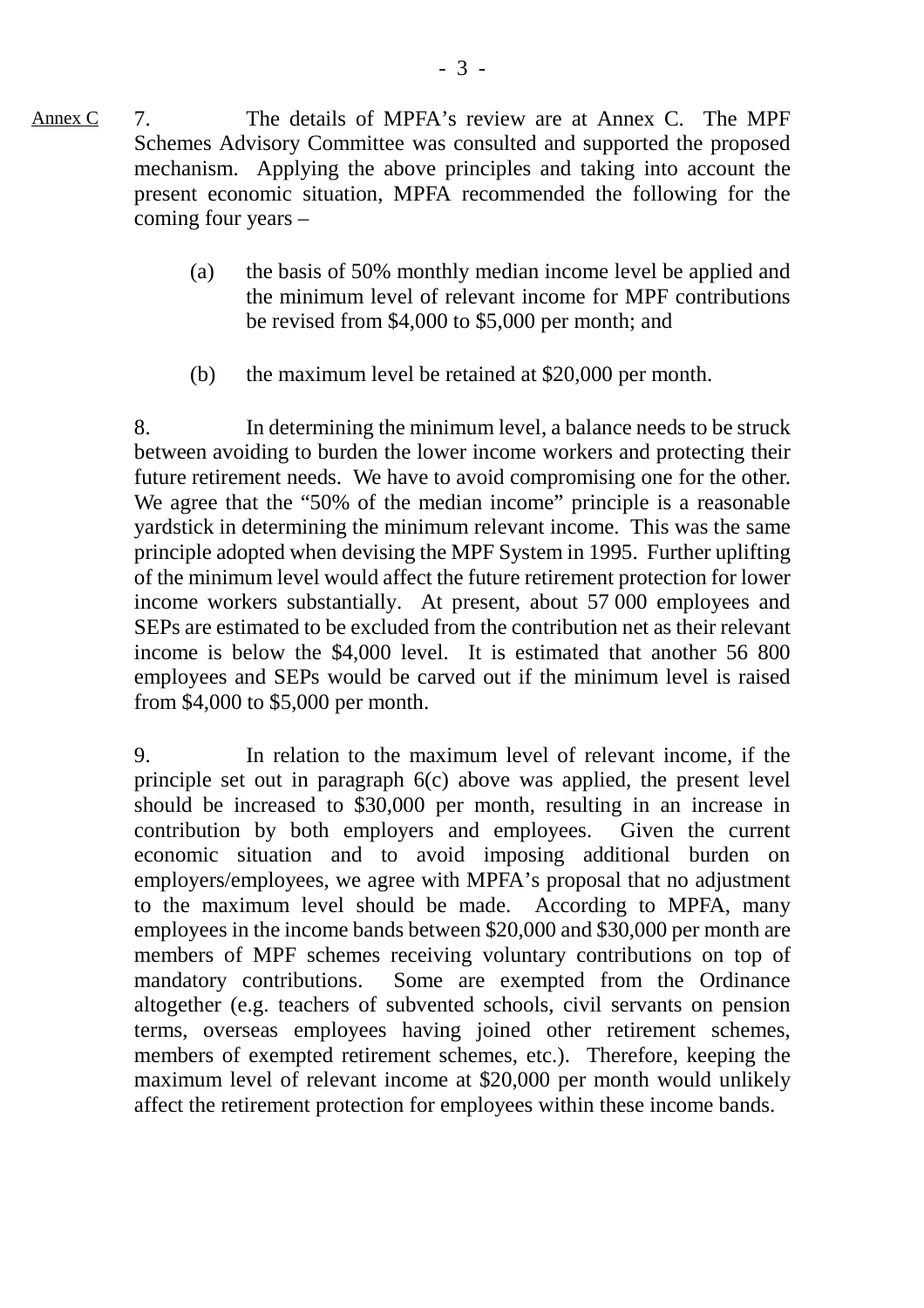10. For clarity, it would be desirable to stipulate the review mechanism, in particular, the principles to be adopted, in the MPF legislation. In this connection, flexibility should be allowed to take into account other relevant factors, for example the prevailing economic conditions, in the process.

# **(B) Enhance Protection for Scheme Members**

11. In the light of operational experience, MPFA put forward a number of proposed amendments that would simplify the provisions in the legislation as well as enhance the protection rendered for scheme members.

# *(a) Interest derived from monies-in-transit*

12. At present, the Ordinance prescribes that income derived from the investment of the accrued benefits of an MPF scheme member shall vest in the member as accrued benefits. In practice, to comply with such requirement, the approved trustee is required to allocate the interest earned to each individual member strictly in accordance with the amount of his contribution and the period during which the contribution was held in the interest-bearing account. There is no exception. In situations where the amount involved is small and the period for holding such assets is short, the administrative cost of placing the money in interest-bearing accounts and allocating the interest to each individual member in the above-mentioned manner would outweigh the benefit derived from the interest earned. Trustees therefore tend to place monies-in-transit in non-interest bearing accounts. This would not be beneficial to scheme members. To rectify the situation, we recommend to clarify in the Ordinance that interest derived from monies-in-transit need not be vested in individual members' accounts. Instead, such income shall be credited to the schemes as scheme income or be used to defray scheme administration expenses for the benefit of all scheme members.

# *(b) Transfer of members and benefits*

13. Members of MPF schemes may be transferred from one scheme to another due to a change of employers as a result of a change in the ownership of a business or a transfer to an associated company. The Ordinance presently contains provisions covering such transfers but further streamlining of such provisions is needed in the light of operational experience. In effecting such transfers, it is necessary to ensure that there is no erosion of scheme members' entitlements and that the rights of the employees are protected.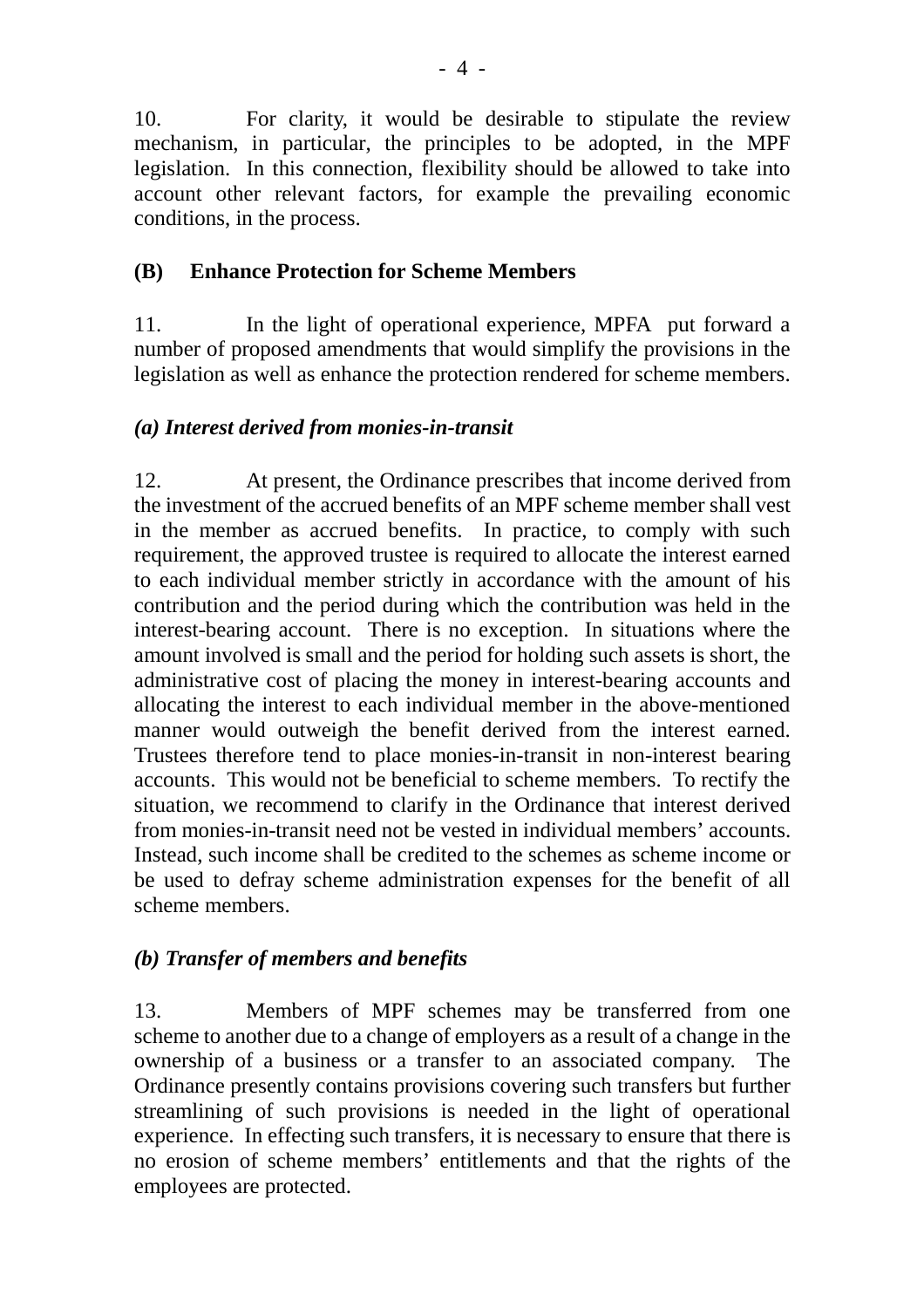14. At present, in the case of a change of business ownership and transfer between associated companies, where the employees are employed by the new owner or new associated company (the new employer), such employees may be enrolled into a new MPF scheme provided/selected by the new employer. In line with the spirit of the Employment Ordinance (Cap. 57), section 12A(6) of the Ordinance provides that the contributions made by the previous employer into the previous scheme may be used by the new employer to offset his severance payment / long service payment (SP/LSP) made to the employee on termination of service. Nonetheless, the other provisions of the Ordinance treat the above change as analogous to change in employment. Employees who are transferred to a new scheme are treated as new employees and they would not be required to contribute to the new scheme for the first 30 days. Besides, the employees are entitled to transfer the accrued MPF benefits derived from their previous employment to individual preserved MPF accounts of their choice. Within a preserved account, accrued benefits derived from the employees' former employment are commingled and not segregated. As a result, the amount of contributions made by the relevant previous employers cannot be readily ascertained for SP / LSP offsetting purposes. Therefore, we propose to amend the Ordinance to clarify that where there is a change of business ownership or transfer between associated companies and if certain conditions are satisfied e.g. the new employer agreed to assume the liability of the previous employer for SP/LSP in respect of the employee, the new employer may elect to have the accrued benefits of the relevant employee transferred to an account in an MPF scheme nominated by the new employer, and that the 30-day employee contributions holiday will not apply to such employee.

15. Upon occurrence of certain events such as restructuring of companies or occupational retirement schemes, members of an MPF exempted occupational retirement registered or exempted scheme (MPF exempted ORSO scheme) may be transferred to another such scheme. However, the Ordinance only provides that those members became members of an MPF exempted ORSO scheme on or before 1 December 2000 would be 'existing members' and would not be subject to the preservation of minimum MPF benefits  $(MMB)^2$  requirement. MPFA recommended and we agree that the time bar should be lifted to allow those who are transferred from an MPF exempted ORSO scheme to another such scheme to retain the 'existing member' status, if certain conditions are satisfied. This would ensure that such members would continue to enjoy

 $\overline{a}$ 

<sup>2</sup> MMB is the portion of benefits held in an MPF exempted ORSO scheme which is broadly equivalent to the accumulated mandatory contribution made by or on behalf of the employee if he participates in an MPF scheme.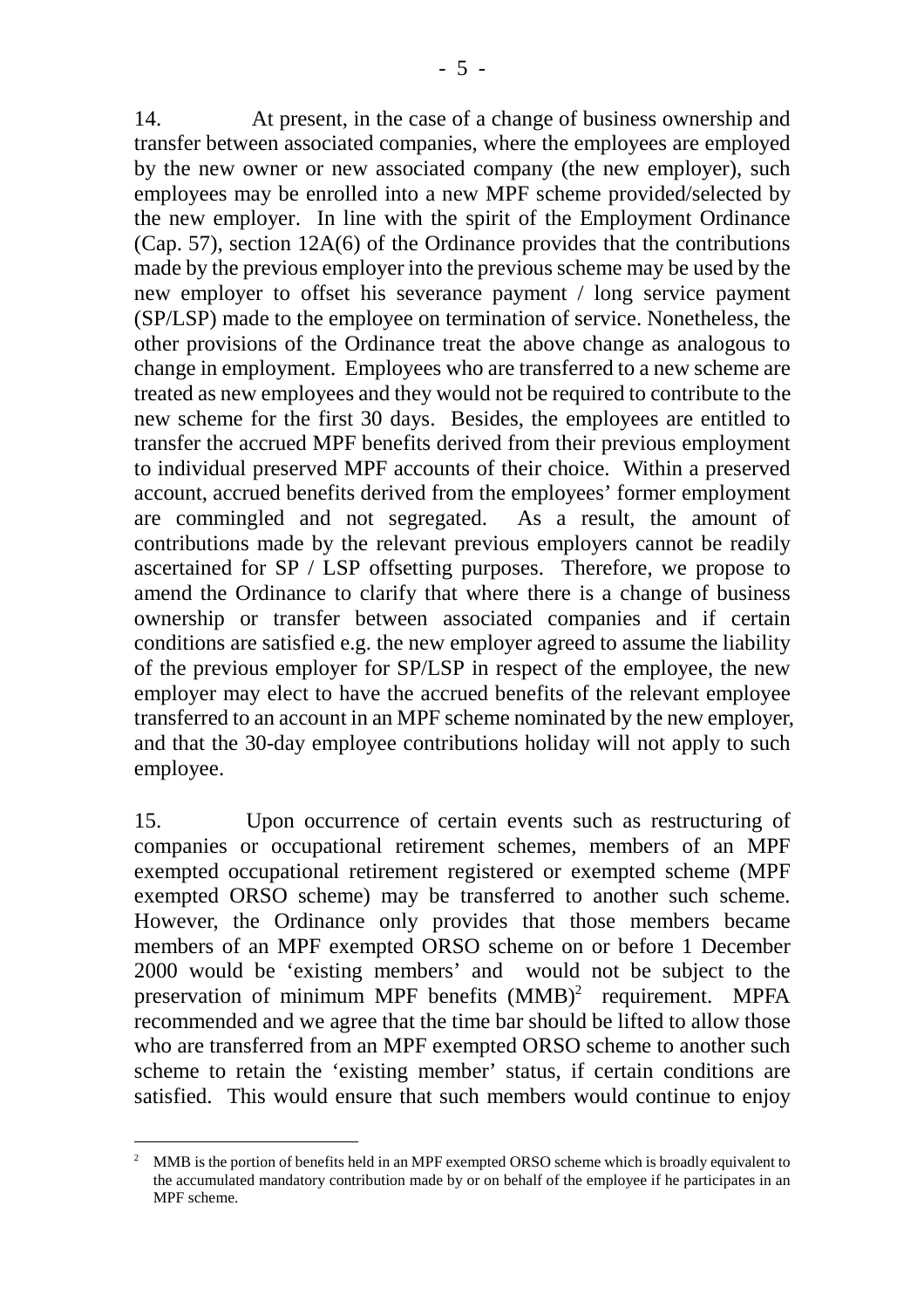their special status as under their old MPF exempted ORSO scheme and would not be subject to the MMB requirement.

# *(c) Benefit payment on incapacitation*

16. The Ordinance only allows a scheme member who was employed/self-employed immediately before his becoming totally incapacitated to claim his accrued MPF benefits. It does not cater for the situation where a scheme member becomes incapacitated whilst being unemployed and not a SEP, thus depriving such a person from claiming his accrued benefits before retirement. Amendment to the Ordinance to allow for such situation is proposed.

# *(d) Enhance enforcement provisions for scheme members' protection*

17. To improve the provisions on enforcement against nonenrolment in MPF schemes, we propose to make failure of an employer to enroll his employees into MPF schemes a "continuing offence" (i.e. an offender may be prosecuted again if he fails to take rectification action after conviction), and a daily fine after the first conviction is proposed. Moreover, to enable MPFA to take more effective enforcement action to protect scheme members, we propose to change the prosecution time-bar for nonenrolment in MPF schemes and non-payment of mandatory MPF contributions by employer from six months after the occurrence of the offence to six months after the discovery of the offence by, or coming to the notice of, MPFA.

# **(C) Simplify MPF Scheme Administration**

18. In response to the comments made by service providers and employers, the following amendments are proposed to simplify the MPF scheme administration regime.

# *(a) Provisions on contribution holiday*

19. The Ordinance provides that when making the first MPF contribution after the permitted period (i.e. 60 days commencing from the first date of employment), employers' contributions shall count from the first day of employment, but employees' contributions shall count from the 31st day of employment, i.e. employees enjoy a 30-day contribution holiday. In most cases, the 31st day of employment would not fall on the first day of the employee's regular payroll cycle. This results in an incomplete initial employee contribution period and requires the employer to undertake the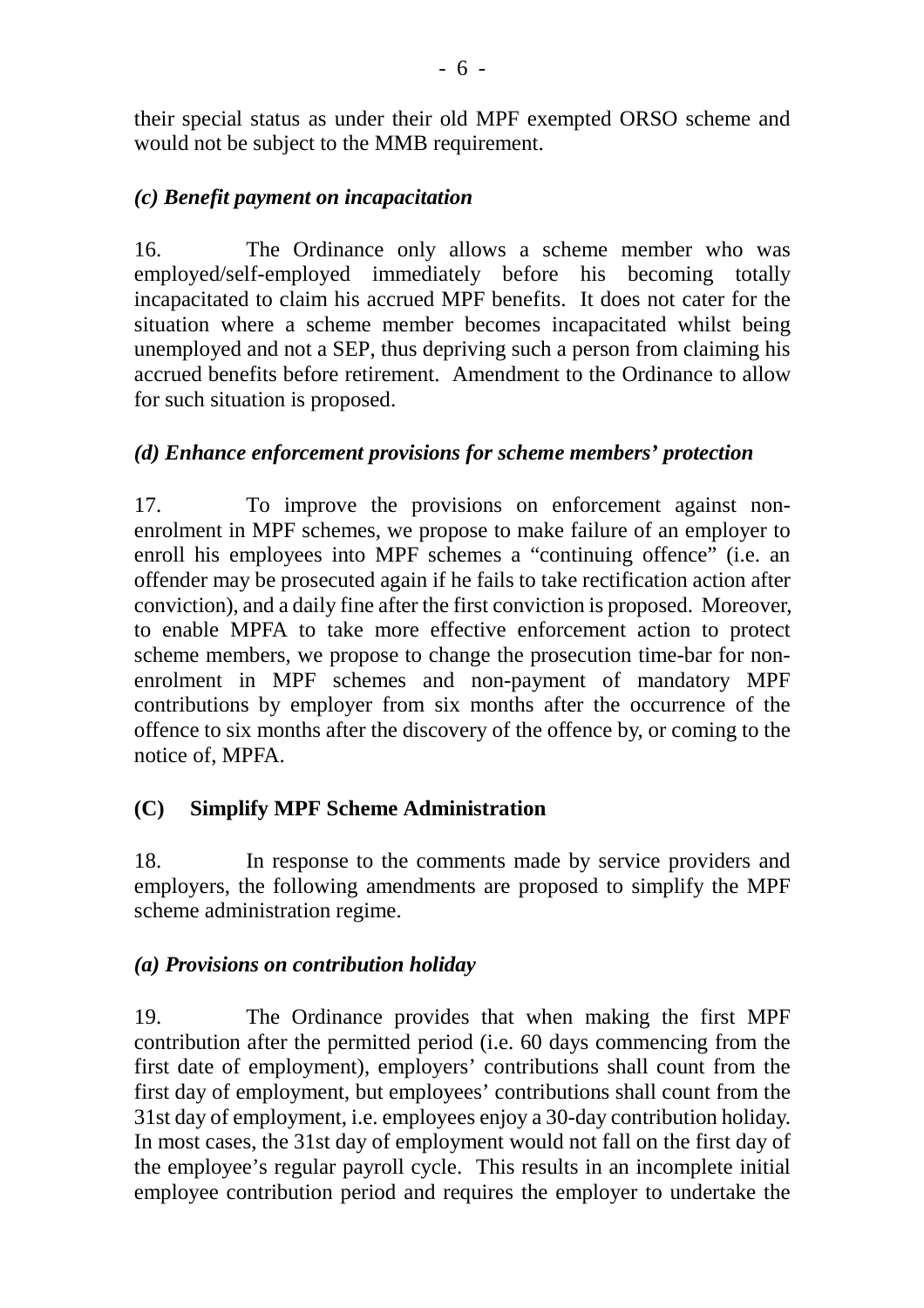cumbersome exercise of prorating the relevant income and comparing it against the correspondingly prorated minimum and maximum levels of relevant income.

20. To keep the procedures simple and reduce the administrative work as well as to minimize the risk of error, we propose that for employees with monthly or more frequent than monthly payroll, the employee contributions for the first incomplete payroll period should be waived. As for employees with less frequent than monthly payroll, their contributions would be waived for the incomplete calendar month immediately following the 30-day contribution holiday.

# *(b) Annual notices*

21. Approved trustees are now required to publish annual notices in newspapers continuously to search for lost members (i.e. scheme members with unclaimed MPF benefits) until the lost members, or their personal representatives, come forward to claim the benefits. For better administration and to minimize cost, approved trustees would be required to publish such notice in respect of those members once. MPFA would, with the information provided by approved trustees, set up a central register on lost members for the public's inspection. MPFA and the approved trustees would publicize the availability of such a search facility.

# *(c) Other streamlining measures*

22. To simplify the prorating arrangements for the purpose of calculating contributions, we propose to adopt the generic minimum (present \$130 to be adjusted to \$160 per day) and maximum (\$650 per day) levels of relevant income for payroll cycle that is more frequent than monthly. We also propose to give MPFA the discretion to approve the extension of the length of the first financial period of a scheme beyond 12 months. Proposals are also included in the Bill to simplify the arrangements in respect of MPF contribution remittance and the notification for cessation of employment.

# **(D) Improving the System of Regulating MPF Schemes**

23. A number of amendments are proposed by MPFA to enhance the system of regulating MPF schemes. The present legislation requires approved trustees to report to MPFA on non-payment of contributions after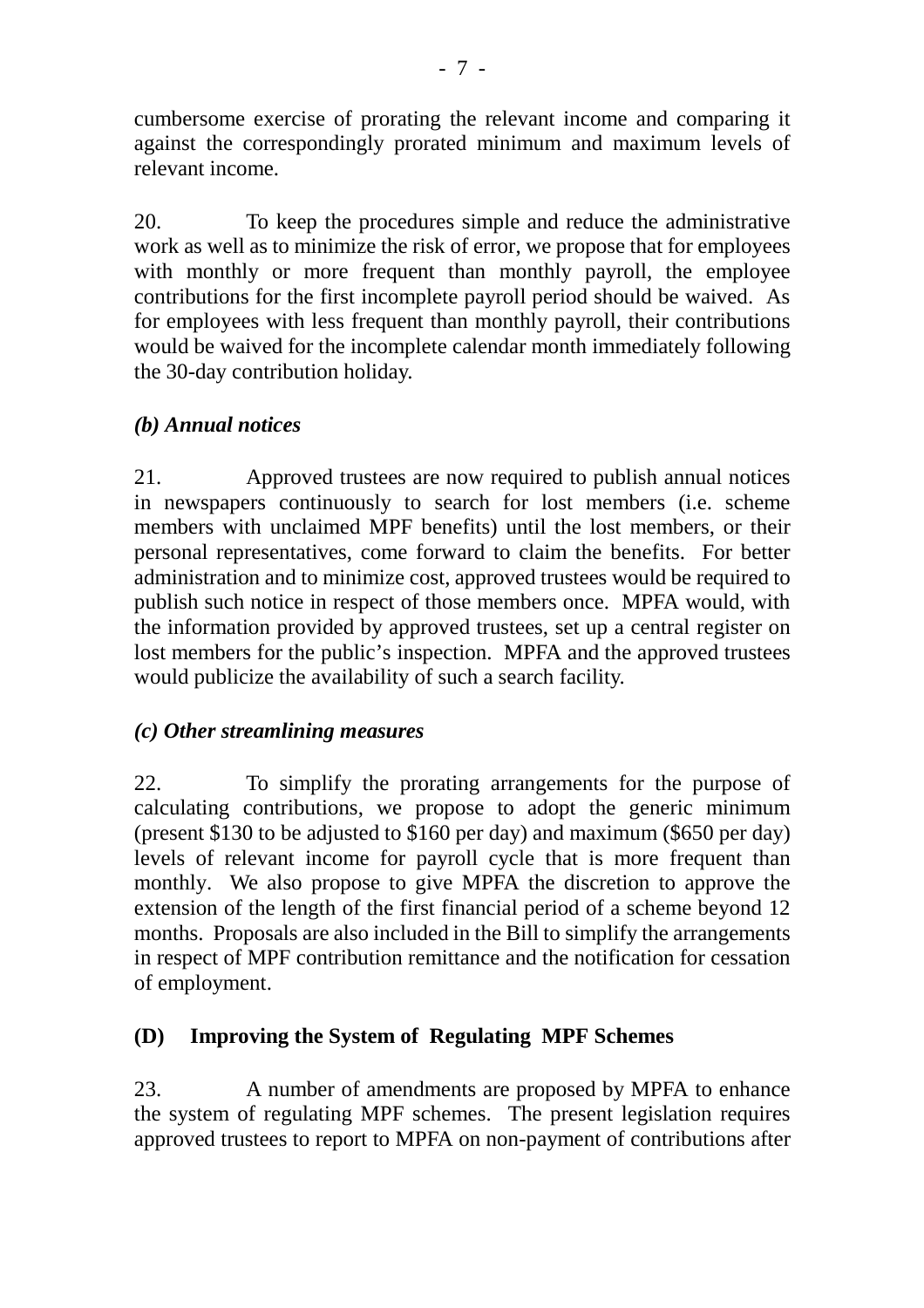the settlement period<sup>3</sup>, the first payment period<sup>4</sup> and subsequent payment periods<sup>5</sup>. MPFA will issue the first payment notice on receipt of the default report from trustees after the settlement period, and may issue further payment notices on receipt of the default reports after the first payment period. Furthermore, MPFA may impose a surcharge based on a rate of 15% and 20% per annum when issuing the first and subsequent payment notices. Since the surcharge will accrue during the period the contributions remain in arrears, its calculation is often cumbersome.

24. To simplify and streamline the recovery procedures, it is proposed that MPFA should serve only one payment notice. The notice would demand payment of contribution in arrears and impose a surcharge at a flat rate of 5% of the contribution in arrears. Continuing default at the end of the payment period would trigger off other follow-up actions including prosecution by MPFA.

25. Other proposed amendments to improve the regulatory system include introducing new provisions to facilitate different forms of scheme restructuring and retaining provisions to protect scheme members' interests; and streamlining and enhancing the requirements imposed upon approved trustees in relation to the reporting and recording of an event of significant nature<sup>6</sup>.

# **(E) Provisions on MPF Investment**

 $\overline{a}$ 

26. Central to the MPF legislation is the provisions on investments of funds. Whilst it is our overriding objective to ensure that the provisions are effective in protecting scheme members' interest, we are also mindful of the need to provide enough latitude in the law to allow the funds to be invested in and capitalized on quality products. Taking into account the developments in the market and the practical needs of the service providers, MPFA proposed amendments to the legislation with which we concur. The following proposed amendments would provide wider choices of investment vehicles, remove unnecessary restrictions and provisions which

<sup>&</sup>lt;sup>3</sup> The settlement period means the period of 30 days after the contribution day (i.e. contribution due date) for each contribution period.

<sup>&</sup>lt;sup>4</sup> The first payment period refers to the period specified in the first payment notice issued by MPFA requiring the defaulter to pay the contributions in arrears within the period.

<sup>&</sup>lt;sup>5</sup> The subsequent payment periods refer to the periods specified in the subsequent payment notices issued by MPFA requiring the defaulter to pay the contributions in arrears within the periods.

<sup>&</sup>lt;sup>6</sup> Event of significant nature includes (but is not limited to) contravention of the Ordinance, the governing rules of the scheme or approval conditions by the approved trustees, and any material change to the approved trustee's capacity or ability to act as an approved trustee.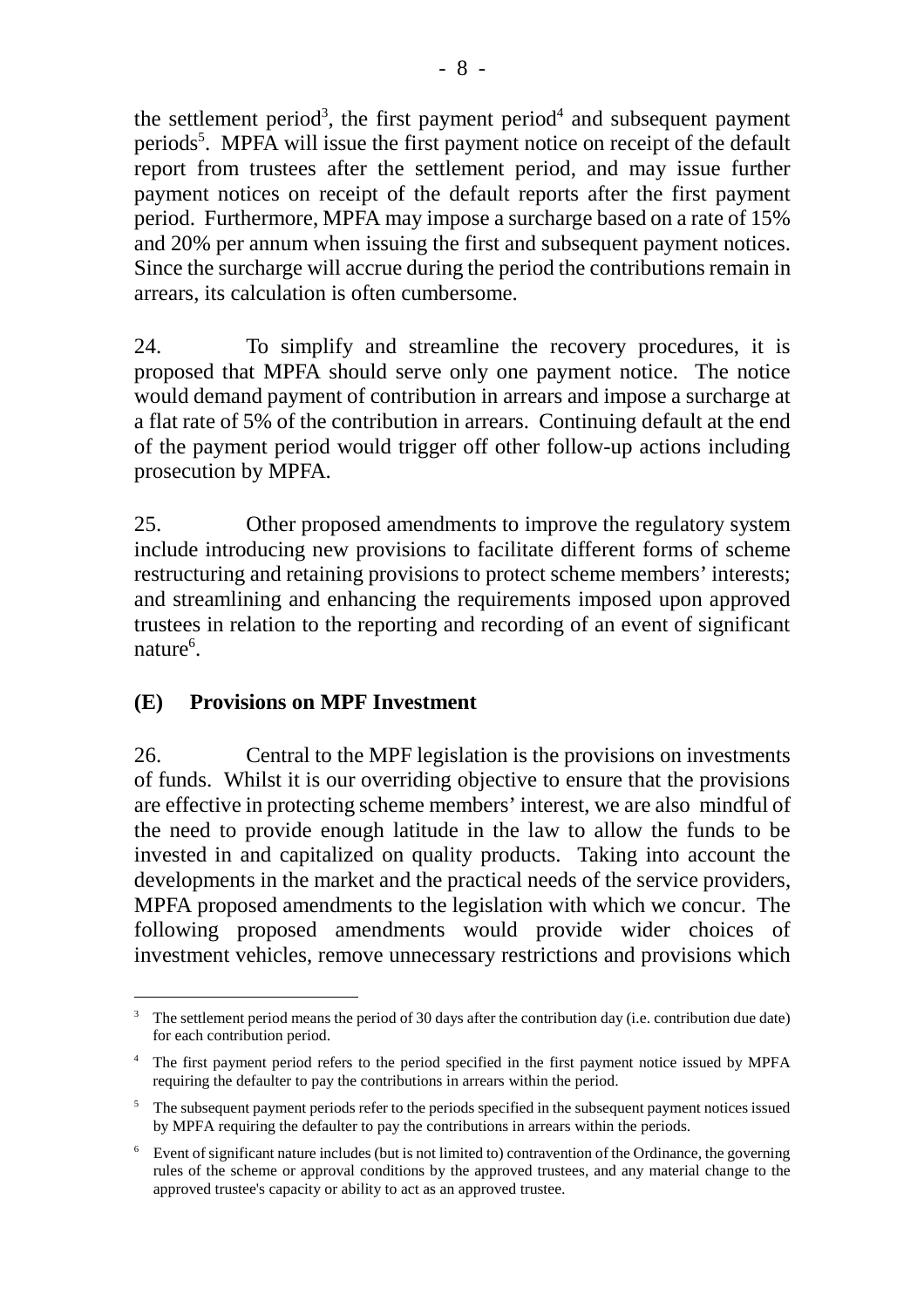place undue restrictions on investment of funds –

- (a) the MPF Schemes (General) Regulation imposes some restrictions on the investment of a constituent fund<sup>7</sup> to ensure a spread of investments to avoid excessive risks, e.g. limits the investments of a constituent fund in securities and other permissible investments issued by any one person to 10 per cent of its total funds. However, those restrictions are considered generally unnecessary in the case of constituent fund with the sole investment objective of tracking a particular market index and index-tracking collective investment schemes<sup>8</sup> (CIS), which has already diversified the risks involved through a spread of investment. Therefore, we propose:
	- (i) subject to the prior approval of MPFA, the funds of a constituent fund be allowed to be invested up to 100% in an index-tracking CIS that is either authorized by the Securities and Futures Commission or listed on a recognized stock exchange approved by MPFA. Guidelines on what constitutes an index-tracking CIS and the criteria for granting the approval would be issued by MPFA;
	- (ii) to allow the constituent fund with the sole investment objective of tracking a particular market index, with the prior approval of MPFA, to invest in securities and other permissible investments issued by any one person to more than 10% of its total fund;
- (b) to allow the funds of a constituent fund to be invested in -

 $\overline{a}$ 

<sup>7</sup> A constituent fund means the fund that constitutes a registered scheme, or a fund that forms part of the scheme, and complies with the requirement as set out in section 36 of the MPF Schemes (General) Regulation. A constituent fund may maintain a portfolio of direct investments in equities, bonds, etc., or invest in approved pooled investment funds which may be in the form of unit trusts authorized by the Securities and Futures Commission (SFC) or insurance policies issued by authorized insurers. A constituent fund needs to be approved by MPFA and be subject to investment standards applicable to MPF investment funds.

<sup>8</sup> An index-tracking collective investment scheme has the primary objective of tracking or replicating the investment performance of an index.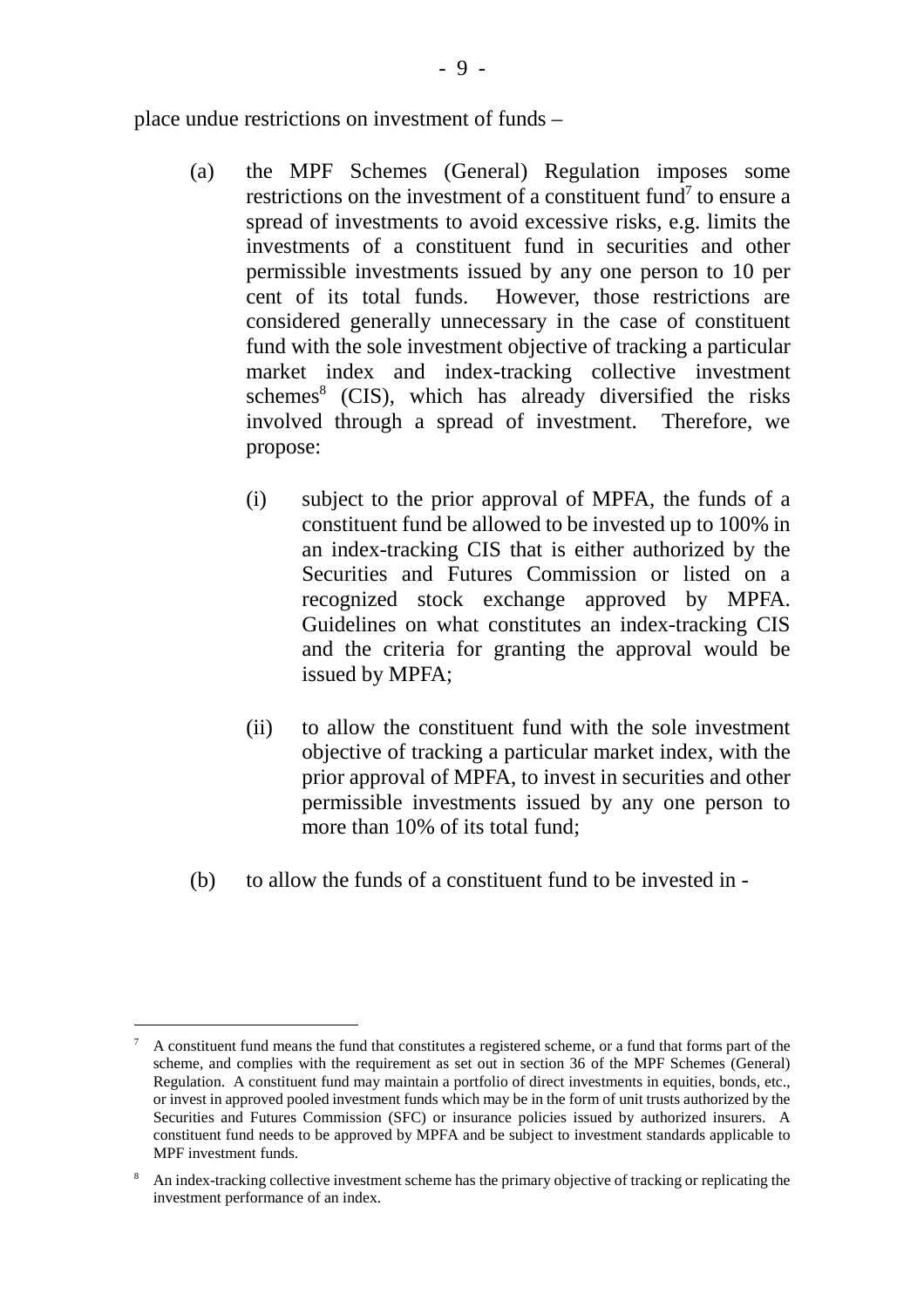- (i) convertible debt securities with their underlying shares both listed on recognized, but not necessarily the same, stock exchange; or
- (ii) a debt security where the security and the issuer are listed on recognized, but not necessarily the same, stock exchange;
- (c) to allow a constituent fund with a total market value less than \$8,000,000 and with MPFA's prior approval, to deposit more than 25% of its funds in a single authorized financial institution or eligible overseas bank; and
- (d) to remove the restriction that a constituent fund can only acquire a currency forward contract to sell Hong Kong dollars for the purpose of settlement of a transaction relating to the acquisition of securities denominated in a foreign currency already committed. This would provide the flexibility to allow the fund to reduce its over-hedged position on the market value of its foreign currency investments. The amendment would not affect the overriding requirement that a foreign currency contract may only be acquired by a constituent fund for hedging purposes.

# **(F) Technical Amendments**

27. We also propose several technical amendments. These amendments relate to serving of notices or documents, transfer of MMB, restructuring of MPF schemes, applying the same eligibility requirements to wholly owned subsidiaries of local and overseas banks and trust companies when acting as subcustodians, the notification requirement on the change of employers' names, and clarification of the provisions on the indemnification of subcustodians.

# **THE BILL**

28. **Clause 3** requires an employer to ensure that his relevant employee will continue to be enrolled in an MPF scheme throughout his employment after the permitted period. Failure to comply with this continuous requirement would be an offence **(Clause 11)** (see paragraph 17 above ).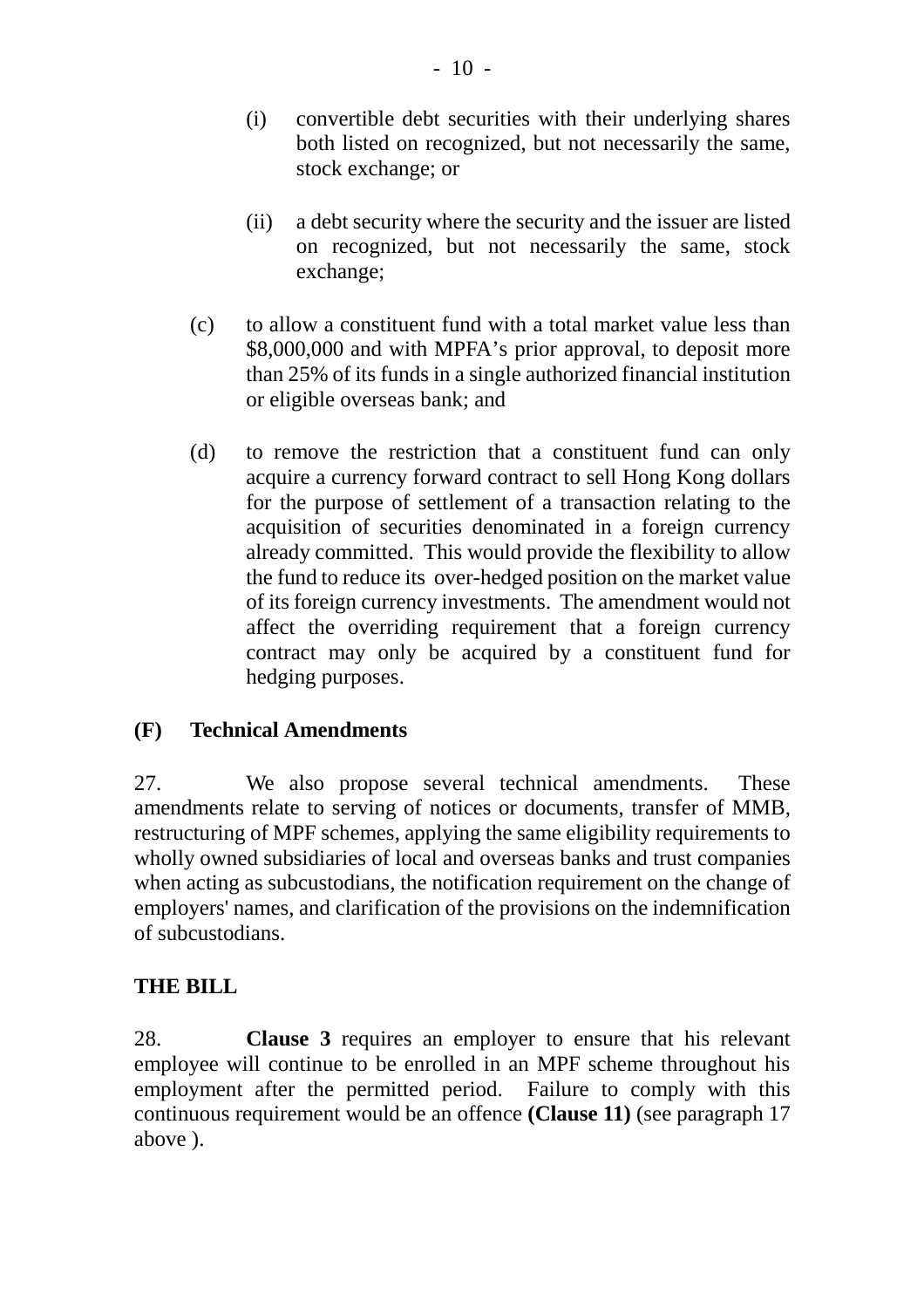29. **Clause 4** amends the definition of "contribution period" to extend the employee contribution holiday to the end of a wage period, or the end of a calendar month depending on the duration of the wage period. **Clause 5** sets out the mechanism for reviewing the minimum and maximum levels of relevant income. **Clause 6** seeks to clarify that interests derived from placing the monies-in-transit on deposit need not be vested as accrued benefits for individual members, but shall be used for the benefit of all scheme members.

30. **Clause 7** provides that in the event of a change in business ownership or a transfer of employees from one company to its associated company satisfying certain conditions, the new employer may elect to have accrued benefits of the employee under the previous scheme transferred to an account in an MPF scheme nominated by the new employer.

31. **Clause 9** sets out the application procedures in respect of different forms of scheme restructuring and empowers MPFA to approve such restructuring.

32. **Clause 11** extends the time-bar for prosecution of offences relating to non-enrolment and non-payment of mandatory contributions by employers from 6 months after the occurrence of the offence to 6 months after the discovery of the offence by, or coming to the notice of, MPFA.

33. **Clause 12** replaces the existing Schedules 2 and 3 of the Ordinance to reflect the proposed adjustment of the minimum relevant income from \$4,000 to \$5,000 per month, and to provide for the generic minimum and maximum levels (at \$160 and \$650 per day) to facilitate the calculation of MPF contributions for employees with payroll cycles more frequent than monthly.

34. **Clause 13** and the **Schedule** make consequential and other technical amendments to the subsidiary legislation, including the MPF Schemes (General) Regulation, the MPF Schemes (Exemption) Regulation, the MPF Schemes (Fees) Regulation, the MPF Schemes (Contribution for Casual Employees) Order and the MPF Schemes Rules.

35. These include setting out the new requirements for the approved trustees to notify MPFA of events of significant nature (section 1); amending the eligibility requirement of subcustodians (section 2); empowering MPFA to approve the extension of the first financial period of an MPF scheme to beyond 12 months (section 4); defining the contribution day as the  $10<sup>th</sup>$  day of a calendar month for relevant employees (other than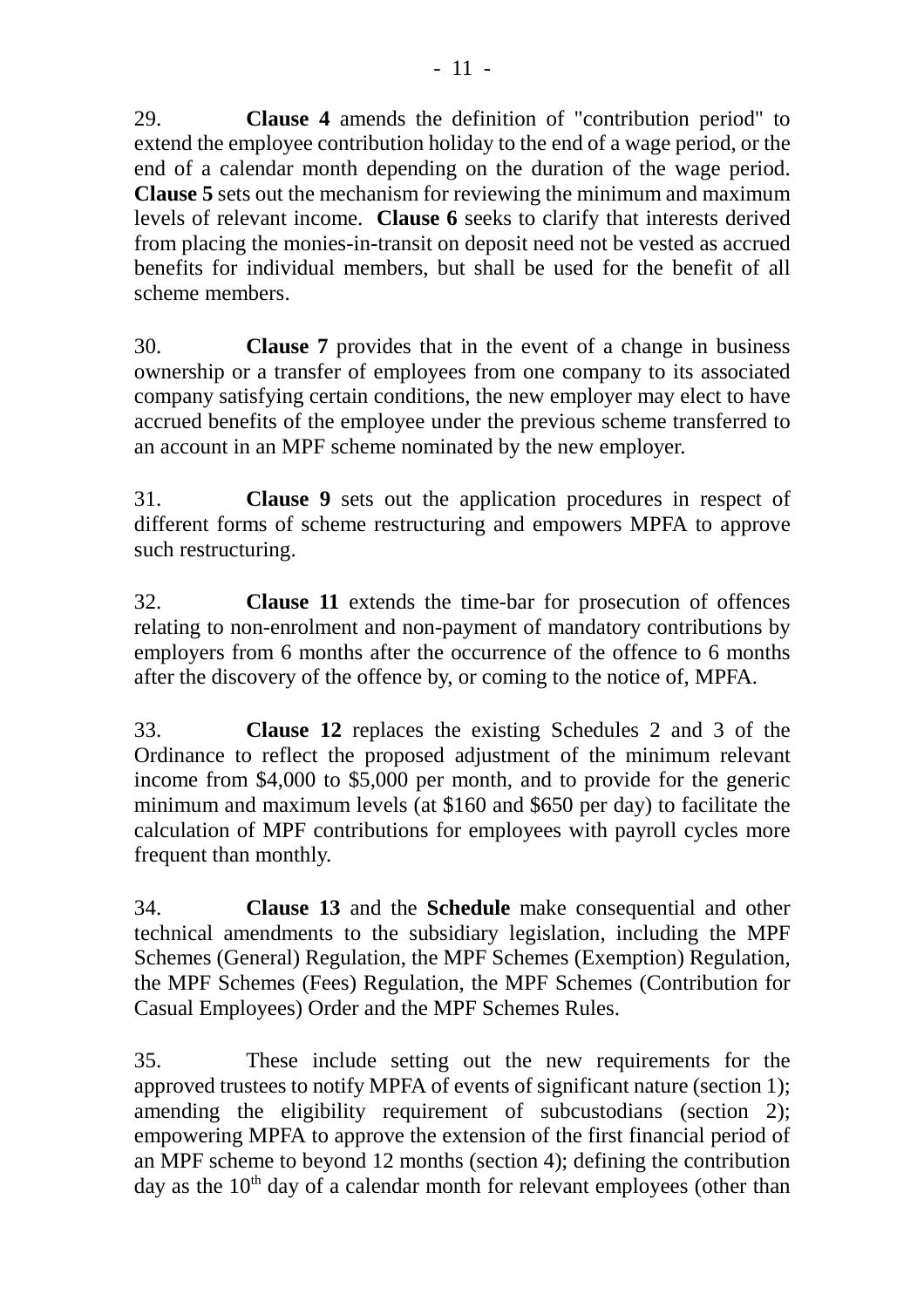casual employees) (section 6); simplifying the calculation of contribution surcharge (section 9); requiring employers to notify their approved trustees of changes in their names (section 12); allowing the notification of the cessation of employment to be lodged with the remittance statements (sections 13 and 14); allowing withdrawal of accrued benefits by members who were unemployed and not SEPs immediately before becoming totally incapacitated (section 17); setting up a public register of lost members by MPFA (section 18); relaxing some of the investment restrictions (section 20); rectifying the inconsistency in indemnification of losses in the contents of custodial agreements (section 21); retaining the "existing member" status of a member during transfers between MPF exempted ORSO schemes (section 22); amending the scale of amounts of contribution in respect of casual employees to tally with the changes in the minimum level of income (section 25); and setting out the documents to be provided in the case of an application for scheme restructuring (section 26).

36. **Clause 14** provides for the transitional arrangements in respect of the proposed amendments relating to the minimum and maximum levels of income, and the simplified contribution arrangement and calculation of surcharge.

# **PUBLIC CONSULTATION**

37. All the major proposed amendments of the Bill are supported by MPFA and the MPF Advisory Committee. The LegCo Panel on Financial Affairs was also briefed on 7 January 2002.

# **BASIC LAW IMPLICATIONS**

38. The Department of Justice advises that the Bill does not conflict with those provisions of the Basic Law carrying no human rights implications.

# **HUMAN RIGHTS IMPLICATIONS**

39. The Department of Justice advises that the Bill is consistent with the human rights provisions of the Basic Law.

# **BINDING EFFECT OF THE LEGISLATION**

40. The Department of Justice advises that the Bill will not affect the binding effect of the Ordinance and its subsidiary legislation.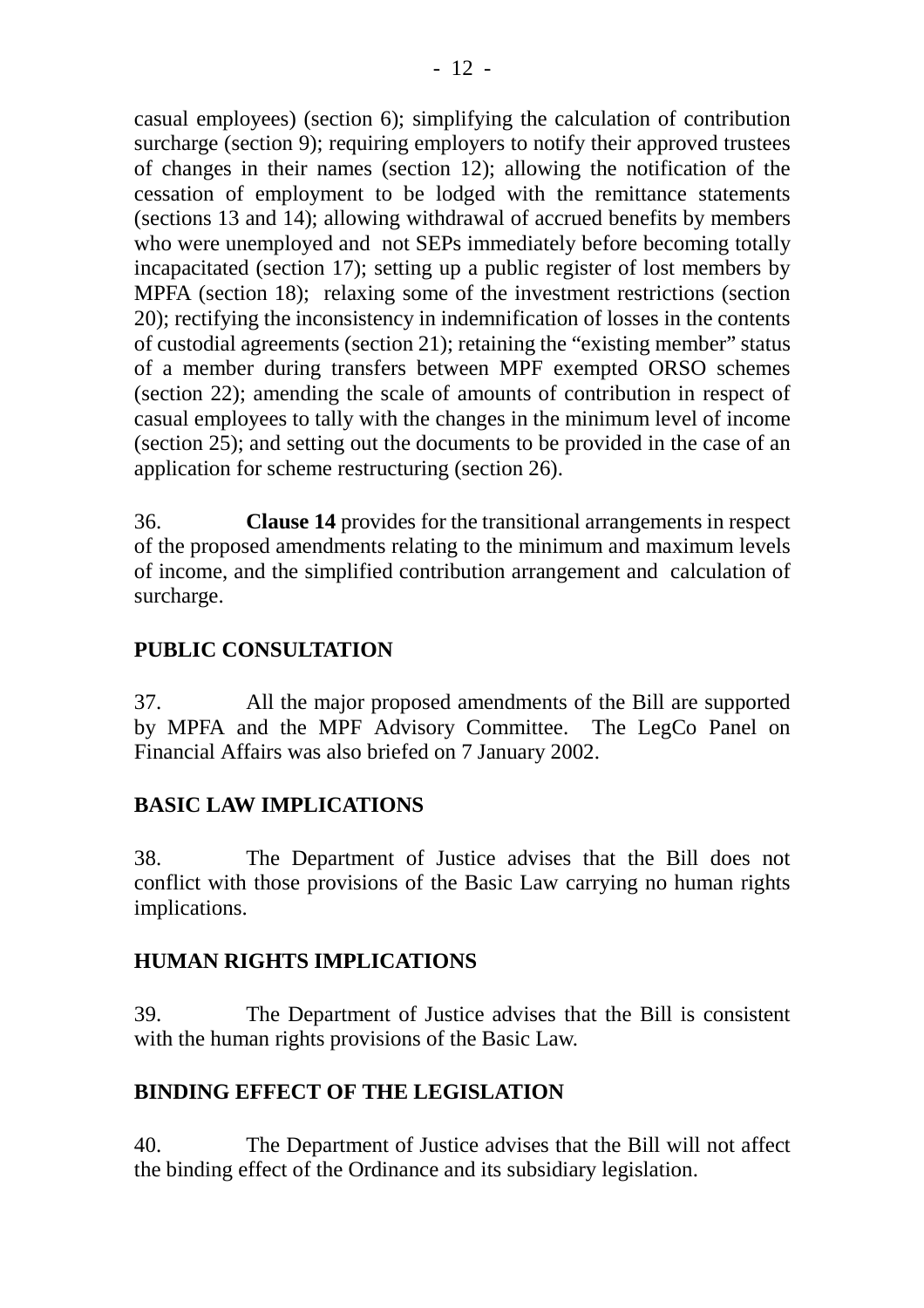# **FINANCIAL AND STAFFING IMPLICATIONS**

41. The proposal to adjust the minimum level of income for MPF contributions will not affect the obligations of Government as an employer, as it will only affect employees' contributions. Other proposals of the Bill mainly seek to improve the operation of the MPF System, and will not generate additional workload for Government. The Bill will have no additional financial or staffing implications for Government.

# **ECONOMIC IMPLICATIONS**

42. The proposed adjustment of the minimum level of relevant income from \$4,000 to \$5,000 per month would exclude about 49 500 relevant employees and 7 300 SEPs<sup>9</sup> from the requirement of contributing 5% of their relevant income into MPF schemes. The reduction in MPF contributions in the first year would amount to less than 1%, or some \$145 million. The disposable income of the employees and SEPs concerned would increase by the same amount. This is likely to boost consumer spending. Yet the effect is expected to be small in overall terms, estimated at less than 0.01 of a percentage point of private consumption expenditure or GDP in the year of incidence. The associated employment impact is hence also expected to be small. As to business operating cost, there should be no impact as employers' share of MPF contribution will not be affected.

43. Other proposed amendments of the Bill will improve the operation of the MPF System or enhance the protection of scheme members. Some of them will also help reduce the administrative costs of the MPF System.

## **SUSTAINABILITY IMPLICATIONS**

 $\overline{a}$ 

44. The Bill should have no major sustainability implications but help enhance the efficiency of the administration of the MPF System by the pension fund industry and MPFA.

<sup>9</sup> The two figures refer to employees and SEPs aged between 18 to 65, and exclude persons exempted under the Ordinance as reckoned in accordance with the latest statistics from the Census and Statistics Department and the estimation by MPFA.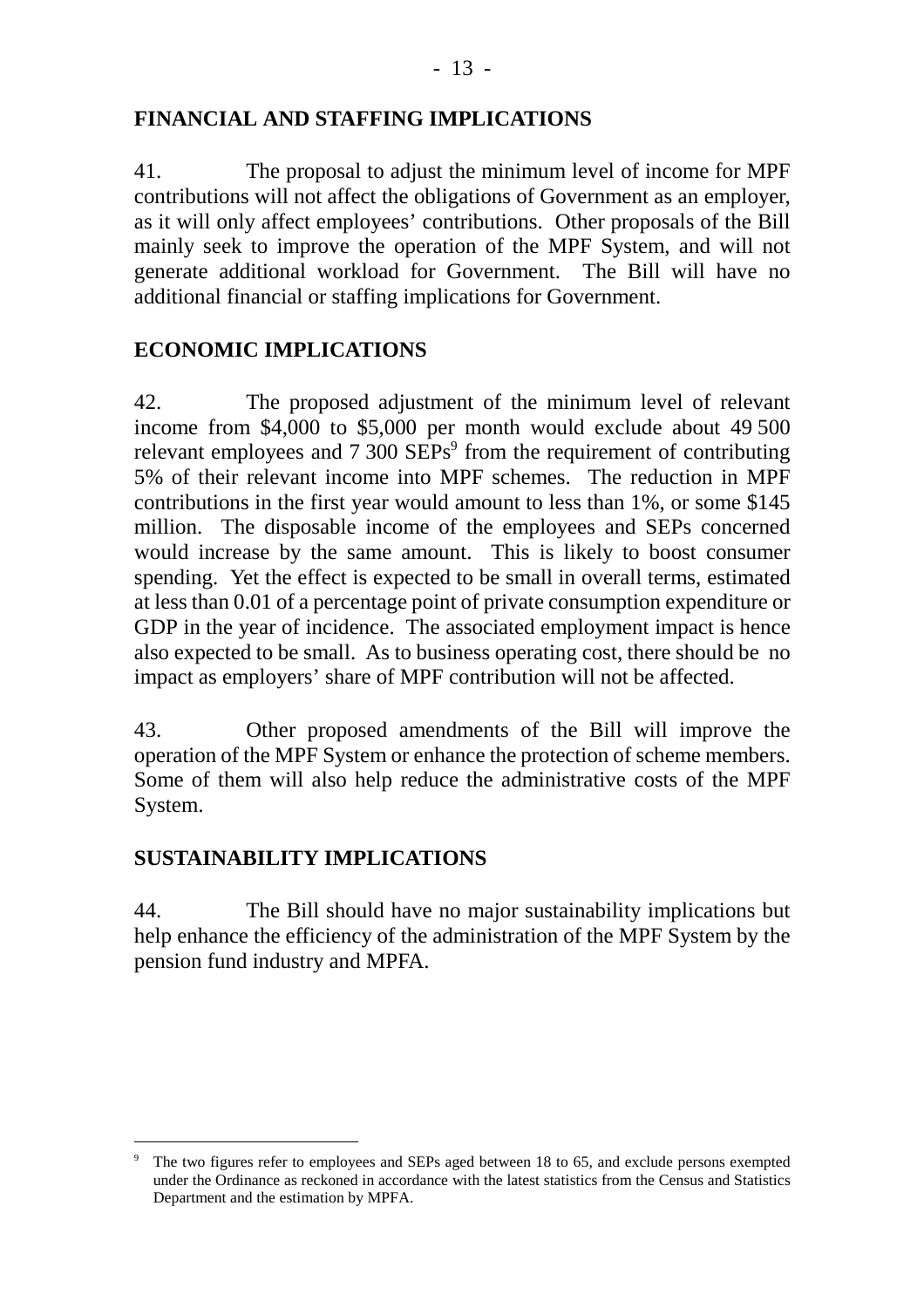# **LEGISLATIVE TIMETABLE**

| 45. | The legislative timetable is as follows -                                 |                |  |
|-----|---------------------------------------------------------------------------|----------------|--|
|     | Publication in the Gazette                                                | 19 April 2002  |  |
|     | First Reading and commencement of<br>Second Reading debate                | 24 April 2002  |  |
|     | Resumption of Second Reading debate,<br>committee stage and Third Reading | to be notified |  |

# **PUBLICITY**

46. A press release will be issued shortly. A spokesman will be available for answering media enquiries.

# **ENQUIRIES**

47. For any enquiries, please contact Miss Patricia So, Assistant Secretary for Financial Services (Retirement Schemes and Insurance), at 2527 8166.

Financial Services Bureau 17 April 2002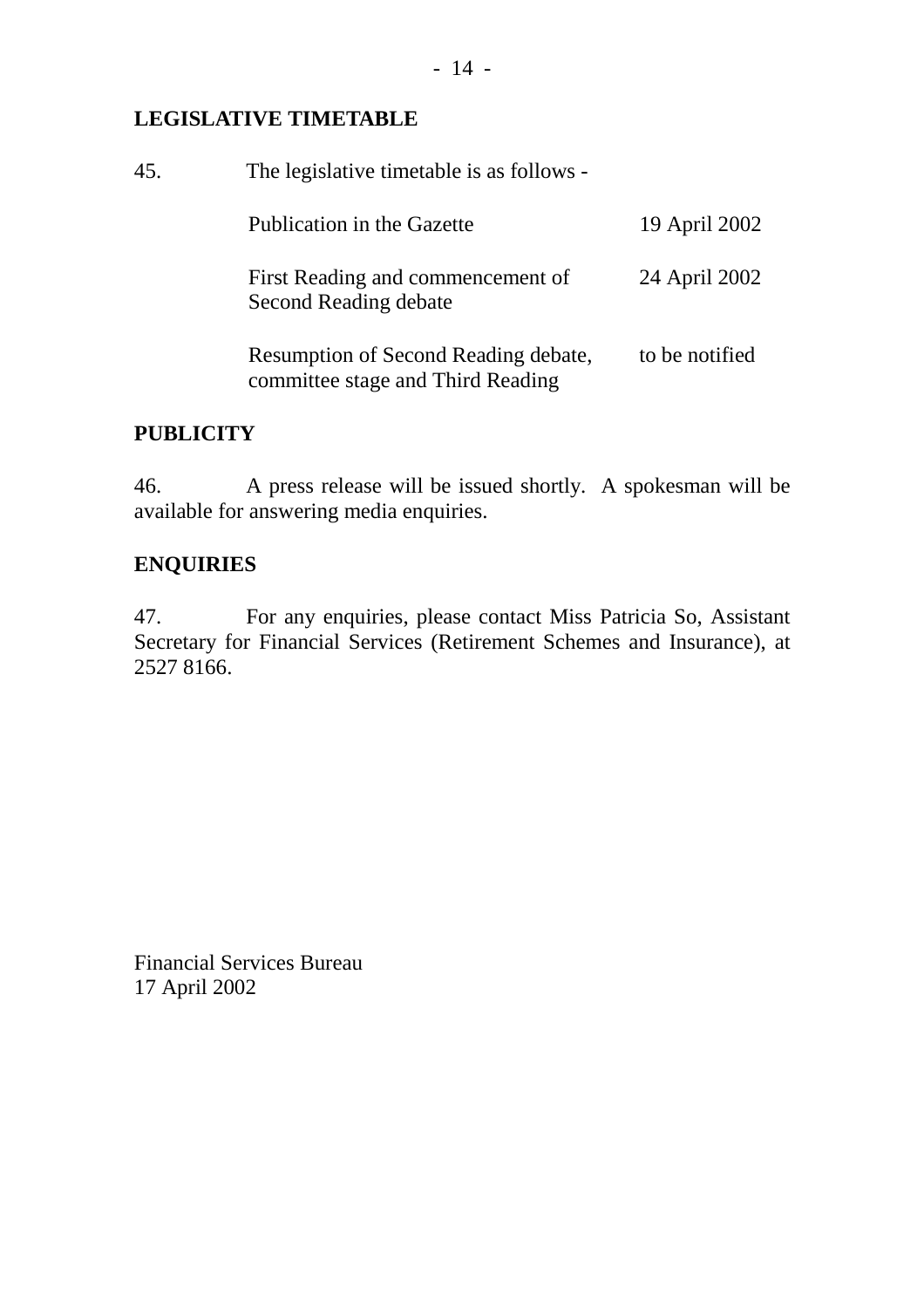**MANDATORY PROVIDENT FUND SCHEMES (AMENDMENT) BILL 2002**

## **CONTENTS**

| Clause   |                                                                                                                 | Page            |
|----------|-----------------------------------------------------------------------------------------------------------------|-----------------|
| $1$ .    | Short title and commencement                                                                                    | $\mathbf 1$     |
| 2.       | Interpretation                                                                                                  | $\mathbf{1}$    |
| 3.       | Employer to arrange for employees to become<br>scheme members, etc.                                             | 2               |
| 4.       | Employer and relevant employees required to<br>contribute to registered scheme                                  | 2               |
| 5.       | Section added                                                                                                   |                 |
|          | Authority to conduct review of<br>10A.<br>minimum and maximum levels of<br>relevant income every 4 years        | 5               |
| б.       | Contributions to vest in scheme members as<br>accrued benefits                                                  | 6               |
| 7.       | Certain amounts relating to severance payments<br>and long service payments to be paid from<br>accrued benefits | 8               |
| 8.       | Recovery of mandatory contributions that are in<br>arrears                                                      | 9               |
| 9.       | Power to restructure registered schemes                                                                         | 9               |
| 10.      | Power to divide registered scheme                                                                               | 11              |
| 11.      | Offences by employers                                                                                           | 11              |
| 12.      | Schedules 2 and 3 substituted                                                                                   | 12 <sub>2</sub> |
| 13.      | Consequential and other amendments to<br>subsidiary legislation made under principal<br>Ordinance               | 14              |
| 14.      | Transitional                                                                                                    | 14              |
| Schedule | Consequential and other amendments to<br>subsidiary legislation made under principal<br>Ordinance               | 16              |
|          |                                                                                                                 |                 |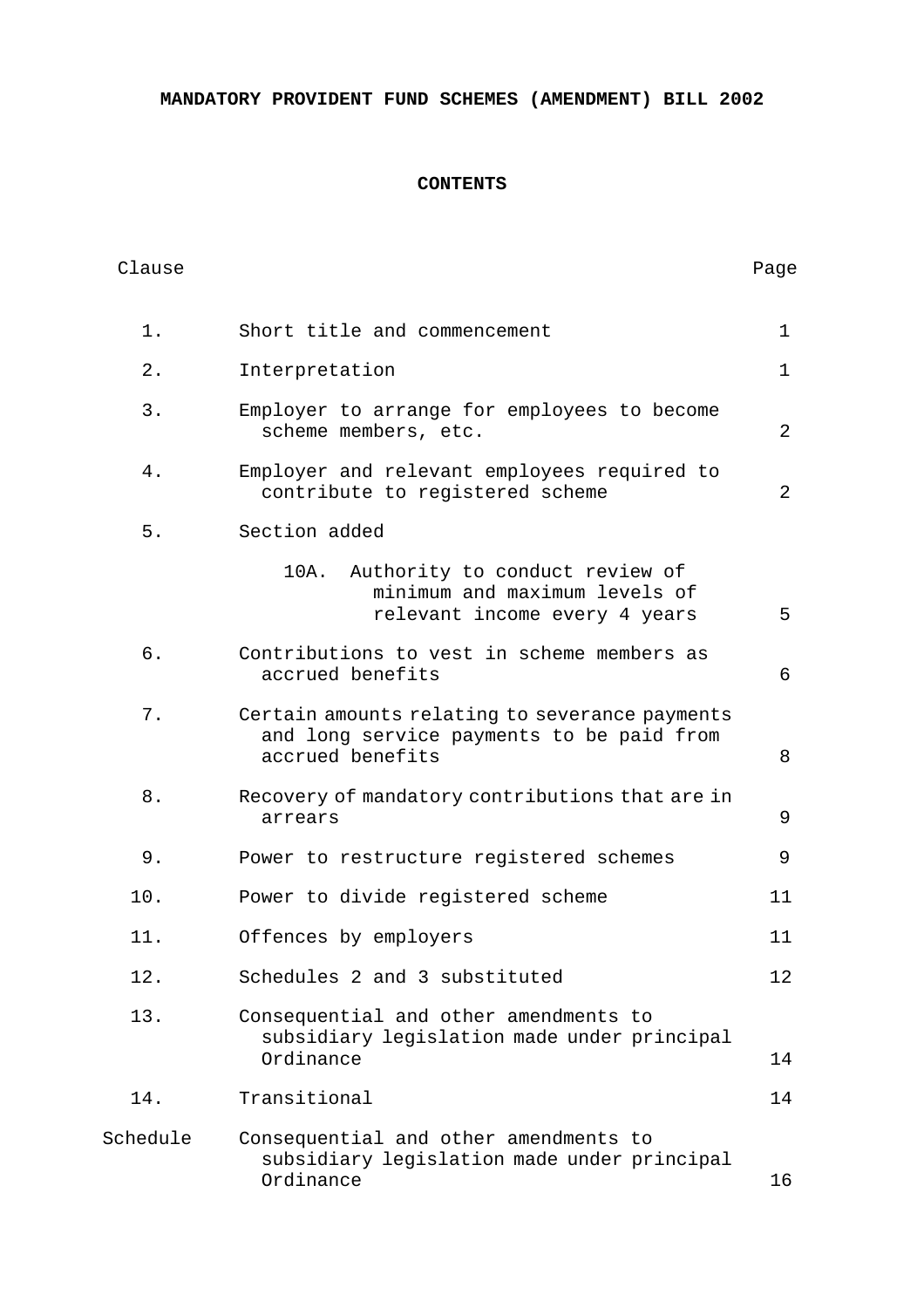A BILL

To

Amend the Mandatory Provident Fund Schemes Ordinance.

Enacted by the Legislative Council.

### **1. Short title and commencement**

(1) This Ordinance may be cited as the Mandatory Provident Fund Schemes (Amendment) Ordinance 2002.

(2) Subject to subsection (3), this Ordinance shall come into operation on the day on which it is published in the Gazette.

(3) Sections 4, 8, 12 and 14, and sections 1, 5, 6, 7, 8, 9, 10, 11, 12, 13(a), (b) and (c), 14(a), (b) and (c), 18 and 25 of the Schedule, shall come into operation on a day to be appointed by the Secretary for Financial Services by notice published in the Gazette.

## **2. Interpretation**

Section 2(1) of the Mandatory Provident Fund Schemes Ordinance (Cap. 485) is amended –

- (a) in the definition of "total incapacity", by repealing "performing immediately" and substituting "last performing";
- (b) by adding –

""contribution account" (供款帳戶) has the same meaning as in section 2 of the Mandatory Provident Fund Schemes (General) Regulation (Cap. 485 sub. leg.);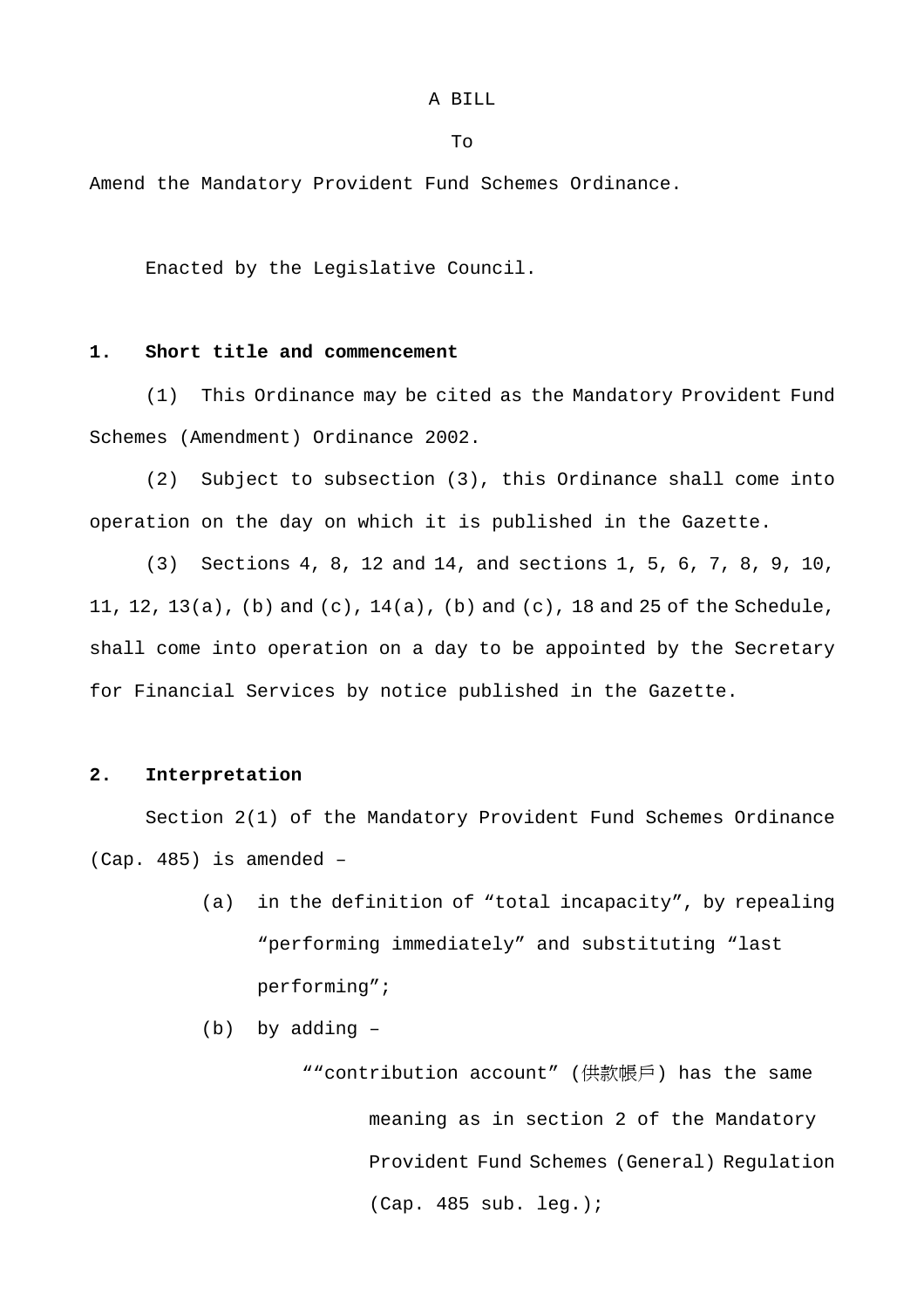"practicable" (可行範圍內) means reasonably

practicable;".

## **3. Employer to arrange for employees to become scheme members, etc.**

Section 7 is amended by adding –

"(1A) Every employer of a relevant employee must take all practicable steps to ensure that, after the expiration of the permitted period –

- (a) if the employer has complied with subsection (1) in respect of the employee, the employee continues to be a member of a registered scheme throughout his employment with that employer;
- (b) if the employer has not complied with subsection (1) in respect of the employee, the employee becomes a member of a registered scheme and thereafter continues to be a member of a registered scheme throughout his employment with that employer.".
- **4. Employer and relevant employees required to contribute to registered scheme**

Section 7A is amended –

(a) by repealing subsection (7) and substituting –

"(7) An employer must not, in respect of an employee (not being a casual employee) whose wage period –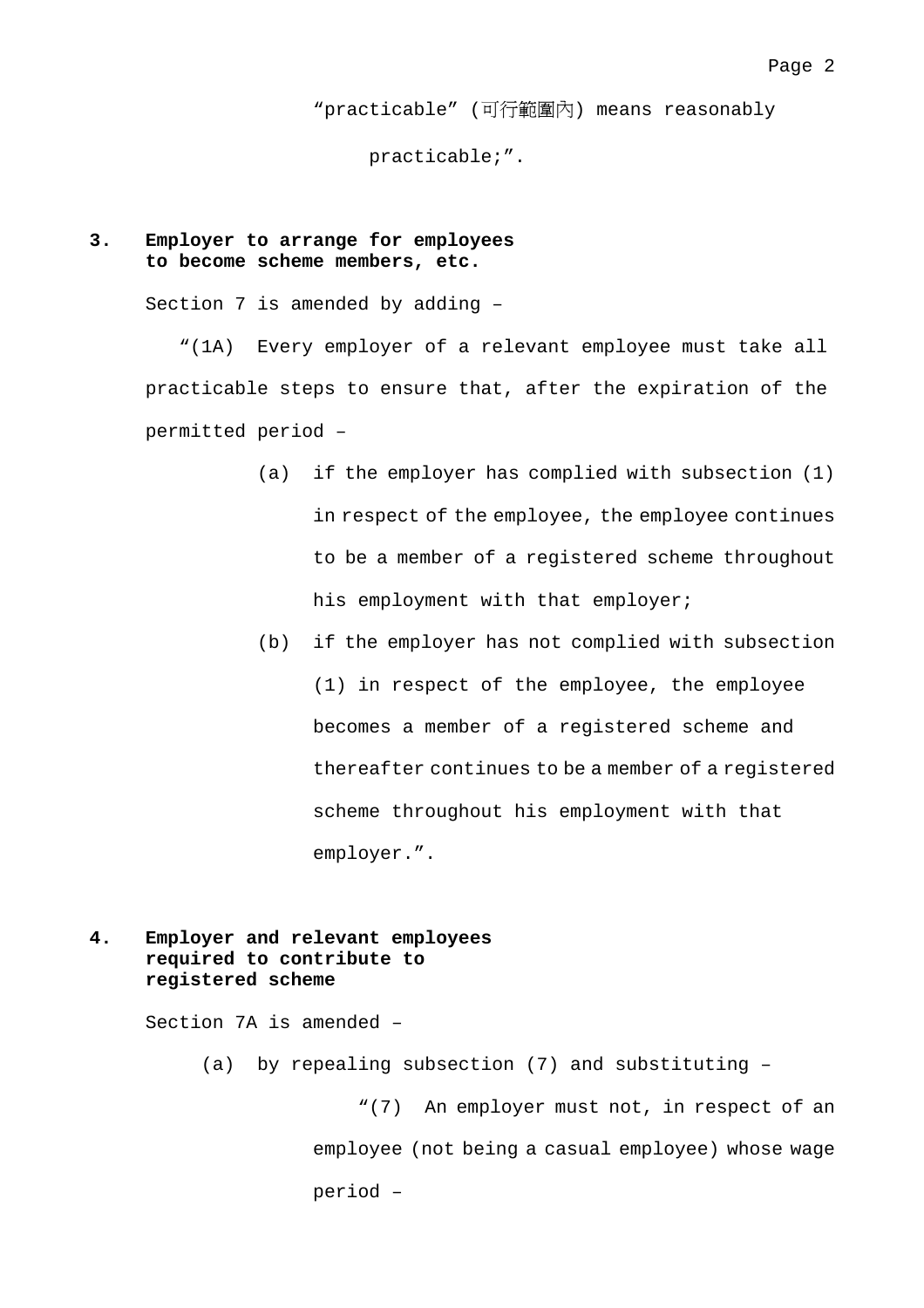- (a) is not more than 1 month, make a deduction under subsection (2)(b) in respect of the employee's relevant income earned for any wage period that commences on or before the 30th day of employment after the relevant time;
- (b) is more than 1 month, make a deduction under subsection (2)(b) in respect of the employee's relevant income earned for the period commencing from the relevant time and ending on the last day of the calendar month in which the 30th day of employment after the relevant time falls.";

(b) in subsection (10) –

(i) in the definition of "contribution period", by repealing paragraph (b) and substituting –

"(b) in relation to a relevant employee

(not being a casual employee)

whose wage period –

(i) is not more than 1 month, means each period for which the employer pays or should pay relevant income to the employee,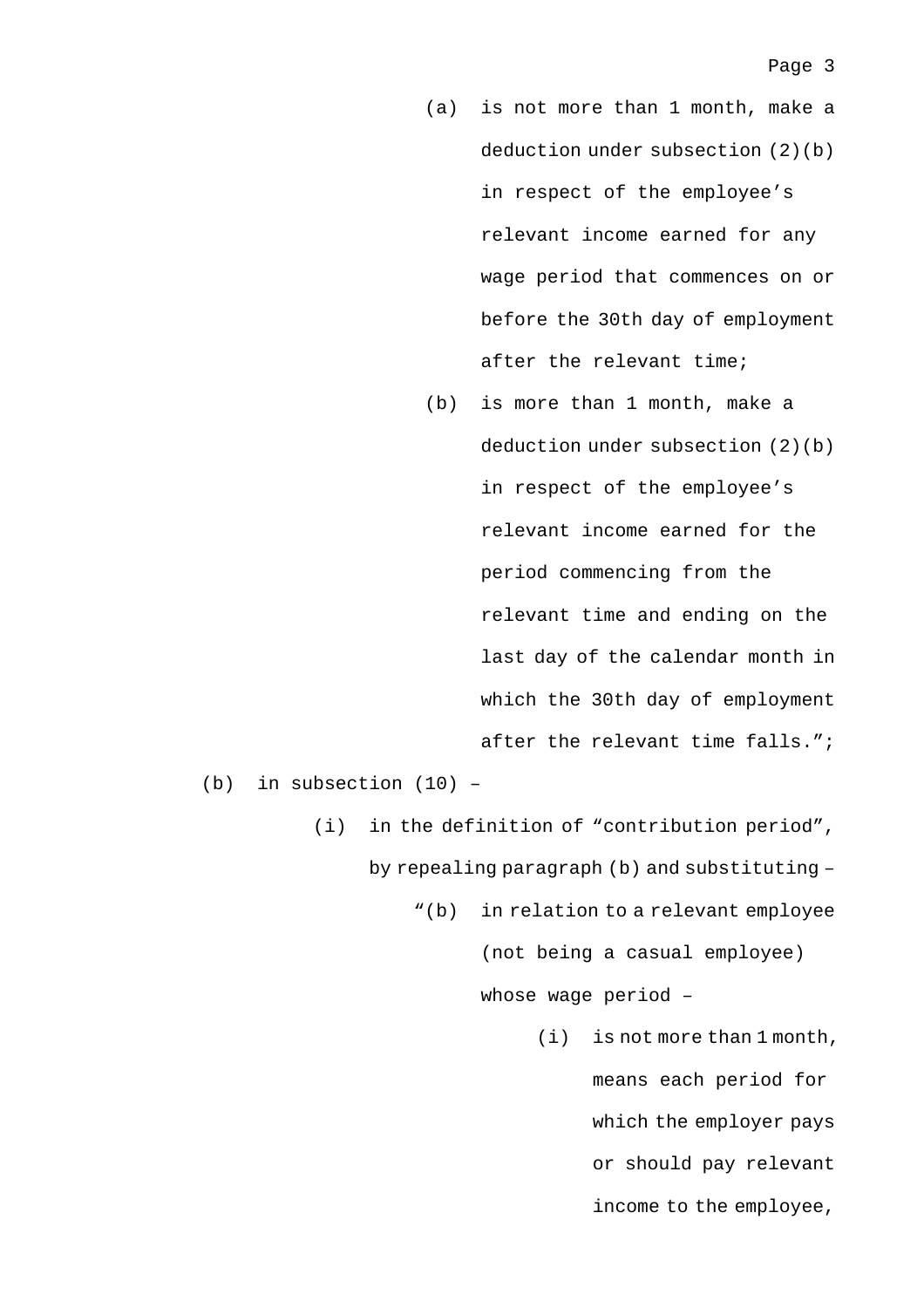but does not include any wage period commencing on or before the 30th day of employment after the relevant time;

- (ii) is more than 1 month, means each period for which the employer pays or should pay relevant income to the employee, but does not include the period commencing from the relevant time and ending on the last day of the calendar month in which the 30th day of employment after the relevant time falls; and";
- (ii) in the definition of "relevant time", by repealing "section 7(3)." and substituting "section 7(3);";

(iii) by adding –

""wage period" (工資期), in relation to an employee and his employer, means the period for which the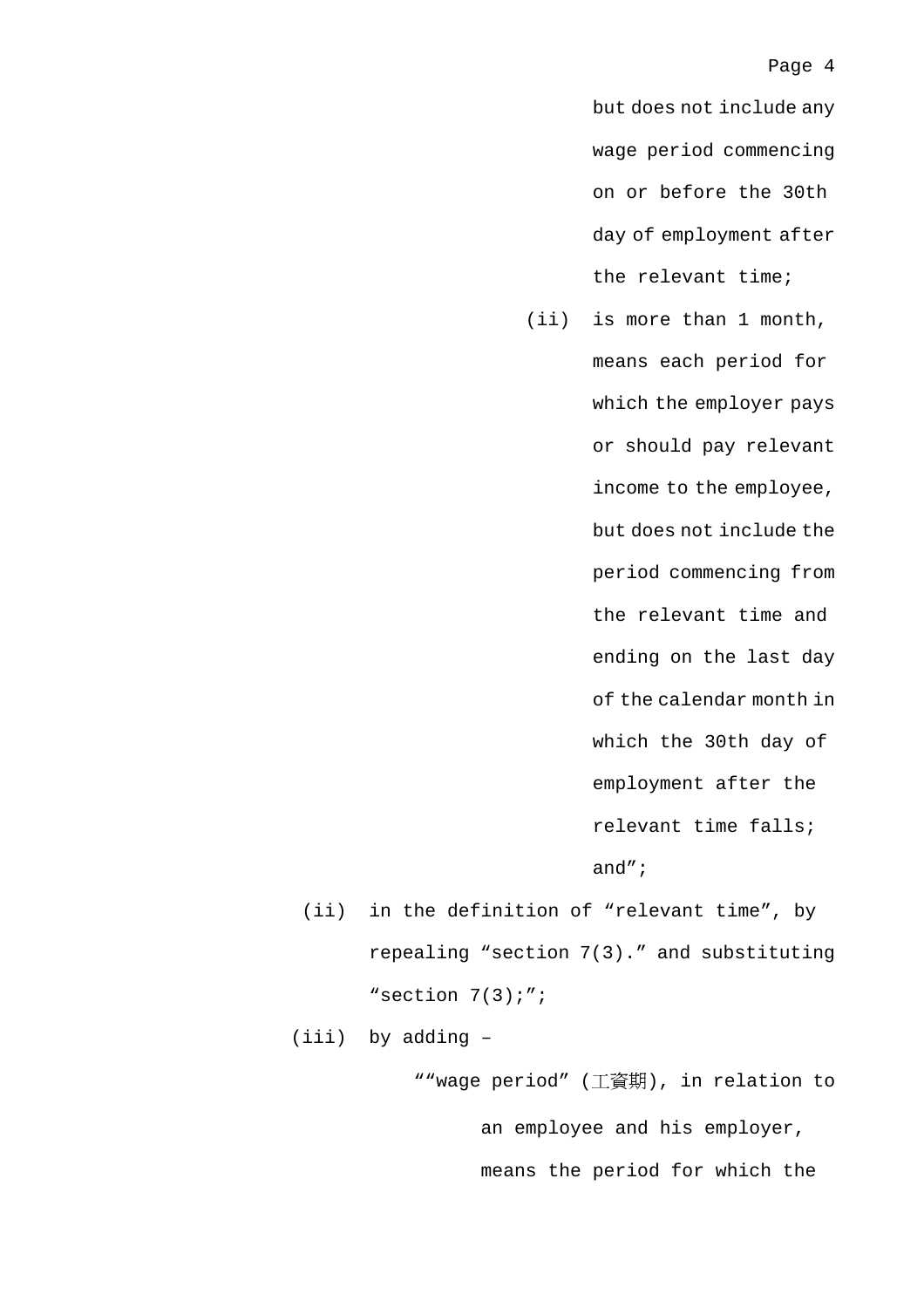employee is paid, or should be paid,

relevant income by the employer.".

## **5. Section added**

The following is added –

## "**10A. Authority to conduct review of minimum and maximum levels of relevant income every 4 years**

(1) The Authority must, not less than once in every period of 4 years beginning with the commencement of this section, conduct a review of the minimum level of relevant income and the maximum level of relevant income to ascertain whether or not there are grounds to amend Schedule 2 or 3 or Schedules 2 and 3.

(2) Without limiting the factors which the Authority may take into account for the purposes of conducting a review mentioned in subsection (1), the Authority must take into account –

- (a) in respect of the minimum level of relevant income, 50 per cent of the monthly median employment earnings prevailing at the time of the review as compiled from the General Household Survey conducted by the Census and Statistics Department; and
- (b) in respect of the maximum level of relevant income, monthly employment earnings at 90th percentile of the monthly employment earnings distribution prevailing at the time of the review as compiled from the General Household Survey conducted by the Census and Statistics Department.".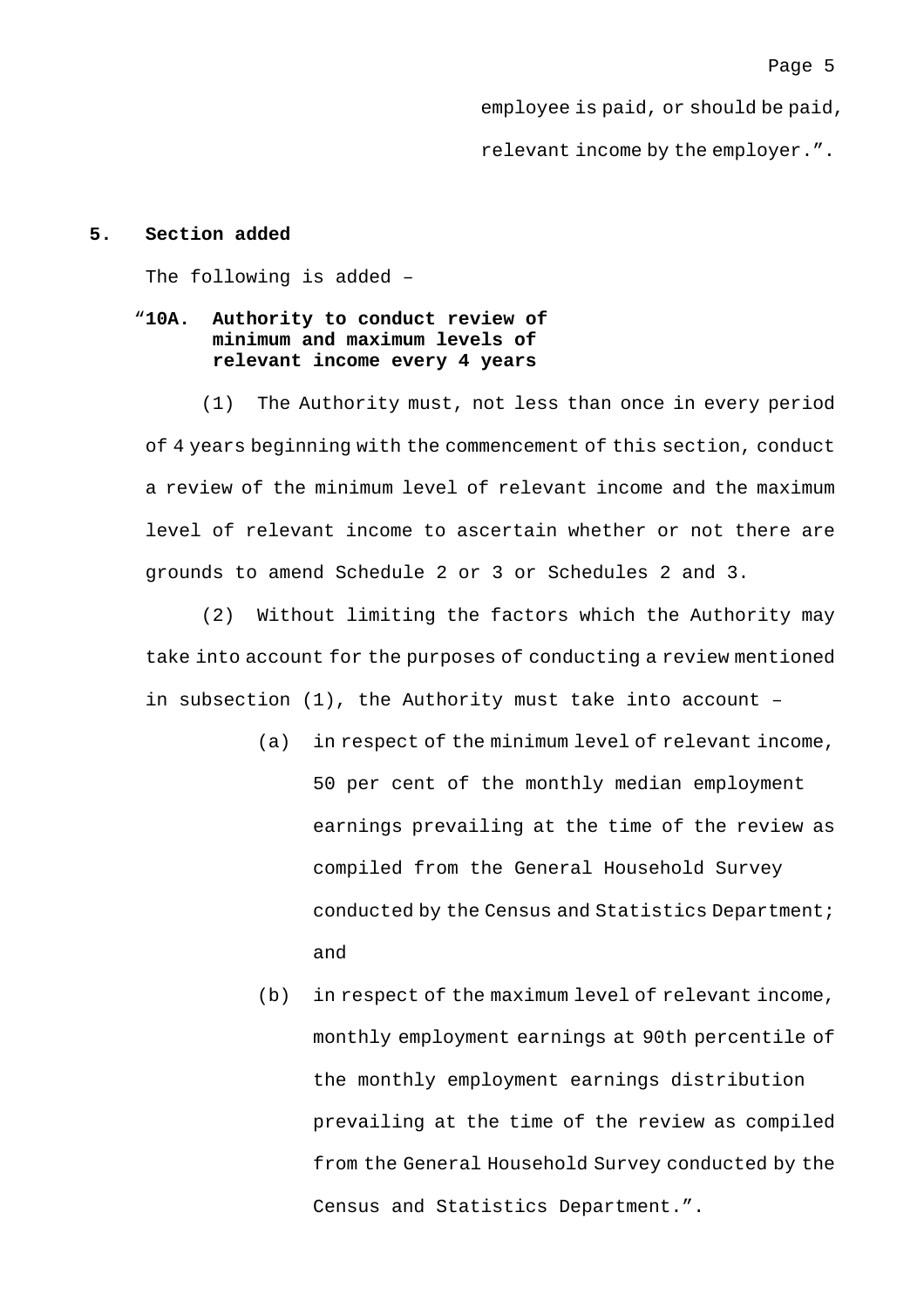## **6. Contributions to vest in scheme members as accrued benefits**

Section 12 is amended –

- (a) in subsection (2), by adding "subsection (2A) and" after "Subject to";
- (b) by adding –

"(2A) The reference to income or profits in subsection (2) does not include interest derived from the placing on deposit of –

(a) contributions or benefits –

(i) received by the

approved trustee of a

registered scheme in

respect of a member of

the scheme; and

(ii) during the period that

the payment of the

contributions or

benefits into the

member's account is

pending;

(b) benefits –

(i) moved from a

constituent fund; and

(ii) during the period that

the investment of the

benefits into another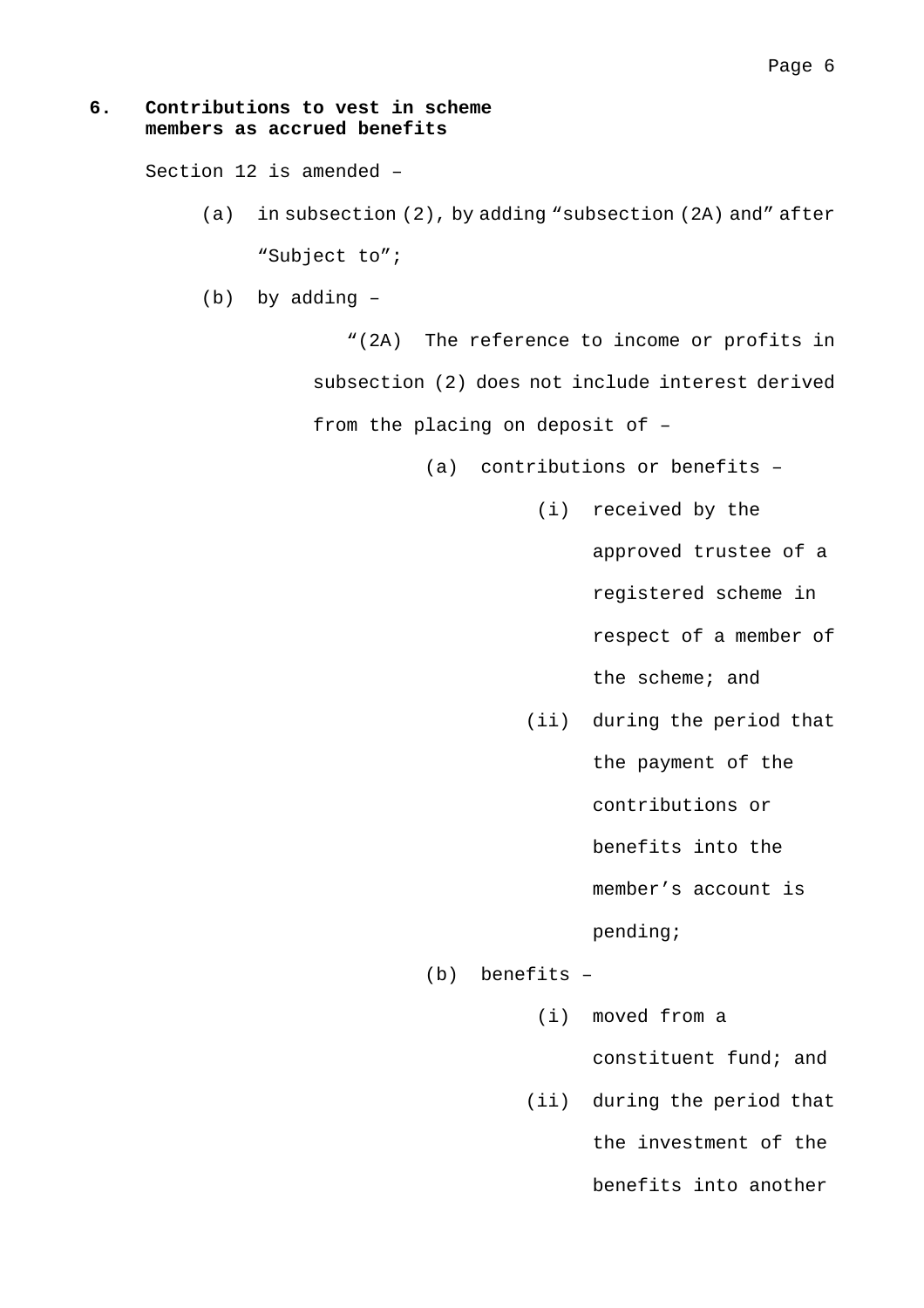constituent fund is

pending; and

(c) benefits –

(i) received from a

constituent fund; and

(ii) during the period

that -

(A) withdrawal of the benefits from the

registered scheme

concerned is

pending; or

(B) transfer of the benefits to

another

registered scheme

is pending.

(2B) Interest referred to in subsection (2A) must be retained by the approved trustee of the registered scheme concerned –

(a) for the payment of any

administrative expenses of the

scheme; or

(b) as income of the scheme,

for the benefit of scheme members.".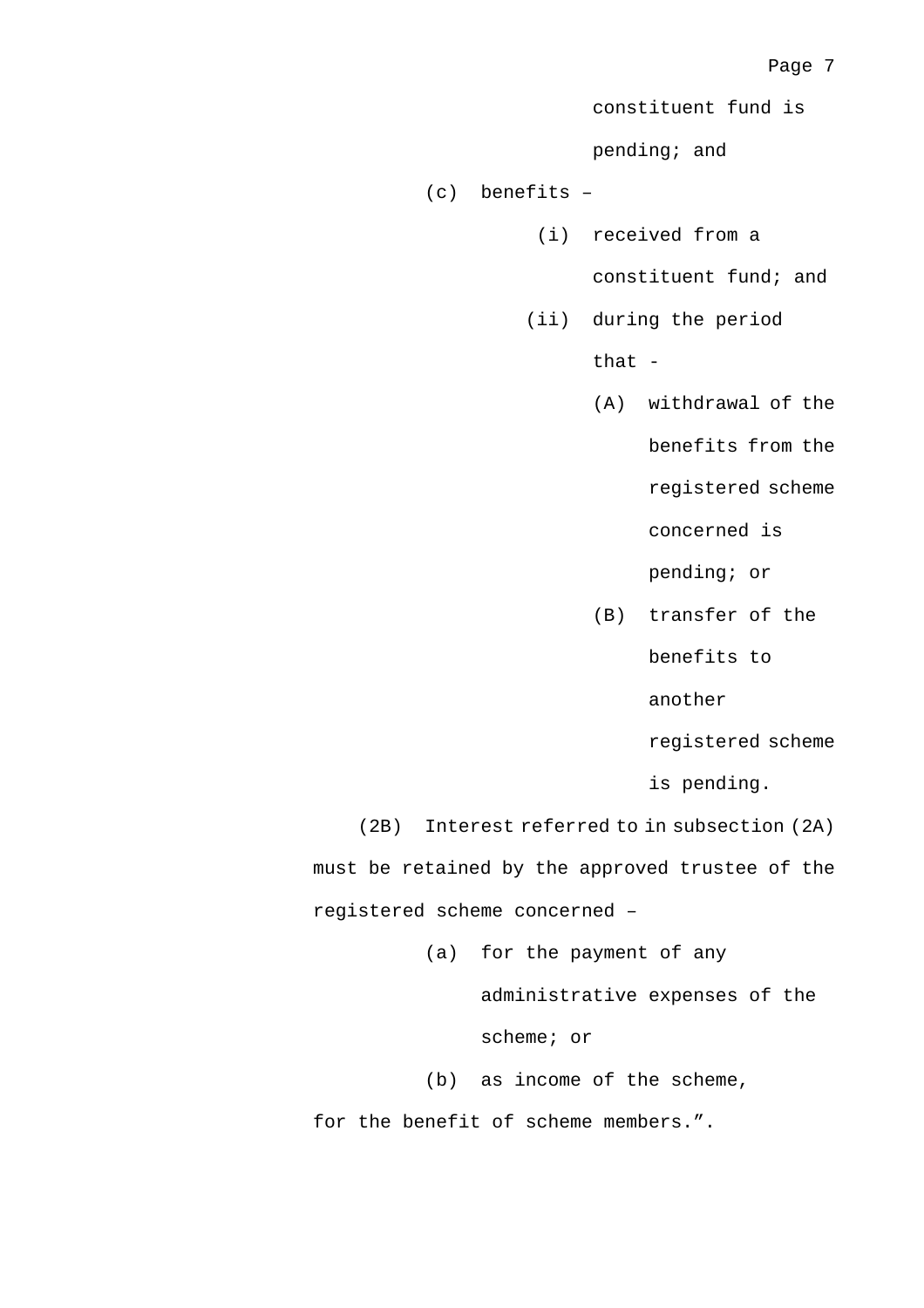## **7. Certain amounts relating to severance payments and long service payments to be paid from accrued benefits**

Section 12A is amended by adding –

- $"(6A)$  Where  $-$ 
	- (a) subsection (6)(a) or (b) applies to a person;
	- (b) the new owner or associated company, as the case may be, ("new employer") has assumed the liability of the previous owner or company ("previous employer") for severance payment or long service payment in respect of the person;
	- (c) the new employer has agreed to recognize the person's length of employment with the previous employer for the purposes of that severance payment or long service payment; and
	- (d) no accrued benefits held in a registered scheme in respect of the person have been paid in accordance with this section to the person or the previous employer,

then the new employer may elect, in accordance with the regulations, to have the accrued benefits of the person held in a contribution account in that scheme transferred to an account in a registered scheme nominated by the new employer.

(6B) Where a new employer has made an election under subsection (6A), then, for the purposes of that election –

- (a) section 7A(7) shall not apply to the new employer; and
- (b) paragraph (b) of the definition of "contribution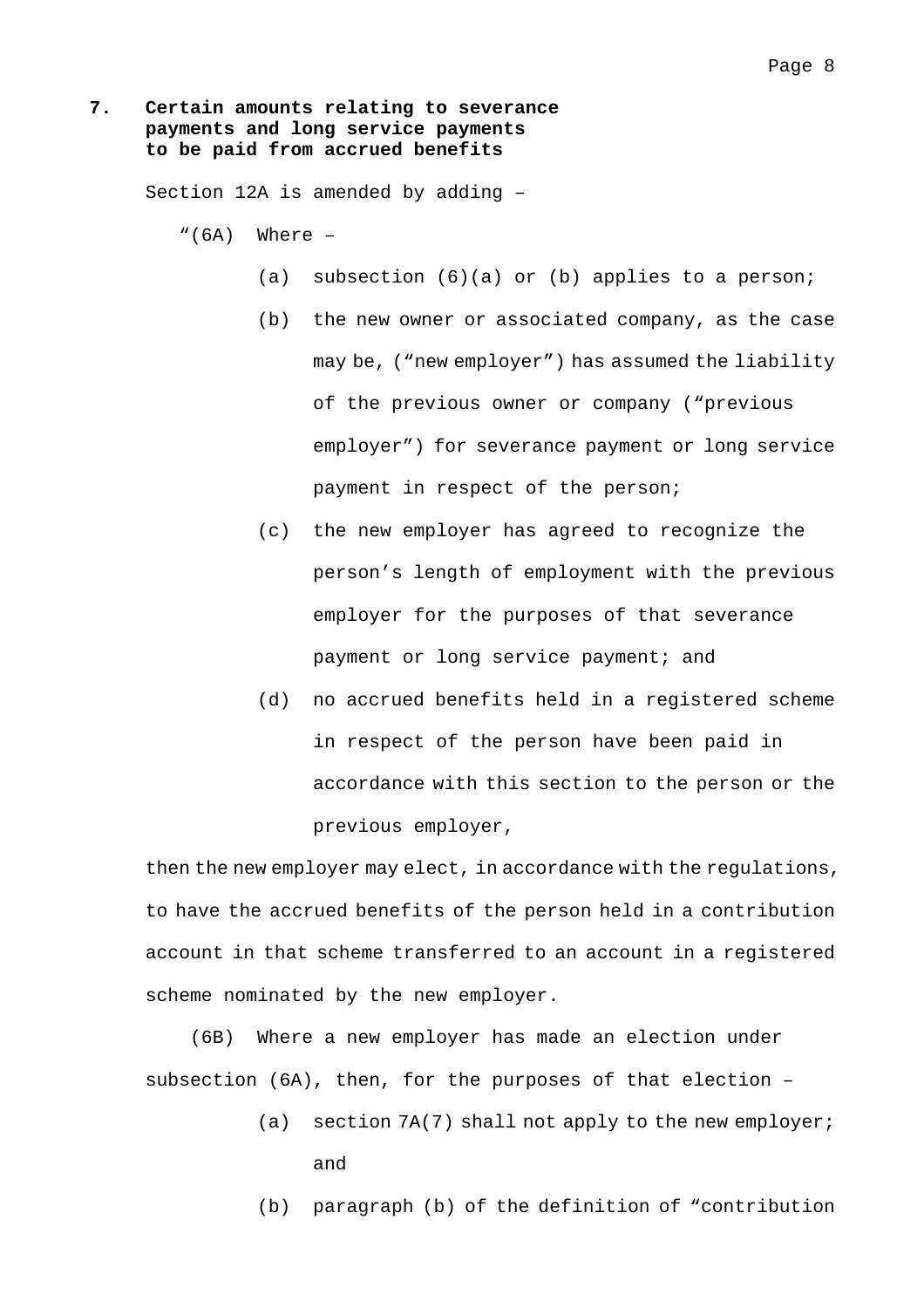period" in section 7A(10) shall be construed as if it read as follows –

"(b) in relation to a relevant employee (not being a casual employee), means each period for which the employer pays or should pay relevant income to the employee; and".".

## **8. Recovery of mandatory contributions that are in arrears**

Section 18(2) is amended by repealing ", not exceeding 20 per cent per annum".

## **9. Power to restructure registered schemes**

Section 34B is amended –

(a) by repealing subsections (1) and (2) and substituting –

"(1) The approved trustee of a registered scheme or the approved trustees of 2 or more registered schemes may apply to the Authority to consent to the restructuring of the scheme or schemes, as the case may be, including restructuring by the merger or division of the scheme or those schemes, as the case may be, with or into other existing or new scheme or schemes of the same kind.";

(b) by repealing subsections (5) and (6) and substituting – "(5) As soon as practicable after receiving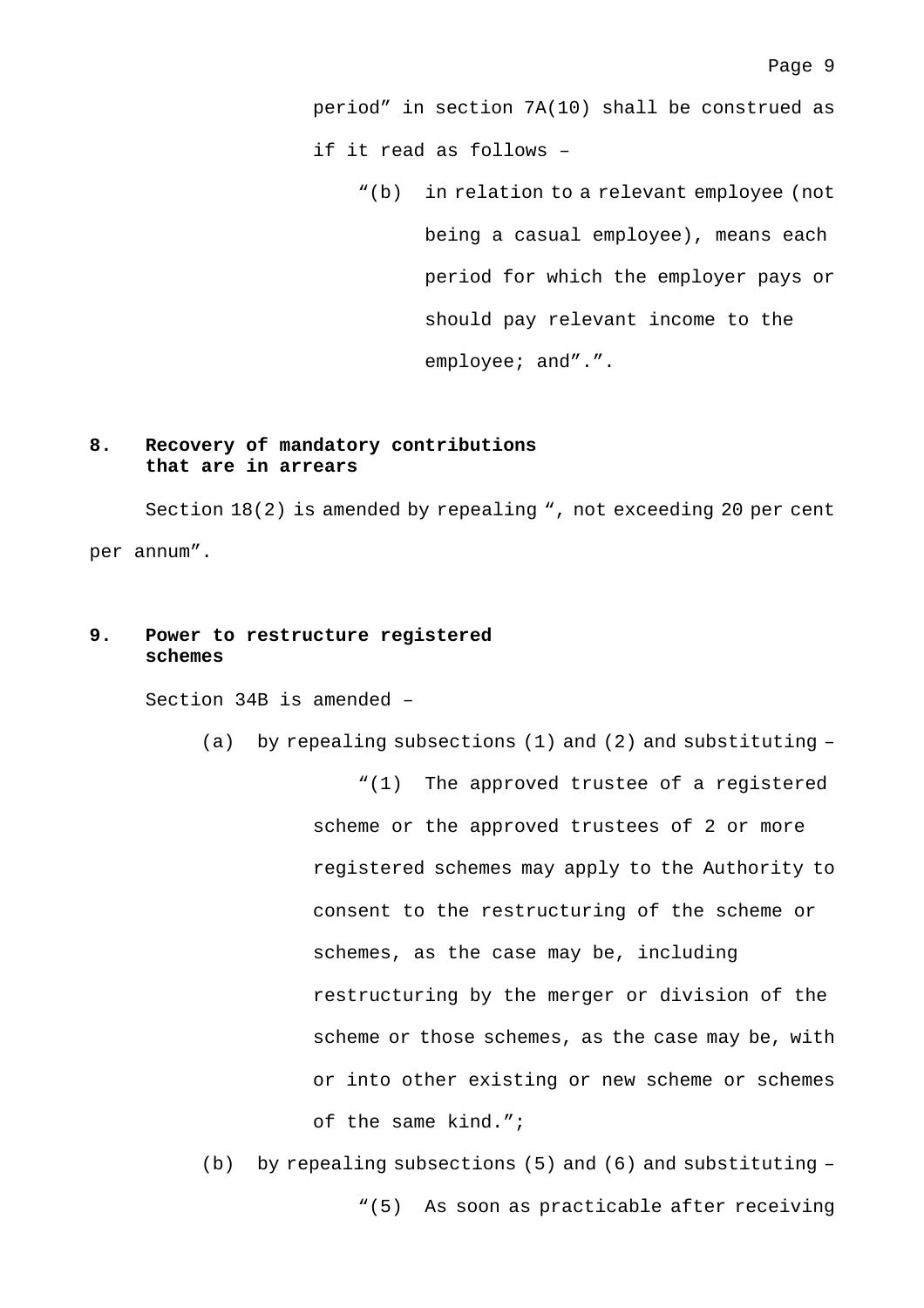an application to consent to the restructuring of a registered scheme or registered schemes, the Authority must consider the application. The Authority may consent to the restructuring only if satisfied –

- (a) that the interests of the members of the scheme or those schemes, as the case may be, will be adequately protected and that, if the restructuring is consented to, their accrued benefits will be transferred to the transferee scheme or schemes, as the case may be, as appropriate; and
- (b) that the transferee scheme or schemes, as the case may be, will be governed by the law of Hong Kong; and
- (c) that the transferee scheme or schemes, as the case may be, complies or comply with, or will if the restructuring is consented to, comply with, such requirements and standards as are prescribed by the regulations referred to in section 21C.

(6) The Authority must not reject an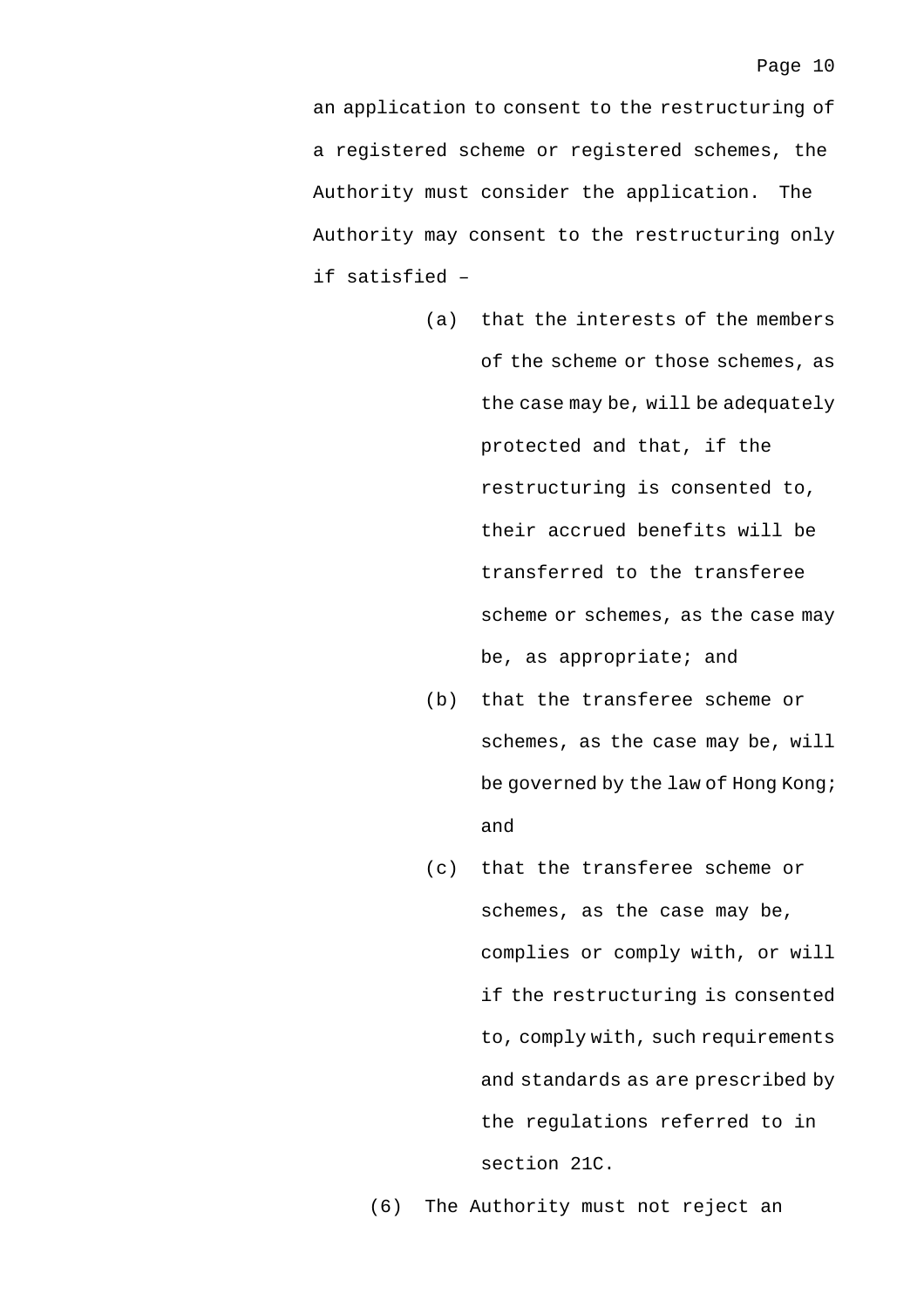application under this section without giving the applicant or applicants, as the case may be, an opportunity to make representations (either orally or in writing or both) as to why the Authority should consent to the restructuring of the scheme or schemes, as the case may be.";

(c) by repealing subsection (8) and substituting –

"(8) On registering a new scheme derived from the restructuring of an existing scheme or schemes, the Authority must issue to the approved trustee of the new scheme a certificate of registration and cancel the registration of the existing scheme or such of the existing schemes as is appropriate as a result of the restructuring. The certificate must specify that the new scheme is an employer sponsored scheme, a master trust scheme, or an industry scheme, as the case requires.".

### **10. Power to divide registered scheme**

Section 34C is repealed.

### **11. Offences by employers**

Section 43B(3) is repealed and the following substituted –

"(3) An employer who is convicted of an offence against this section is liable –

> (a) to a fine at level 6 and to imprisonment for 6 months on the first occasion on which the person is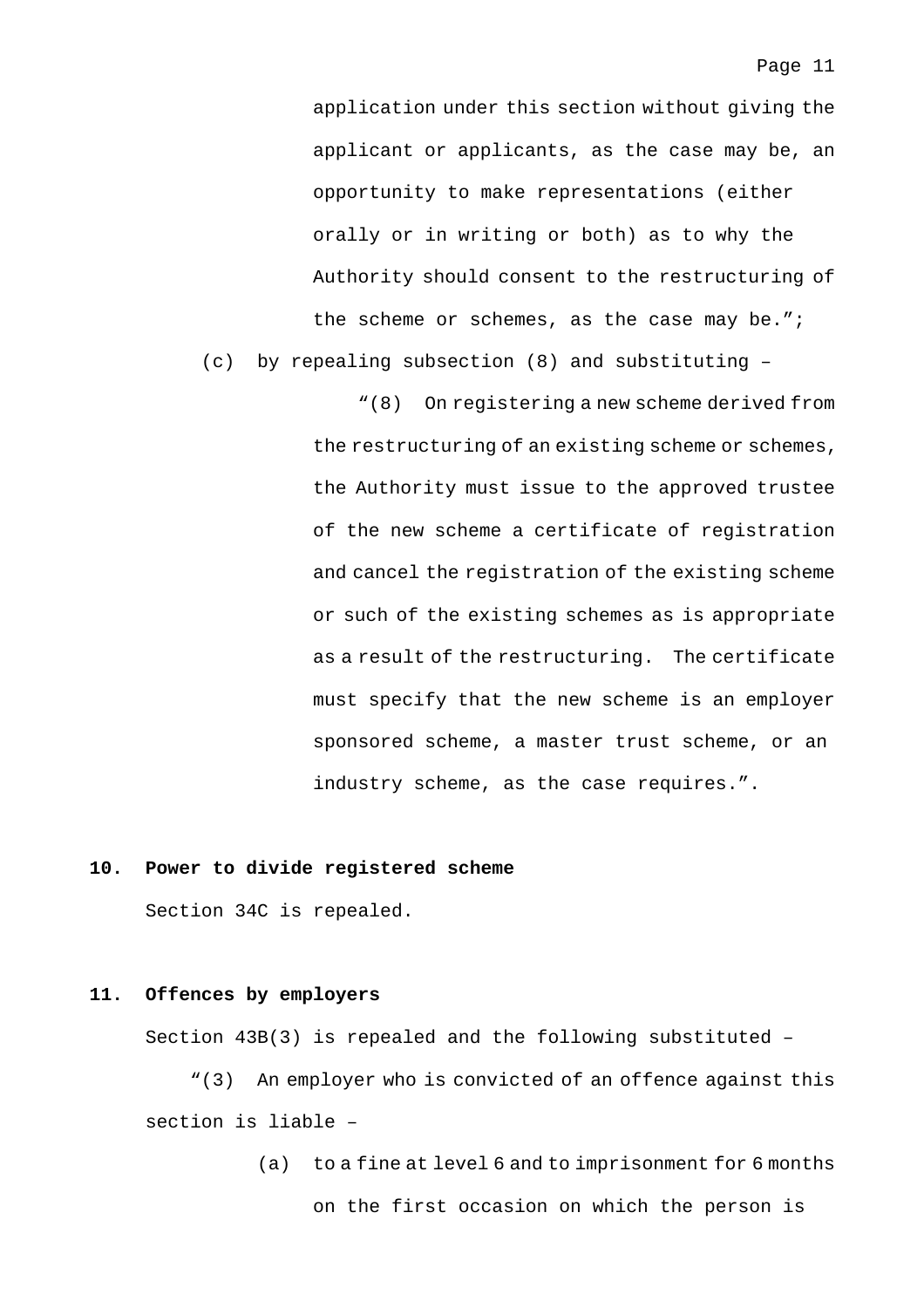convicted of the offence; and

(b) to a fine of \$200,000 and to imprisonment for 12 months on each subsequent occasion on which the person is convicted of the offence,

and, in the case of an offence consisting of a failure by the employer to comply with the requirement imposed on the employer by section 7(1A), a daily penalty of \$500 for each day on which the offence is continued after conviction therefor.

(4) Proceedings may be instigated for an offence against this section within 6 months after the offence is discovered by, or comes to the notice of, the Authority.".

### **12. Schedules 2 and 3 substituted**

Schedules 2 and 3 are repealed and the following substituted –

"SCHEDULE 2 [ss. 2, 9, 10A, 11 & 48]

### MINIMUM LEVEL OF RELEVANT INCOME PER CONTRIBUTION PERIOD

- 1. The minimum level of relevant income for the purposes of section 9 of this Ordinance, in the case of a relevant employee (not being a casual employee who is a member of an industry scheme), is –
	- (a) if the employee is remunerated on a monthly basis, \$5,000 per month;
	- (b) if the employee is remunerated more frequently than on a monthly basis, \$160 per day;
	- (c) if the employee is remunerated less frequently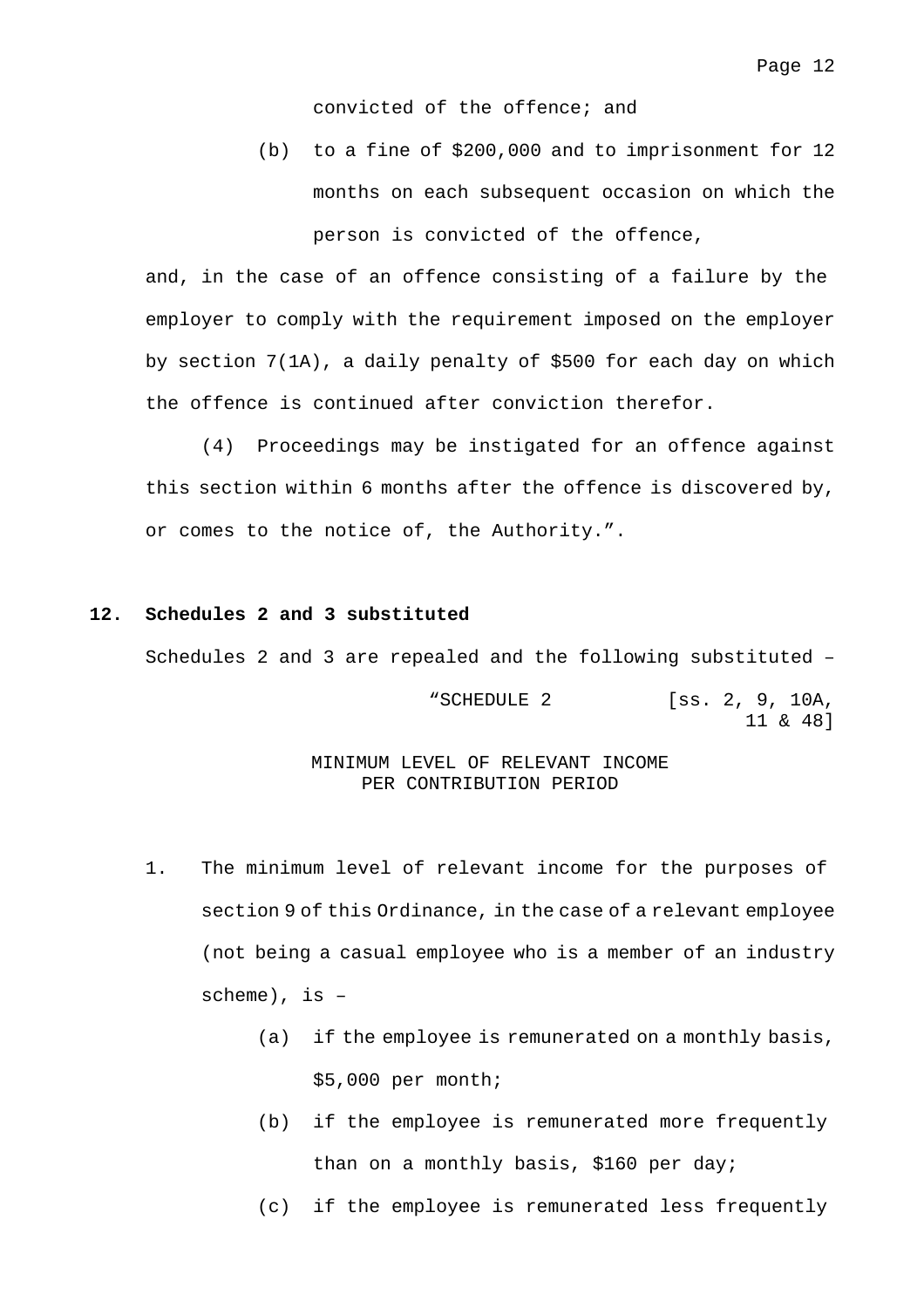than on a monthly basis, \$5,000 per month, that amount as prorated.

- 2. The minimum level of relevant income for the purposes of section 9 of this Ordinance is, in the case of a casual employee who is a member of an industry scheme, \$160 per day.
- 3. The minimum level of relevant income for the purposes of section 9 of this Ordinance is, in the case of a self-employed person, \$5,000 per month or \$60,000 per year.

SCHEDULE 3 [SS. 2, 10, 10A & 48]

## MAXIMUM LEVEL OF RELEVANT INCOME PER CONTRIBUTION PERIOD

- 1. The maximum level of relevant income for the purposes of section 10 of this Ordinance, in the case of a relevant employee (not being a casual employee who is a member of an industry scheme), is –
	- (a) if the employee is remunerated on a monthly basis, \$20,000 per month;
	- (b) if the employee is remunerated more frequently than on a monthly basis, \$650 per day;
	- (c) if the employee is remunerated less frequently than on a monthly basis, \$20,000 per month, that amount as prorated.
- 2. The maximum level of relevant income for the purposes of section 10 of this Ordinance is, in the case of a casual employee who is a member of an industry scheme, \$650 per day.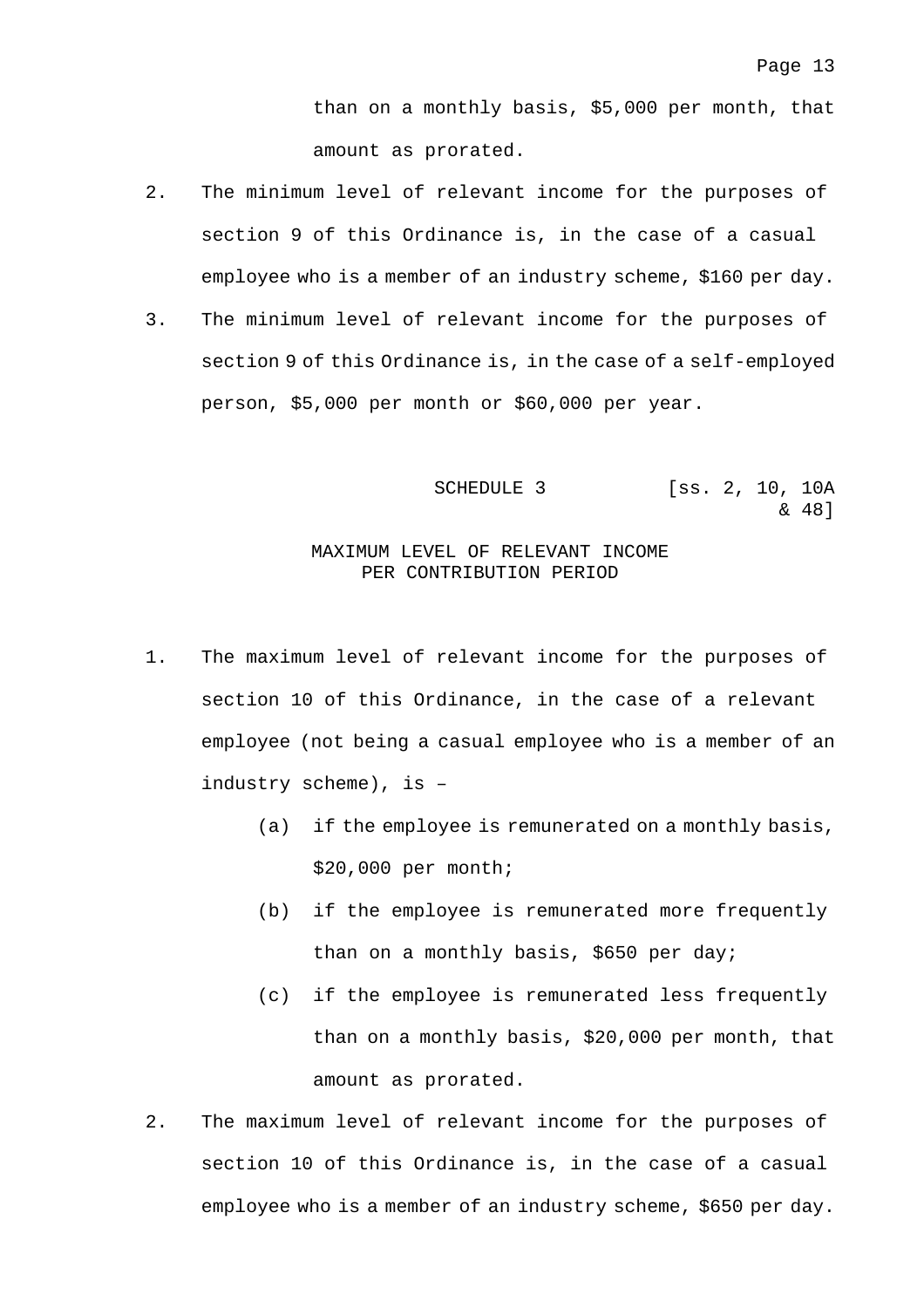3. The maximum level of relevant income for the purposes of section 10 of this Ordinance is, in the case of a self-employed person, \$20,000 per month or \$240,000 per year.".

## **13. Consequential and other amendments to subsidiary legislation made under principal Ordinance**

The provisions of the subsidiary legislation made under the principal Ordinance are amended as specified in the Schedule.

### **14. Transitional**

(1) Where a relevant employee has commenced employment before the commencement of section 4 of this Ordinance, then the provisions of section 7A, as in force –

- (a) immediately before the commencement of section 4 of this Ordinance, shall apply to and in relation to that employment; and
- (b) immediately after the commencement of section 4 of this Ordinance, shall not apply to or in relation to that employment.

(2) Where a contribution period has commenced before the commencement of section 12 of this Ordinance, then the provisions of Schedules 2 and 3, as in force –

- (a) immediately before the commencement of that section, shall apply to and in relation to that contribution period; and
- (b) immediately after the commencement of that section, shall not apply to or in relation to that contribution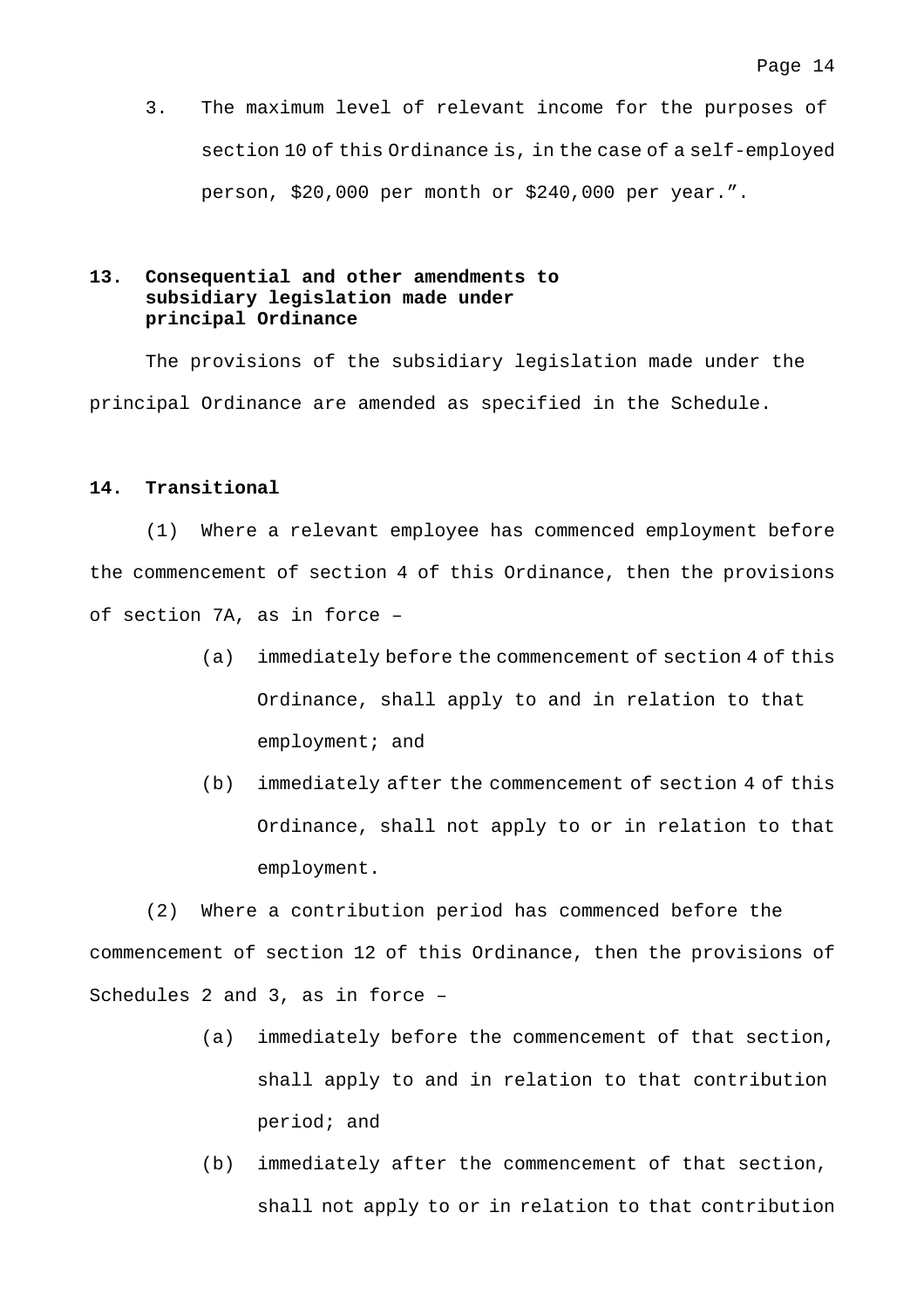period.

(3) Where a contribution period for a contribution ends before the commencement of section 6 of the Schedule to this Ordinance, then the provisions of section 122 of the Mandatory Provident Fund Schemes (General) Regulation (Cap. 485 sub. leg.), as in force –

- (a) immediately before the commencement of section 6 of the Schedule to this Ordinance, shall apply to and in relation to that contribution; and
- (b) immediately after the commencement of section 6 of the Schedule to this Ordinance, shall not apply to or in relation to that contribution.

(4) Where a contribution period for a contribution ends before the commencement of section 7 of the Schedule to this Ordinance, then the provisions of section 123 of the Mandatory Provident Fund Schemes (General) Regulation (Cap. 485 sub. leg.), as in force –

- (a) immediately before the commencement of section 7 of the Schedule to this Ordinance, shall apply to and in relation to that contribution; and
- (b) immediately after the commencement of section 7 of the Schedule to this Ordinance, shall not apply to or in relation to that contribution.

(5) Where a contribution period for a contribution ends before the commencement of section 9 of the Schedule to this Ordinance, then the provisions of section 134 of the Mandatory Provident Fund Schemes (General) Regulation (Cap. 485 sub. leg.), as in force –

> (a) immediately before the commencement of section 9 of the Schedule to this Ordinance, shall apply to and in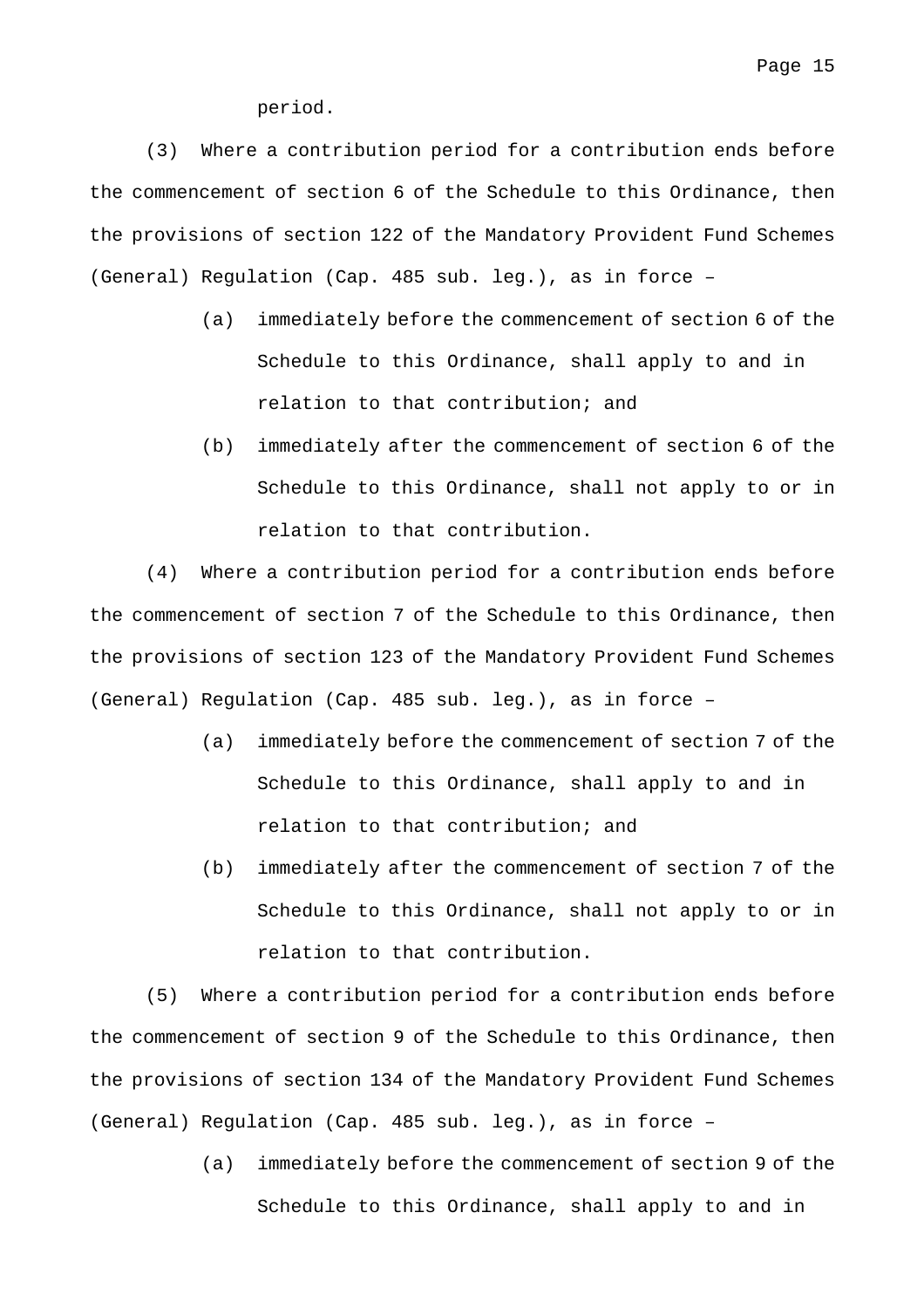relation to that contribution; and

(b) immediately after the commencement of section 9 of the Schedule to this Ordinance, shall not apply to or in relation to that contribution.

SCHEDULE [SS. 13 & 14]

CONSEQUENTIAL AND OTHER AMENDMENTS TO SUBSIDIARY LEGISLATION MADE UNDER PRINCIPAL ORDINANCE

### **Mandatory Provident Fund Schemes (General) Regulation**

## 1. **Approved trustee to notify Authority of events of significant nature**

Section 62(1) of the Mandatory Provident Fund Schemes (General) Regulation (Cap. 485 sub. leg.) is repealed and the following substituted –

"(1) If the approved trustee of a registered scheme becomes aware of the occurrence of an event of significant nature, the trustee must –

- (a) not later than the third working day after becoming aware of the event, give written notice to the Authority setting out particulars of the event (except an event specified in the guidelines as an event to which this paragraph shall not apply);
- (b) keep a record of particulars of the event;
- (c) permit the Authority to inspect the record at any reasonable time during ordinary business hours;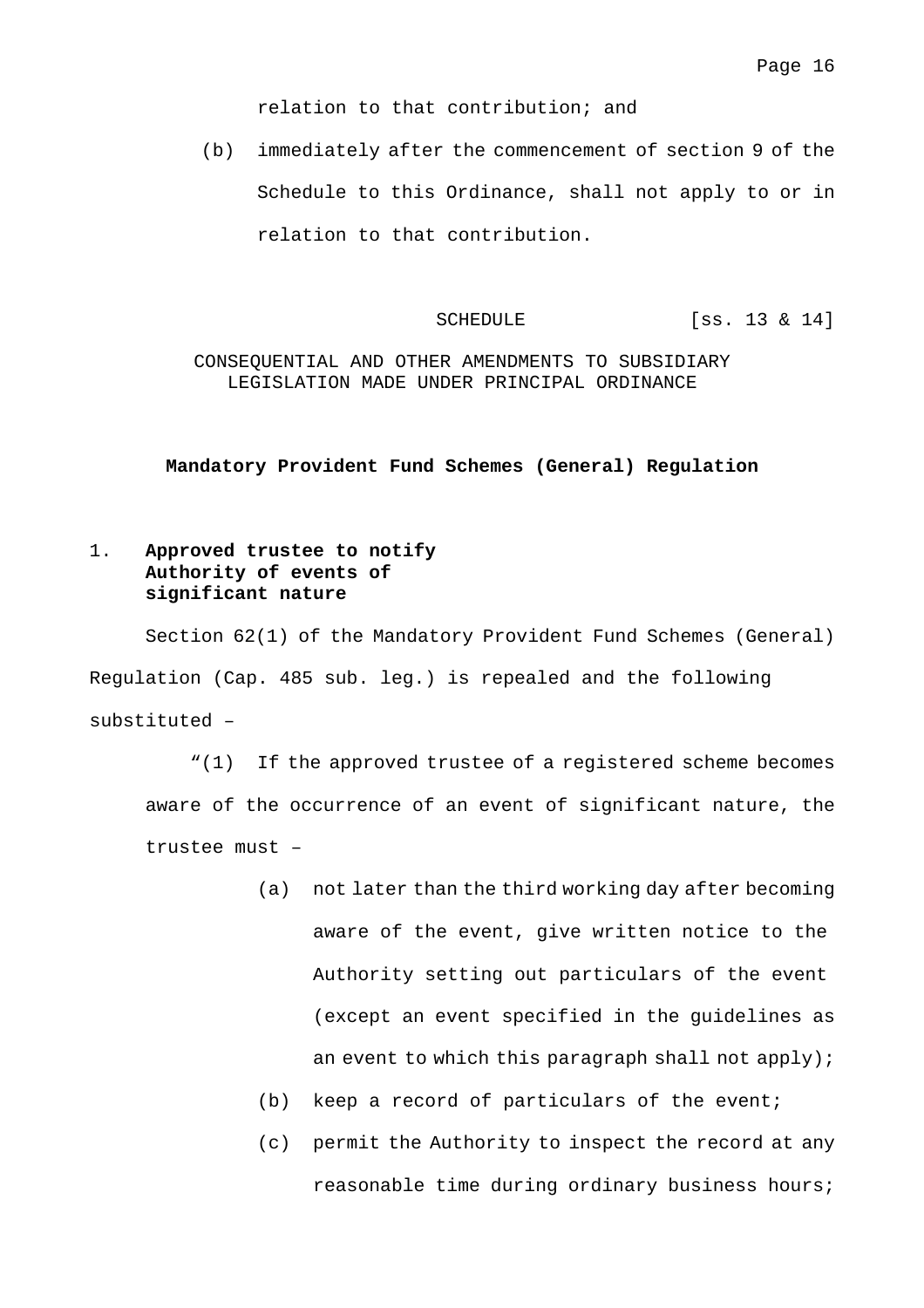### and

(d) give written notice to the Authority –

- (i) setting out such further or better particulars of the event as the Authority requires; and
- (ii) as soon as is practicable after the Authority makes that requirement.".

### 2. **Eligibility of delegate of custodian**

Section  $71(1)(c)$  is repealed and the following substituted -

- "(c) is an overseas bank or overseas trust company which is a wholly-owned subsidiary of an approved overseas bank, an approved overseas trust company, an authorized financial institution, or a registered trust company incorporated in Hong Kong, which –
	- (i) has a paid up capital of not less than US\$200,000,000 or an equivalent amount in another currency; and
	- (ii) satisfies a minimum credit rating set by the Authority based on a credit rating determined by an approved credit rating agency.".

## 3. **Separate accounts for each scheme member**

Section 78 is amended by adding –

"(6A) Where section 12A(6A) and (6B) of the Ordinance is applicable in the case of an employer and an employee, then, for the purposes of that case –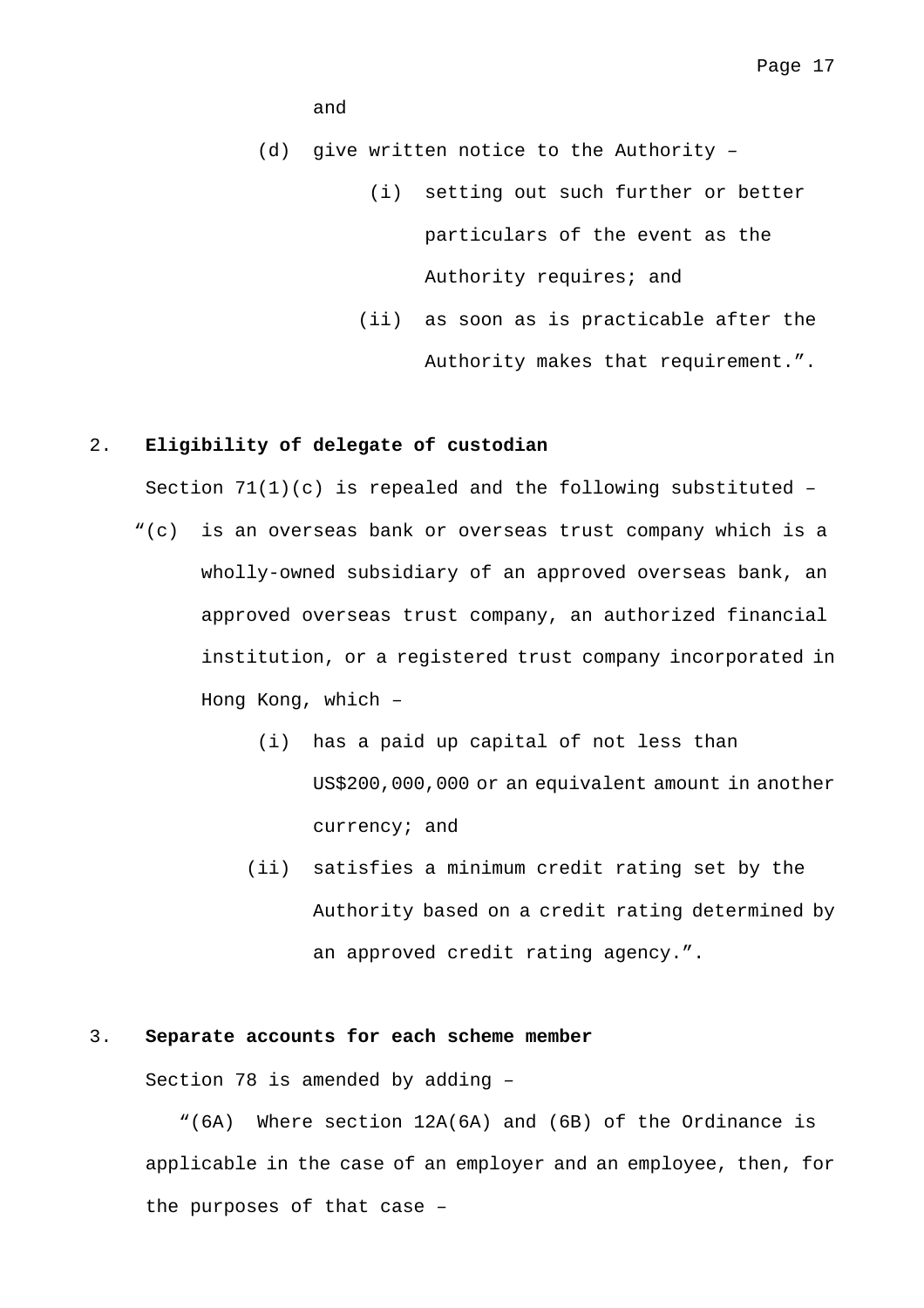- (a) any reference to "current employer" in subsection  $(6)(a)$ ,  $(b)$ ,  $(d)$  or  $(e)$  shall include the previous employer mentioned in section 12A(6A) of the Ordinance;
- (b) any reference to "current employment" in subsection (6)(b) or (e) shall include employment with the previous employer mentioned in section 12A(6A) of the Ordinance;
- (c) any reference to "former employments" in subsection (6)(c) or (f) shall not include employment with the previous employer mentioned in section 12A(6A) of the Ordinance;
- (d) any reference to "former employer" in subsection (6)(c) or (f) shall not include the previous employer mentioned in section 12A(6A) of the Ordinance.".

### 4. **Financial period of registered scheme**

Section 79 is amended –

- (a) in subsection (1), by adding "or such later date as the approved trustee, with the prior approval of the Authority, so determines" after "registration of the scheme";
- (b) in subsection  $(2)(b)$ , by adding "or such later date as the approved trustee, with the prior approval of the Authority, so determines" after "that period".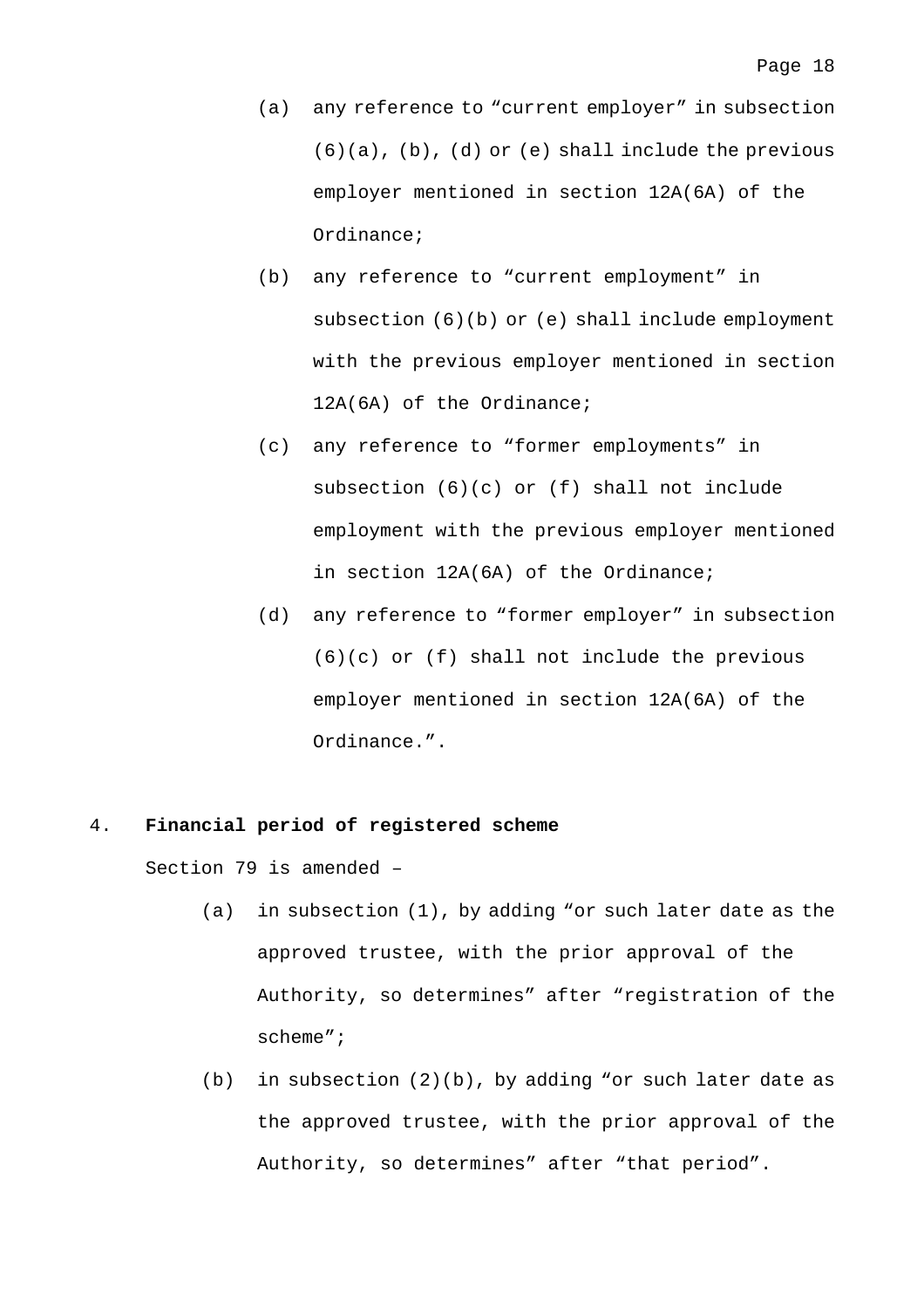### 5. **Definitions**

Section 119 is amended –

- (a) by repealing the definitions of "first payment-period" and "subsequent payment-period";
- (b) by adding –

""payment period" (付款期) means the period

specified in a notice under section

 $136(1)(a)$ ;".

## 6. **Participating employer to calculate relevant income and pay mandatory contributions**

Section 122 is amended –

- (a) in subsection (1), in the definition of "contribution day" –
	- (i) in paragraph (a), by adding "who is a casual employee" after "relevant employee";
	- (ii) by adding
		- "(aa) in relation to a mandatory contribution payable by a participating employer in respect of a relevant employee (other than a casual employee), means, subject to subsection (4), the tenth day after the last day of –

(i) a calendar month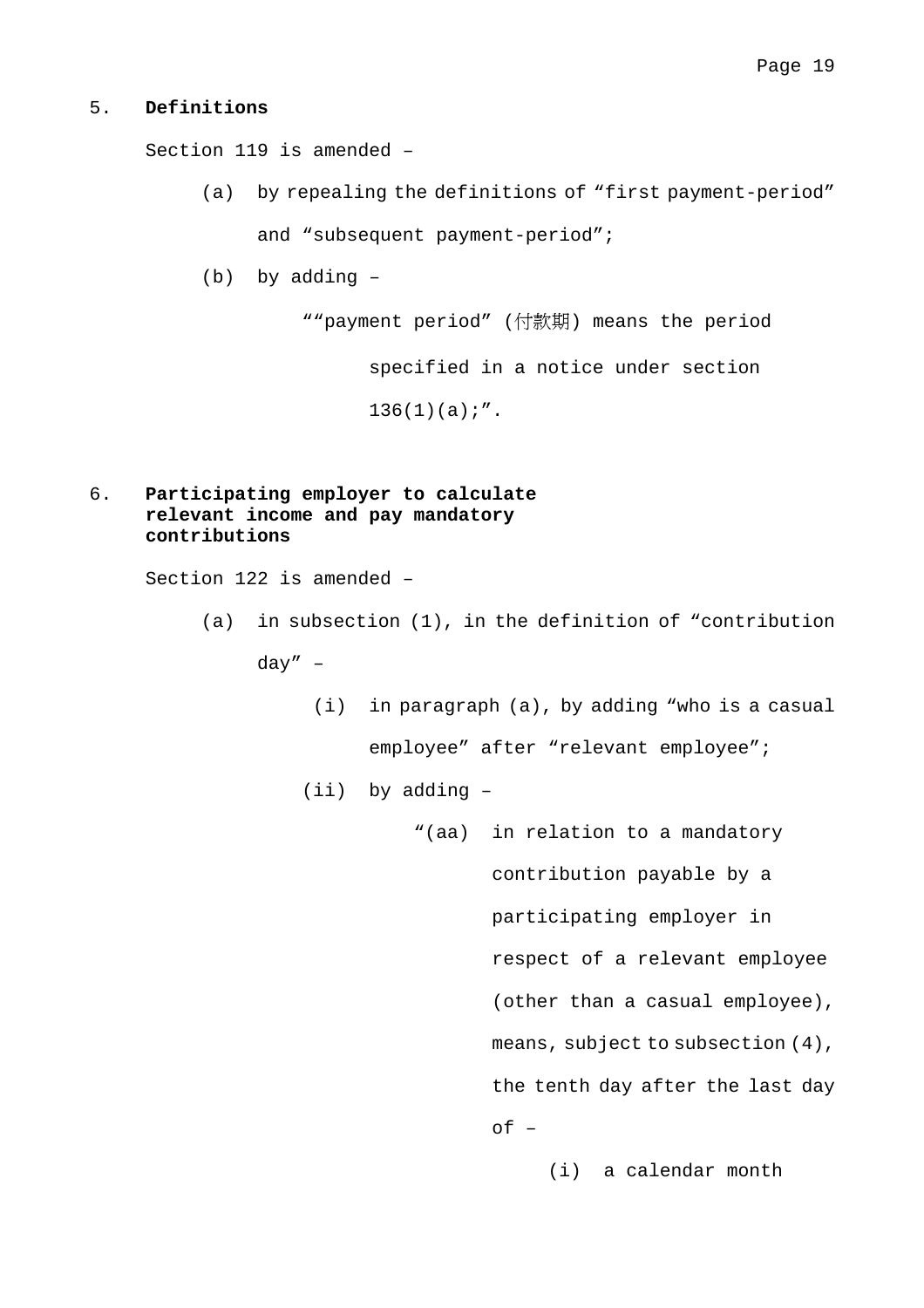within which the

relevant contribution

period ends; or

(ii) the month during which the permitted period ends,

whichever is the later; and";

(b) by repealing subsection (3) and substituting –

"(3) For the purposes of section 7A(8) of the

Ordinance –

- (a) a participating employer in respect of a relevant employee who is a casual employee must, for each contribution period, pay the mandatory contribution to the approved trustee of the scheme in respect of each relevant employee on or before the contribution day;
- (b) a participating employer in respect of a relevant employee (other than a casual employee) must, for each contribution period which ends in the previous calendar month or during the permitted period, as the case may be, pay the mandatory contribution to the approved trustee of the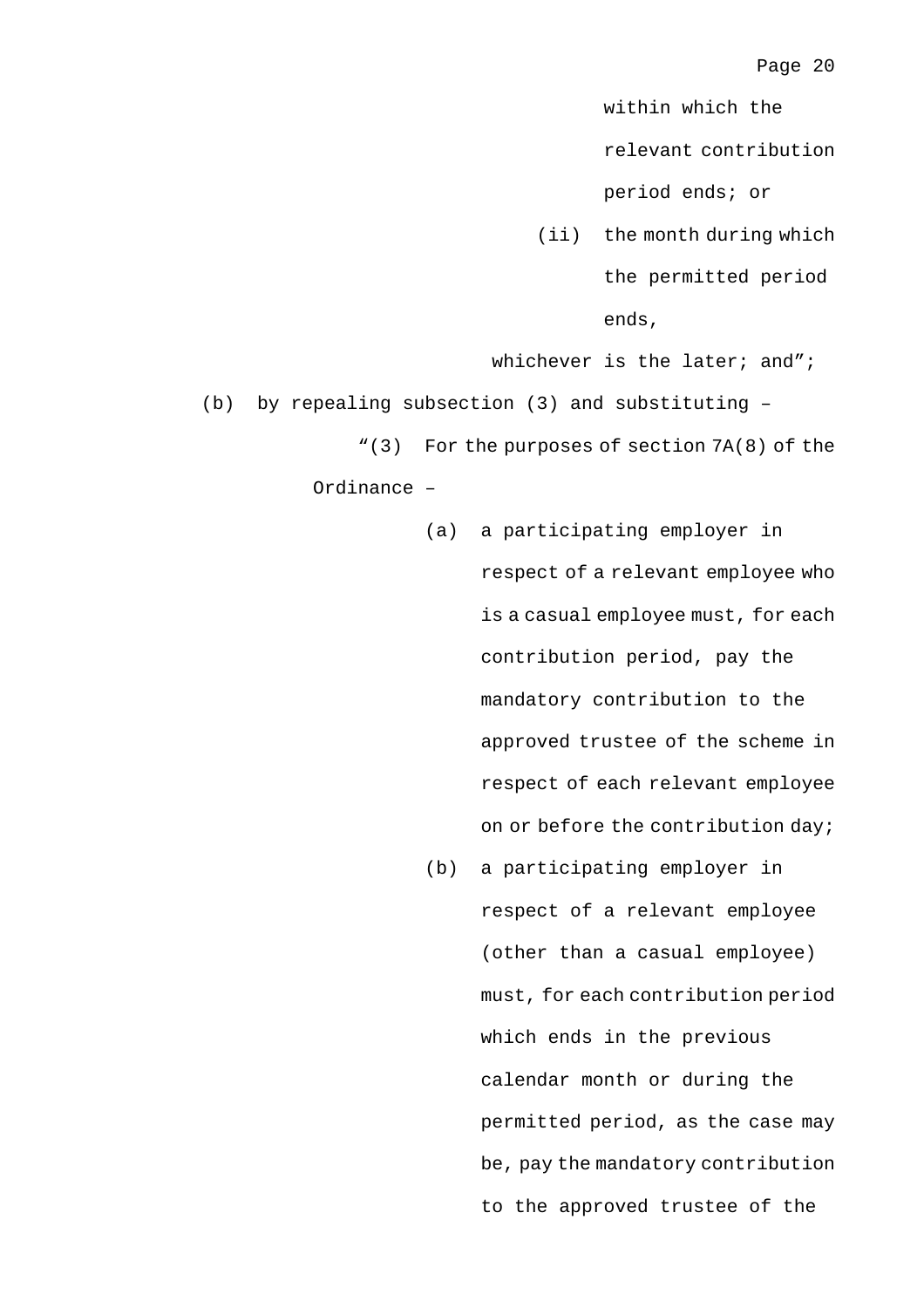scheme in respect of each relevant employee on or before the contribution day.".

## 7. **Participating employer to provide remittance statement to approved trustee**

Section 123 is amended –

- (a) in subsection (1), by adding "or periods" after "contribution period";
- (b) in subsection (2)
	- (i) in paragraph (a), by adding "or each of the contribution periods, as the case requires" after "period";
	- (ii) in paragraphs  $(b)$ ,  $(c)$ ,  $(d)$  and  $(e)$ , by adding "or each of those periods, as the case may be" after "that period".
- 8. **Authority to give participation certificates to participating employers**

Section 124(1) is repealed and the following substituted –

- "(1) On being satisfied that
	- (a) an employer has complied with section 7(1) or 7(1A)(b) of the Ordinance; or
	- (b) an employer which has been previously issued a certificate under this section has changed its name from that shown in the certificate,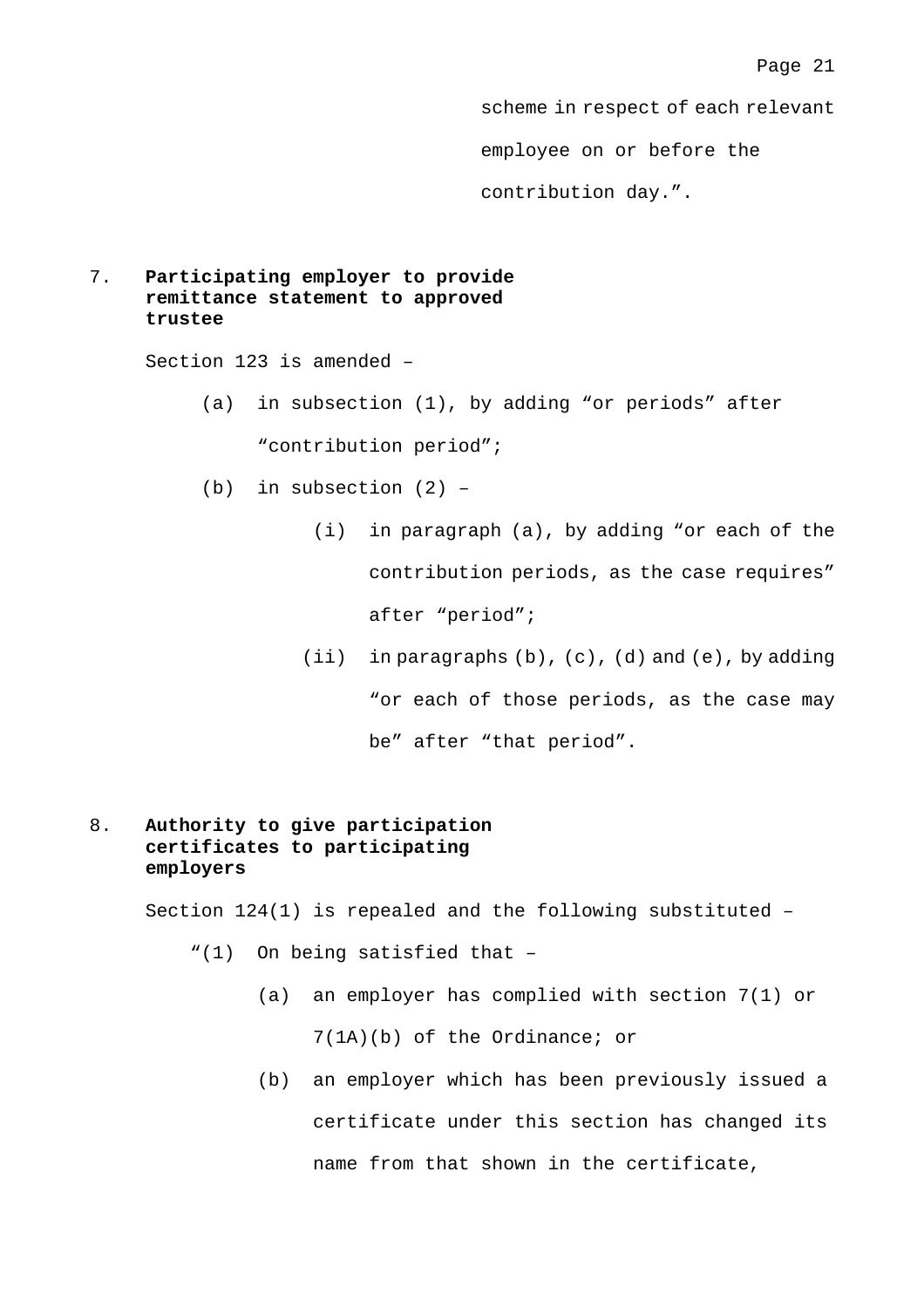the Authority must give to the employer, through the approved trustee of the registered scheme in which the employer participates, a certificate (or, where paragraph (b) is applicable, a new certificate showing the employer's new name) certifying that the employer is a participating employer in the registered scheme specified in the certificate.".

## 9. **Contribution surcharge for, and report on, failure to pay contributions**

Section  $134(4)$  and  $(5)$  is repealed and the following substituted -

"(4) The contribution surcharge is an amount equal to 5 per cent of the amount of the arrears.".

## 10. **Authority to give notice to defaulter and approved trustee to inform Authority of non-payment**

Section 136 is amended –

- (a) in subsection (5), by repealing "first payment-period or any subsequent payment-period, must, by written notice given within 7" and substituting "payment period must, by written notice given within 10";
- (b) by repealing subsection (7).

## 11. **Approved trustee to check calculations of arrears and contribution surcharge**

Section 137(2) is amended by repealing "before the end of the first payment-period or relevant subsequent payment-period, as the case may be" and substituting "as soon as is practicable".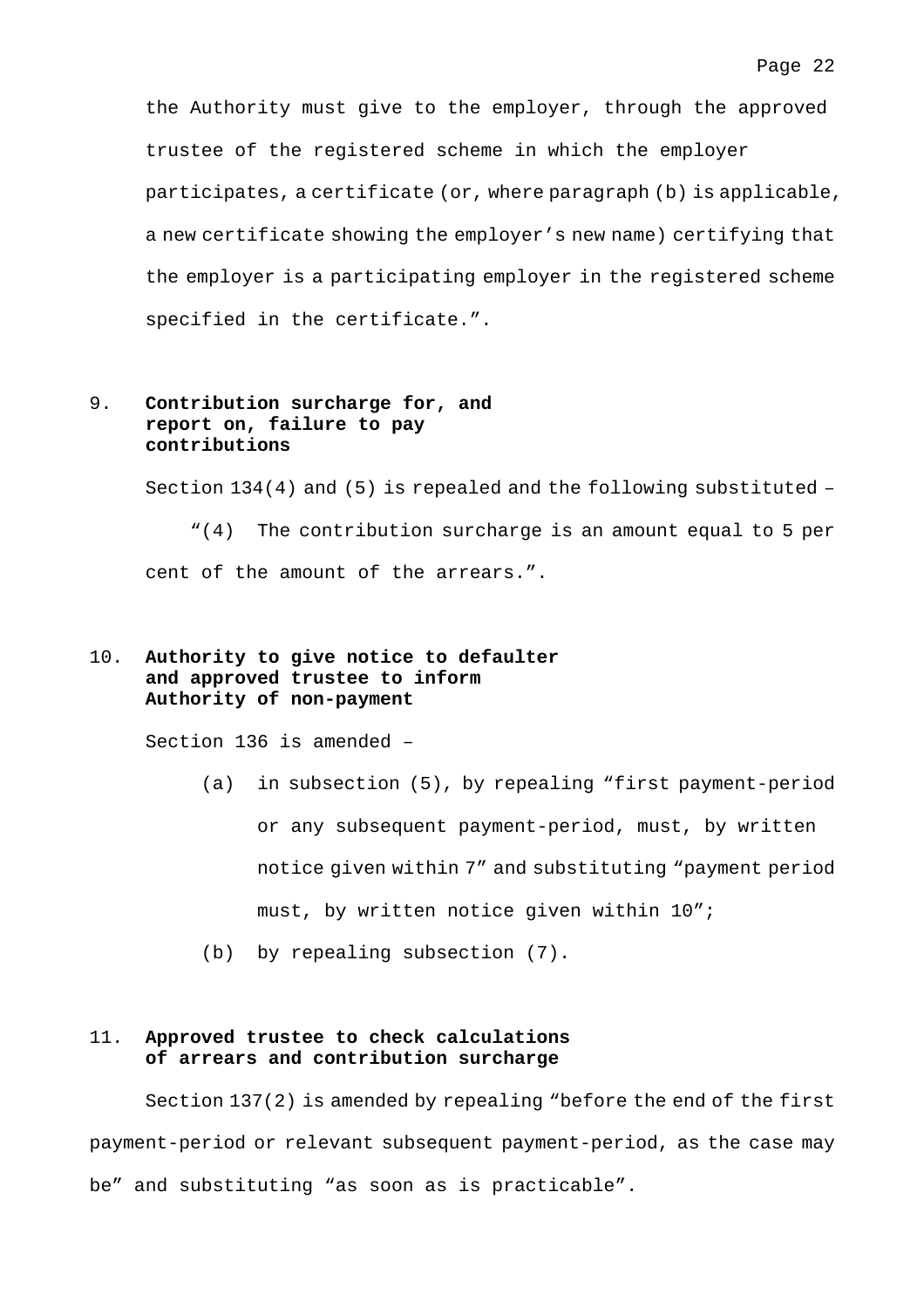### 12. **Participating employer to notify trustee of certain information**

Section 143(2) is amended –

- (a) in paragraph (b), by repealing "employer," and substituting "employer; and";
- (b) by adding
	- "(c) the employer's name as shown in the

participation certificate issued under

section 124 to the employer,".

## 13. **Transfer of accrued benefits of member of employer sponsored scheme**

Section 145 is amended –

- (a) in subsection (6), by adding "casual" after "employment of the";
- (b) in subsection (7)(a), by adding "casual" after "following the";
- (c) by adding –

"(7A) The former employer must in respect of a relevant employee (other than a casual employee) –

> (a) in the remittance statement that the former employer is required to lodge with the approved trustee of the employer sponsored scheme concerned immediately following the employee's cessation of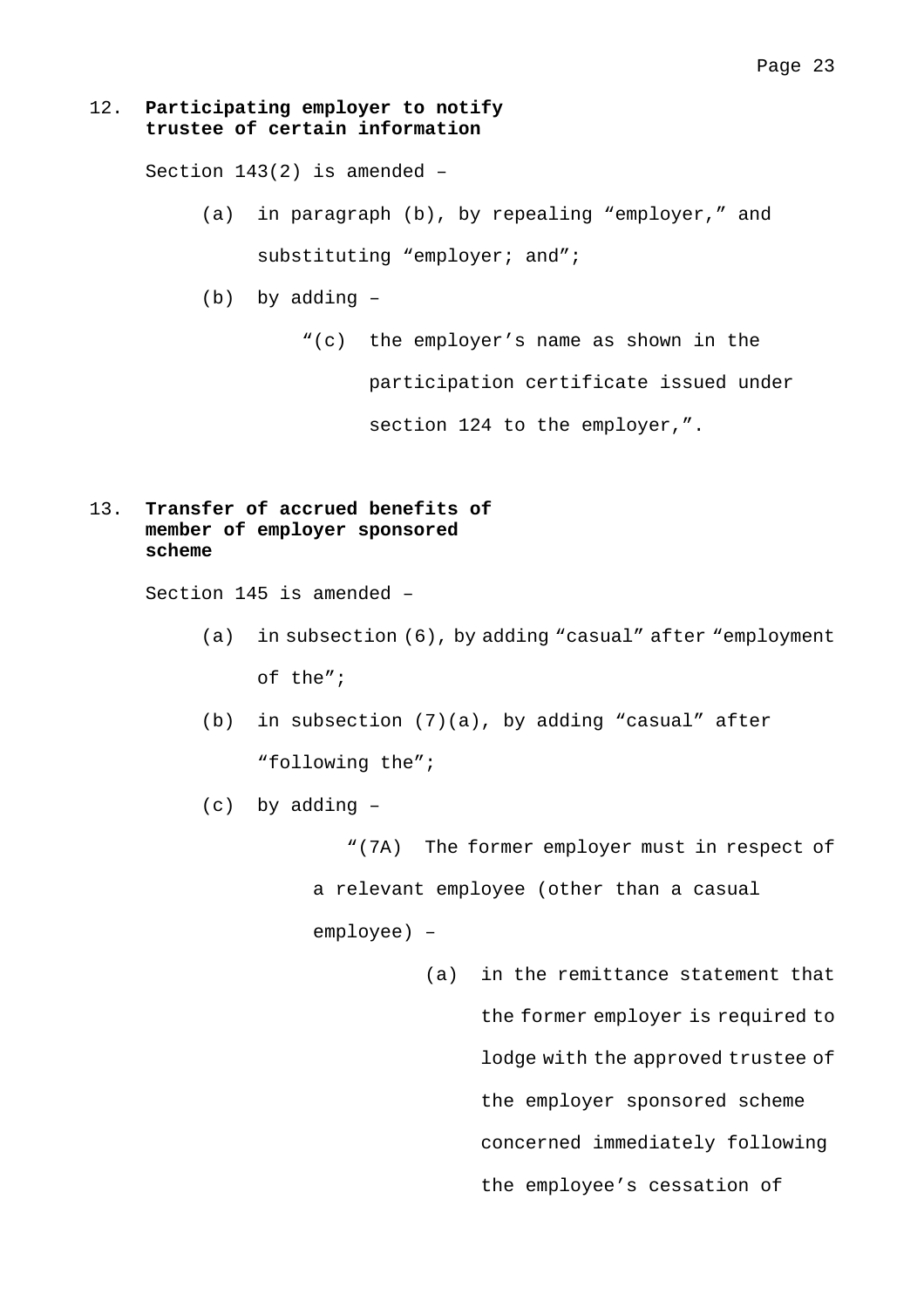employment; or

(b) by written notice given to the approved trustee of the employer sponsored scheme concerned no later than the date on which that remittance statement is required to be lodged,

inform the approved trustee –

- (c) of the employee's cessation of employment; and
- (d) of the date on which the employment ceased.";

(d) by adding –

"(9) This section shall not apply to or in relation to an election mentioned in section 12A(6A) and (6B) of the Ordinance or any concomitant transfer of the accrued benefits of an employee.".

14. **Transfer of accrued benefits of member of master trust scheme or industry scheme (other than a casual employee who is a member of an industry scheme)**

Section 146 is amended –

(a) in subsection (8), by adding "casual" after "employment

of the";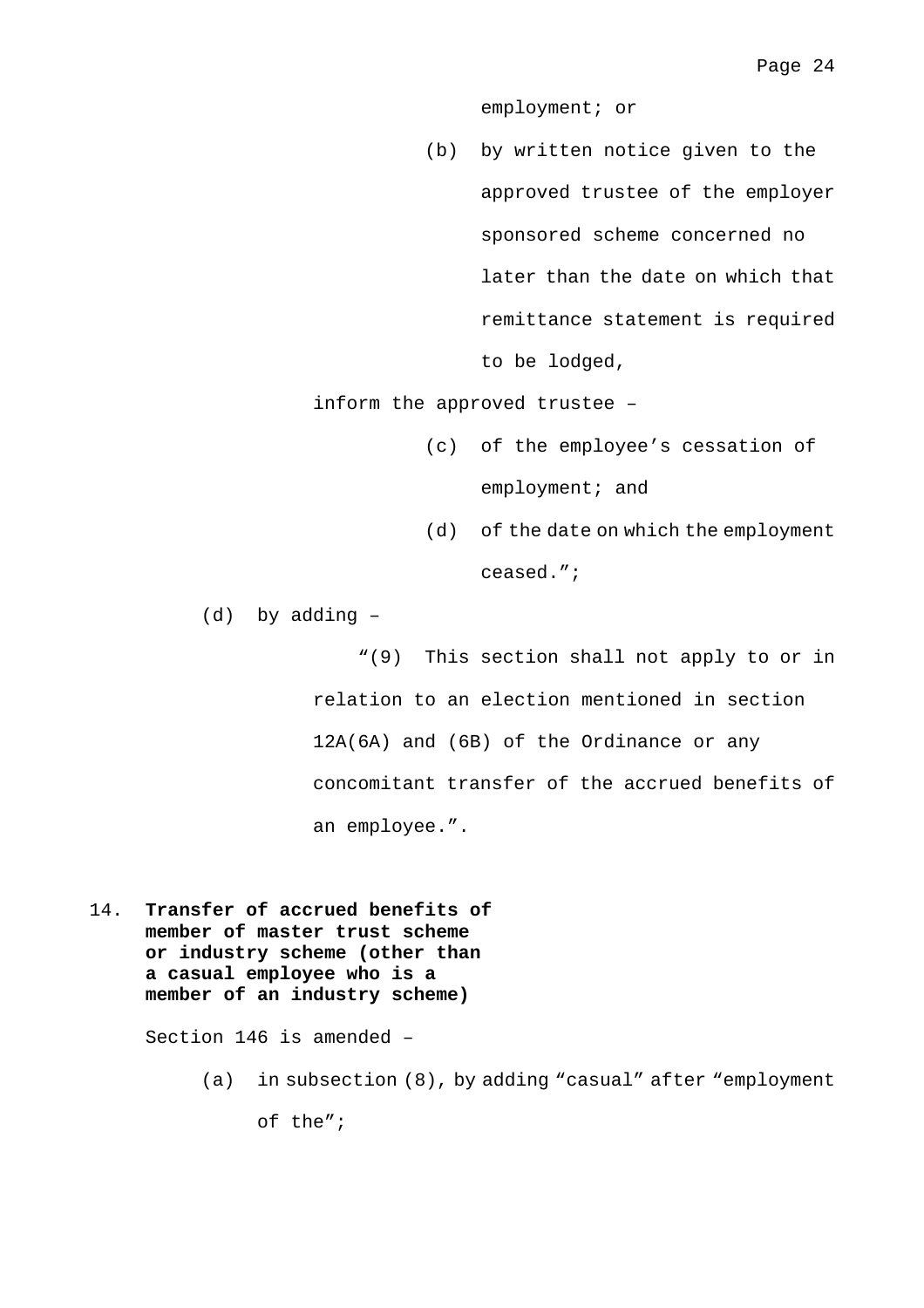- (b) in subsection (9)(a), by adding "casual" after "following the";
- (c) by adding –

"(9A) The former employer must in respect of a relevant employee (other than a casual employee) –

- (a) in the remittance statement that the former employer is required to lodge with the approved trustee of the registered scheme concerned immediately following the employee's cessation of employment; or
- (b) by written notice given to the approved trustee of the registered scheme concerned no later than the date on which that remittance statement is required to be lodged,

inform the approved trustee –

- (c) of the employee's cessation of employment; and
- (d) of the date on which the employment ceased.";

(d) by adding –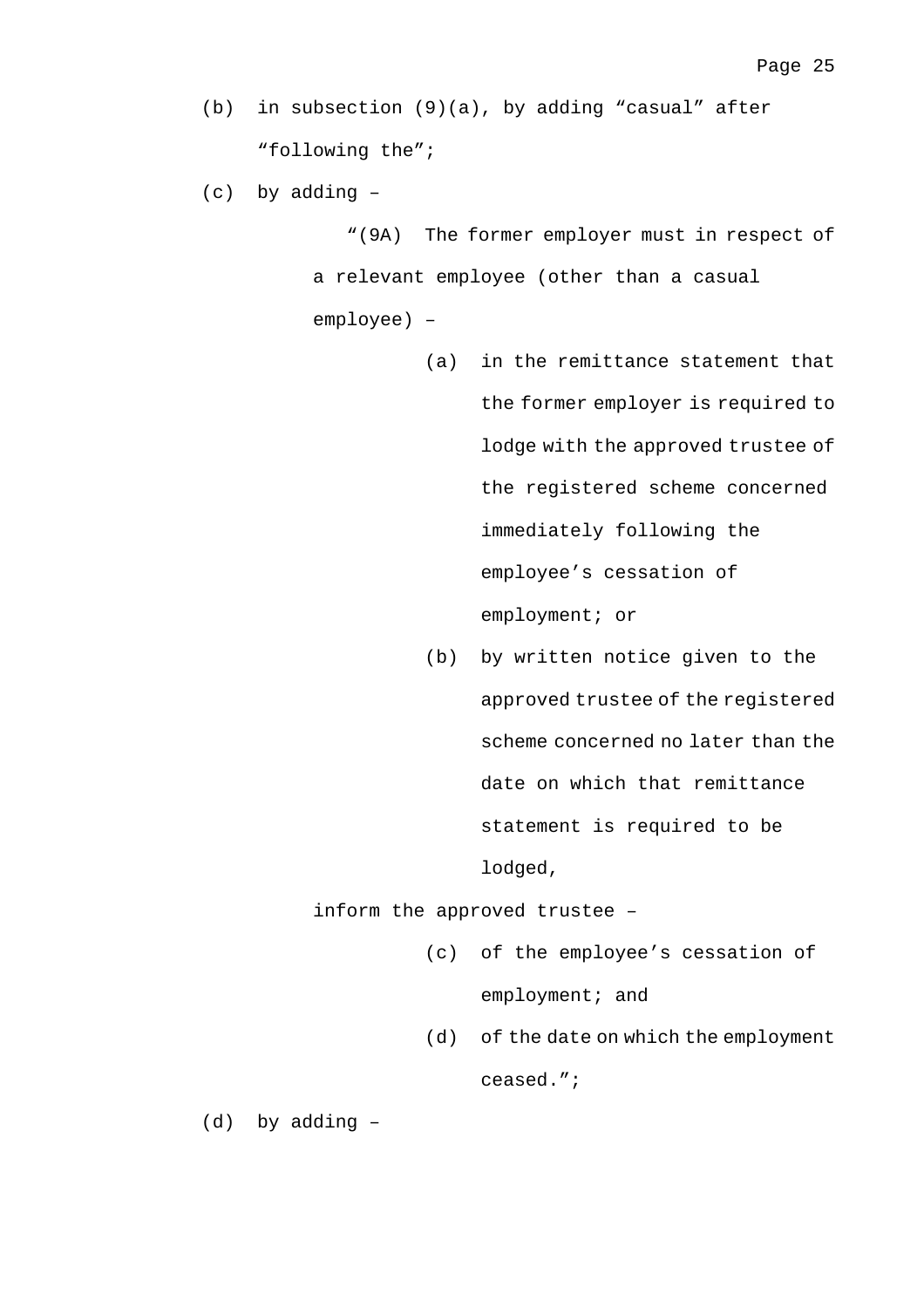"(12) This section shall not apply to or in relation to an election mentioned in section 12A(6A) and (6B) of the Ordinance or any concomitant transfer of the accrued benefits of an employee.".

## 15. **Transfer by participating employer of employee's accrued benefits**

Section  $150(b)$  and (c) is repealed and the following substituted -

"(b) the restructuring of the first-mentioned scheme under section 34B of the Ordinance; or".

### 16. **Section added**

The following is added –

## "**150A. Transfer of accrued benefits where section 12A(6A) and (6B) of the Ordinance is applicable**

Where section 12A(6A) and (6B) of the Ordinance is applicable, the new employer may only elect to have the employee's accrued benefits in the scheme transferred to a registered scheme –

- (a) in which the new employer is a participant; and
- (b) by giving written notice of the election to the

trustee of the last-mentioned scheme.".

## 17. **Claim for payment on ground of total incapacity**

Section 164 is amended by adding –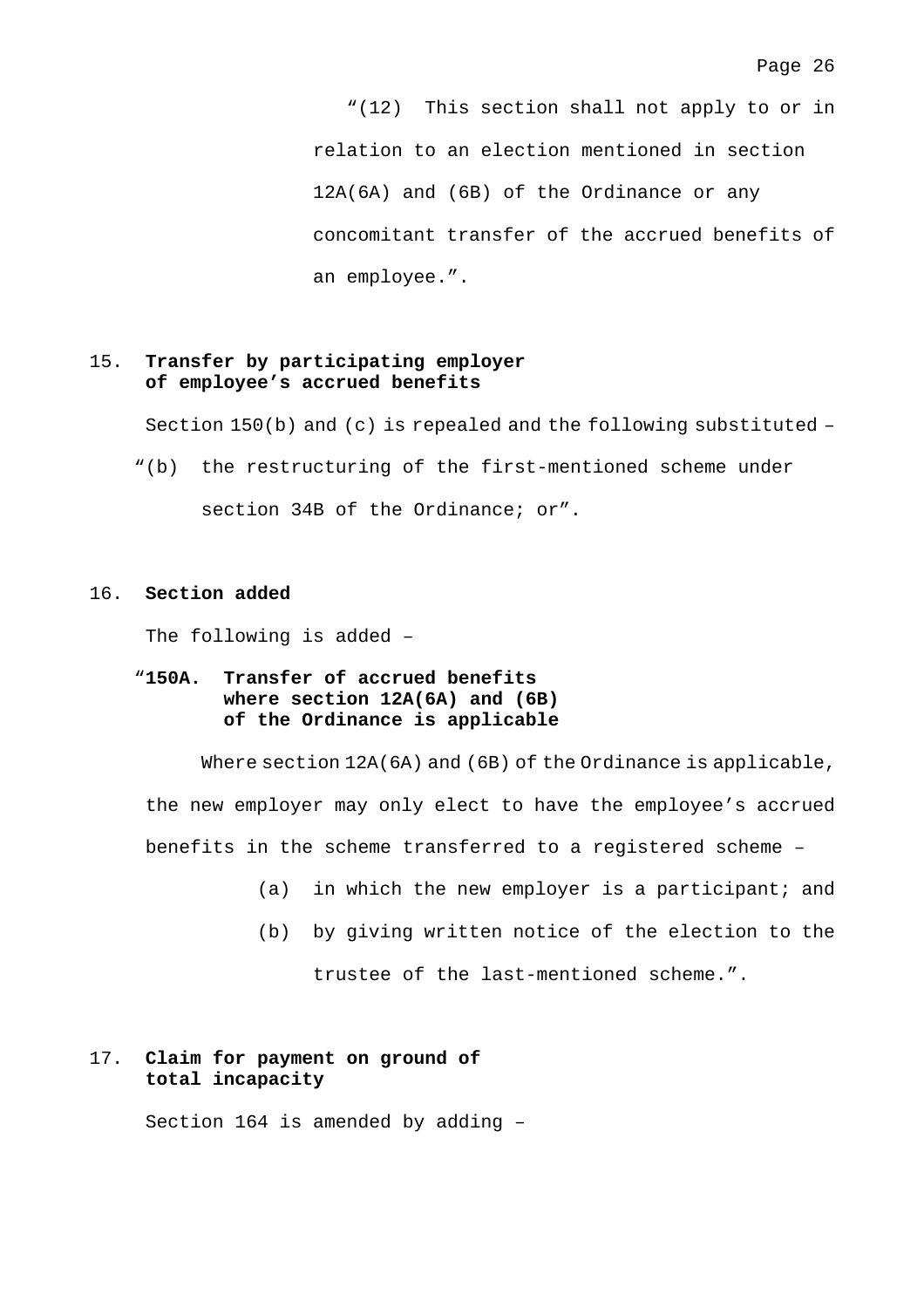"(5) If a claim is made by a scheme member of a registered scheme who was, immediately before becoming totally incapacitated, unemployed, the approved trustee of the scheme may pay the member's accrued benefits to that member, but only if the member –

- (a) can provide the trustee with a medical certificate, in a form specified or approved by the Authority and issued by a registered medical practitioner, certifying that the member is permanently unfit to perform the kind of work specified in the certificate for a reason so specified; and
- (b) satisfies the trustee that the member was last engaged in that kind of work under a contract of employment before becoming totally incapacitated; and
- (c) can provide the trustee with
	- (i) subject to subparagraph (ii), a letter from the member's last employer certifying that that contract of employment for that particular kind of work has been terminated;
	- (ii) if the member is unable to comply with subparagraph (i) or has been unemployed for more than 7 years, a statutory declaration, in a form approved by the Authority, stating that that contract of employment for that particular kind of work has been terminated.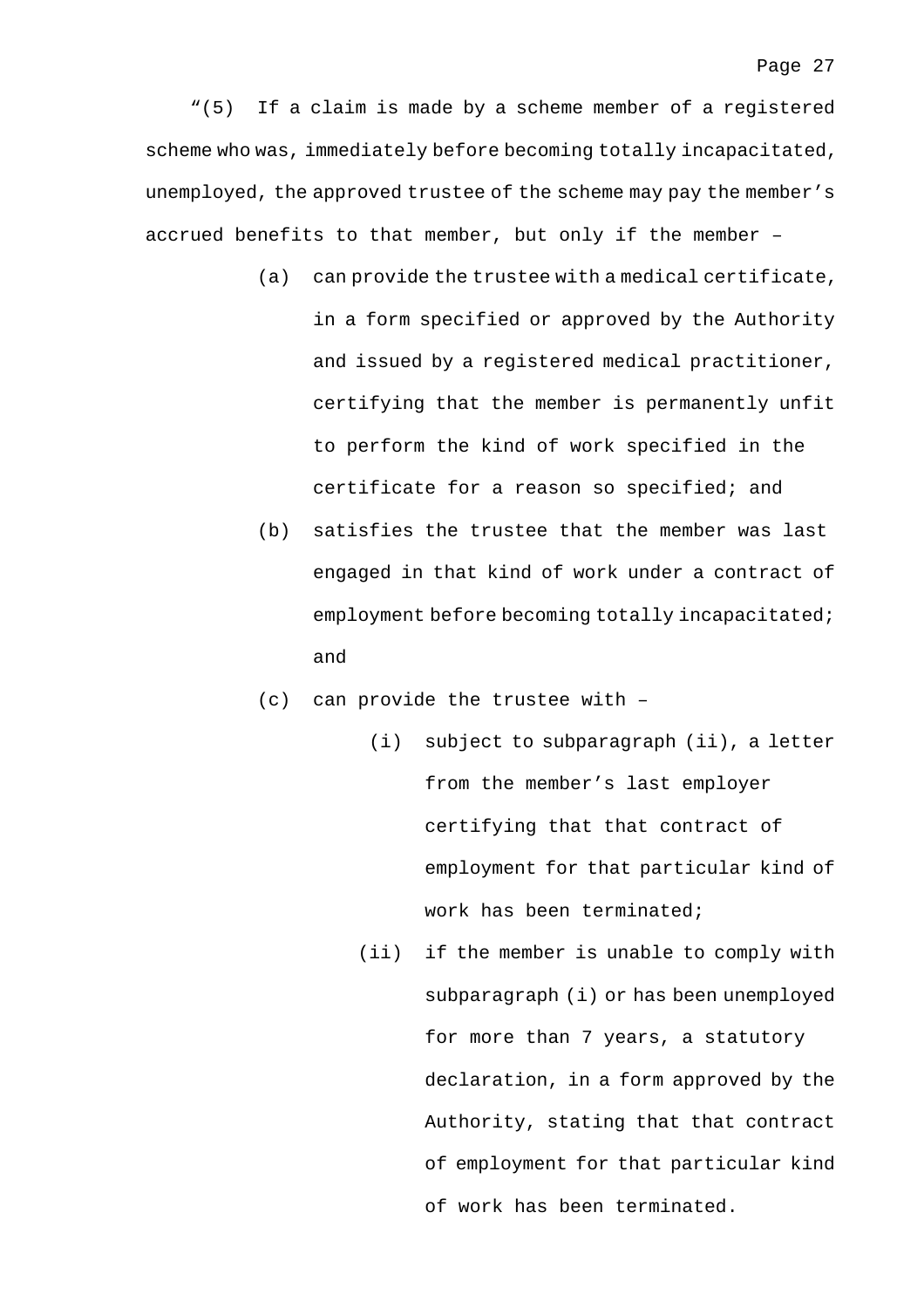(6) If a claim is made by a scheme member of a registered scheme who, immediately before becoming totally incapacitated, ceased to be a self-employed person, the approved trustee of the scheme may pay the member's accrued benefits to that member, but only if the member –

- (a) can provide the trustee with a medical certificate, in a form specified or approved by the Authority and issued by a registered medical practitioner, certifying that the member is permanently unfit to perform the kind of work specified in the certificate for a reason so specified; and
- (b) satisfies the trustee that the member was last engaged in that kind of work as a self-employed person before becoming totally incapacitated.".

## 18. **Approved trustee to notify scheme member of entitlement**

Section 172 is amended –

- (a) in subsection (10), by repealing paragraphs (a) and (b) and substituting –
	- "(a) listing the names of all the scheme members
		- (i) who have unclaimed benefits in the scheme as at the end of the relevant financial period; and (ii) whose names have not previously been listed in accordance with this paragraph; and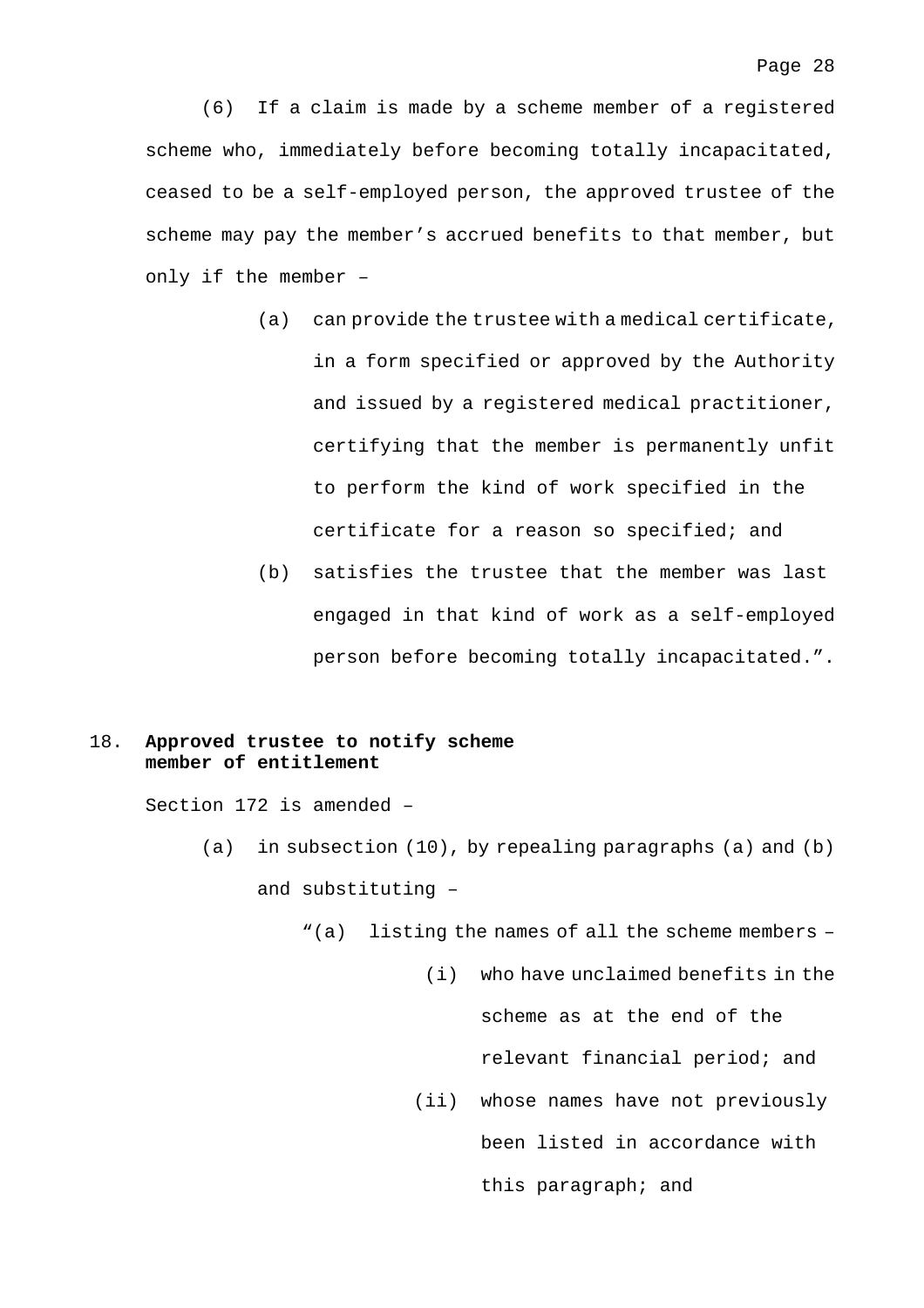(b) inviting those members and other persons to lodge a claim for payment of those benefits, and provide particulars of the scheme members included in that notice to the Authority on or before such publication of the notice.";

(b) by adding –

"(11) The Authority must establish and maintain a register -

- (a) of scheme members of a registered scheme who have unclaimed benefits in the scheme; and
- (b) in such form, and containing such information, as the Authority may determine.

(12) The register is to be kept at the head office of the Authority in Hong Kong and is to be available for inspection –

- (a) by members of the public without charge during the ordinary business hours of the Authority;
- (b) to enable a person who may be entitled to benefits in a registered scheme to ascertain whether he has unclaimed benefits in the scheme.".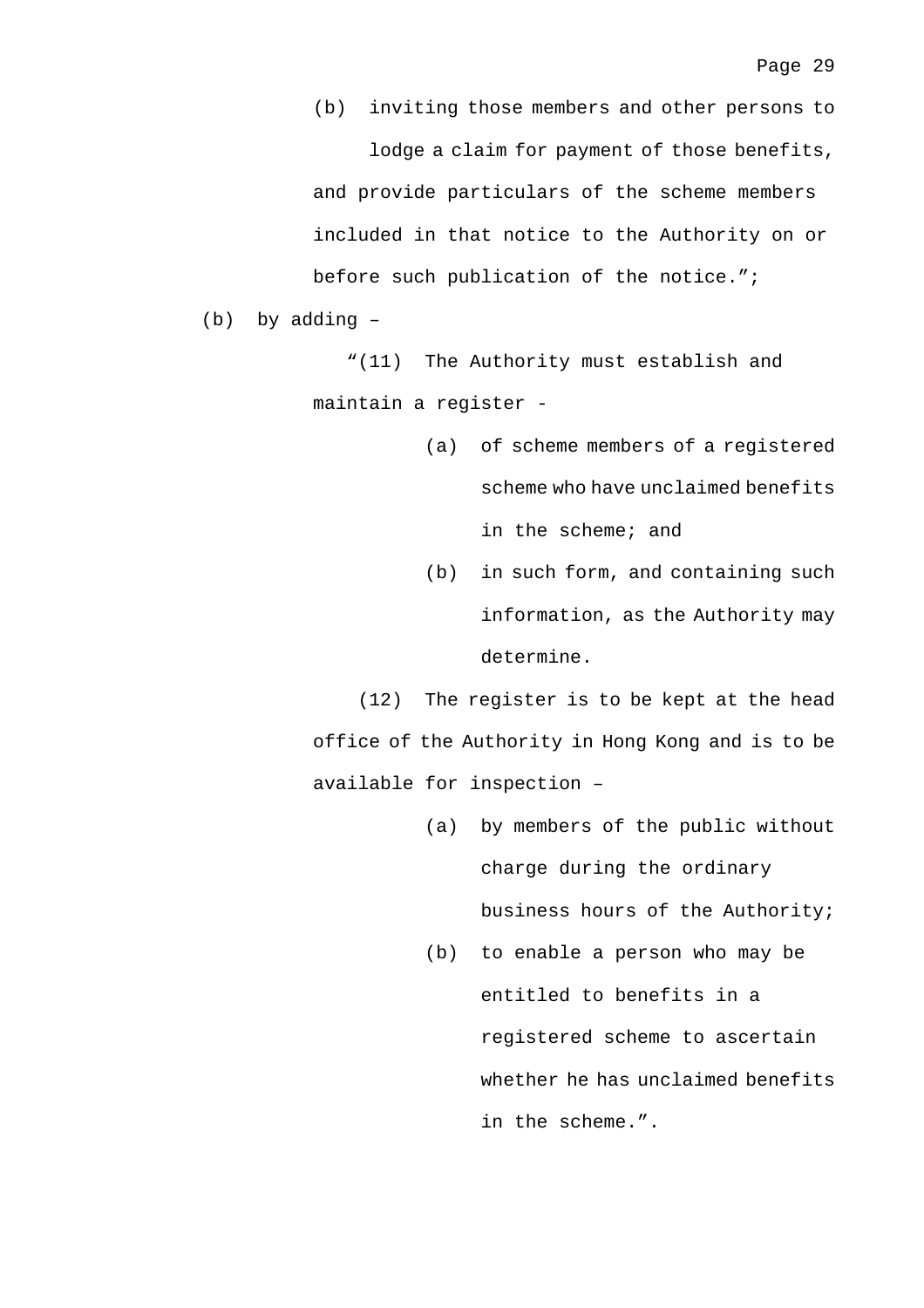## 19. **How notices etc. are to be served, etc. for purposes of the Ordinance**

Section 206 is amended –

 $(a)$  in subsection  $(1)$  -

- (i) by repealing "or served for the purposes of the Ordinance may be given or served" and substituting ", served or lodged for the purposes of the Ordinance shall be given, served or lodged";
- (ii) in paragraphs  $(a)(ii)$ ,  $(b)(ii)$  and  $(c)(ii)$ , by repealing "registered post" and substituting "post";
- (b) in subsection (2), by repealing "or served" and substituting ", served or lodged";
- (c) by repealing subsection (3) and substituting –

"(3) In relation to a document given under

section 55 or 124 –

- (a) any reference to "post" in subsection (1) means registered post;
- (b) neither subsection (2) nor (4) applies.";

(d) by adding –

"(4) A notice or other document to be given, served or lodged for the purposes of the Ordinance shall, in the absence of evidence to the contrary, be deemed to be so given, served or lodged if it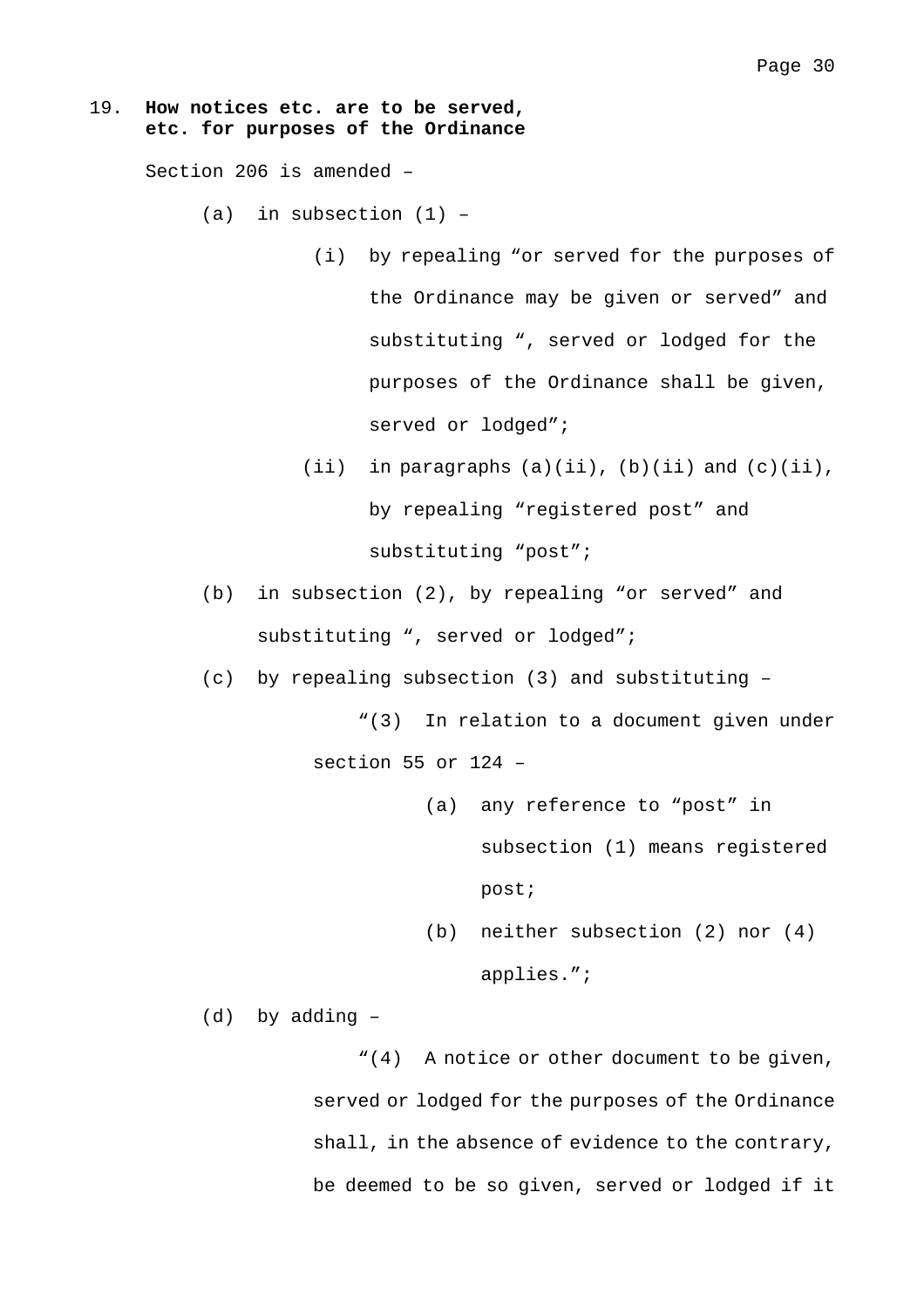is sent by post to the last known place of business or residence of the person –

- (a) to whom the notice or other document is required to be given or served;
- (b) with whom the notice or document is required to be lodged,

as the case may be.".

### 20. **Investment of Scheme Funds**

Schedule 1 is amended –

(a) in section  $1(1)$ , by adding -

""collective investment scheme" (集體投資計劃) has

the meaning assigned to it by the Securities

and Futures Ordinance (5 of 2002);

"index-tracking collective investment scheme" (緊

貼指數集體投資計劃) means a collective

investment scheme which has the sole

investment objective of tracking a

particular market index;";

(b) in section 2, by repealing subsection (3) and substituting –

> "(3) Notwithstanding subsections (1) and (2), where part or all of the funds of a constituent fund are invested in accordance with section  $6(b)(i)$ , (ii) or (iii), then subsections (1) and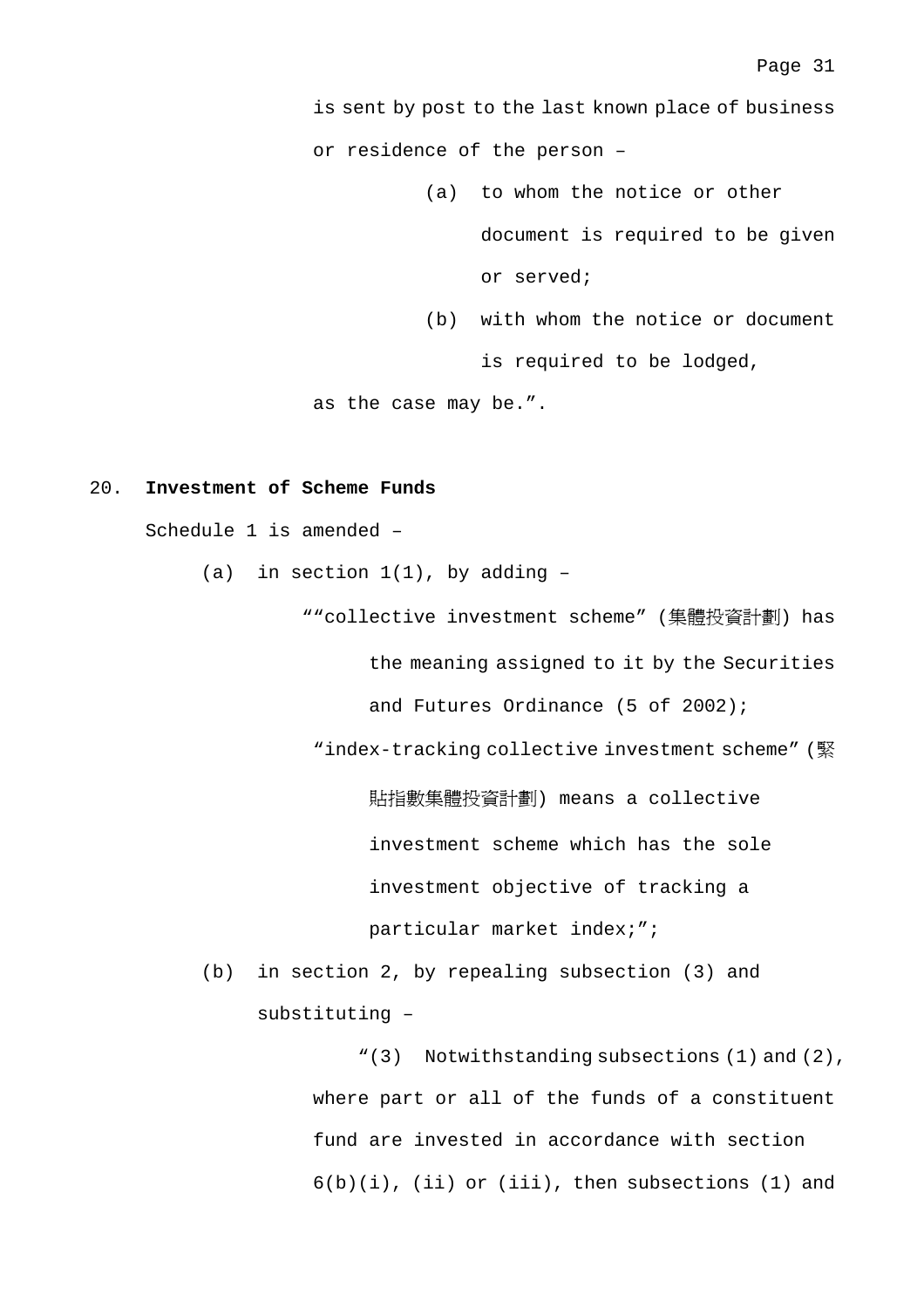(2) shall not apply to that part or all of the funds of the constituent fund so invested.

(4) Notwithstanding subsections (1) and (2), where a constituent fund has the sole investment objective of tracking a particular market index, then those subsections shall not apply to the constituent fund if the approved trustee has the prior approval of the Authority that those subsections shall not apply to the constituent fund.

(5) In granting an approval mentioned in subsection (4), the Authority may impose such conditions with respect to the constituent fund concerned as the Authority considers appropriate.

(6) Where the Authority –

(a) has decided that it is appropriate to –

> (i) amend any conditions imposed under subsection (5) or this subsection with respect to a constituent fund; or (ii) impose conditions with respect to a

> > constituent fund; and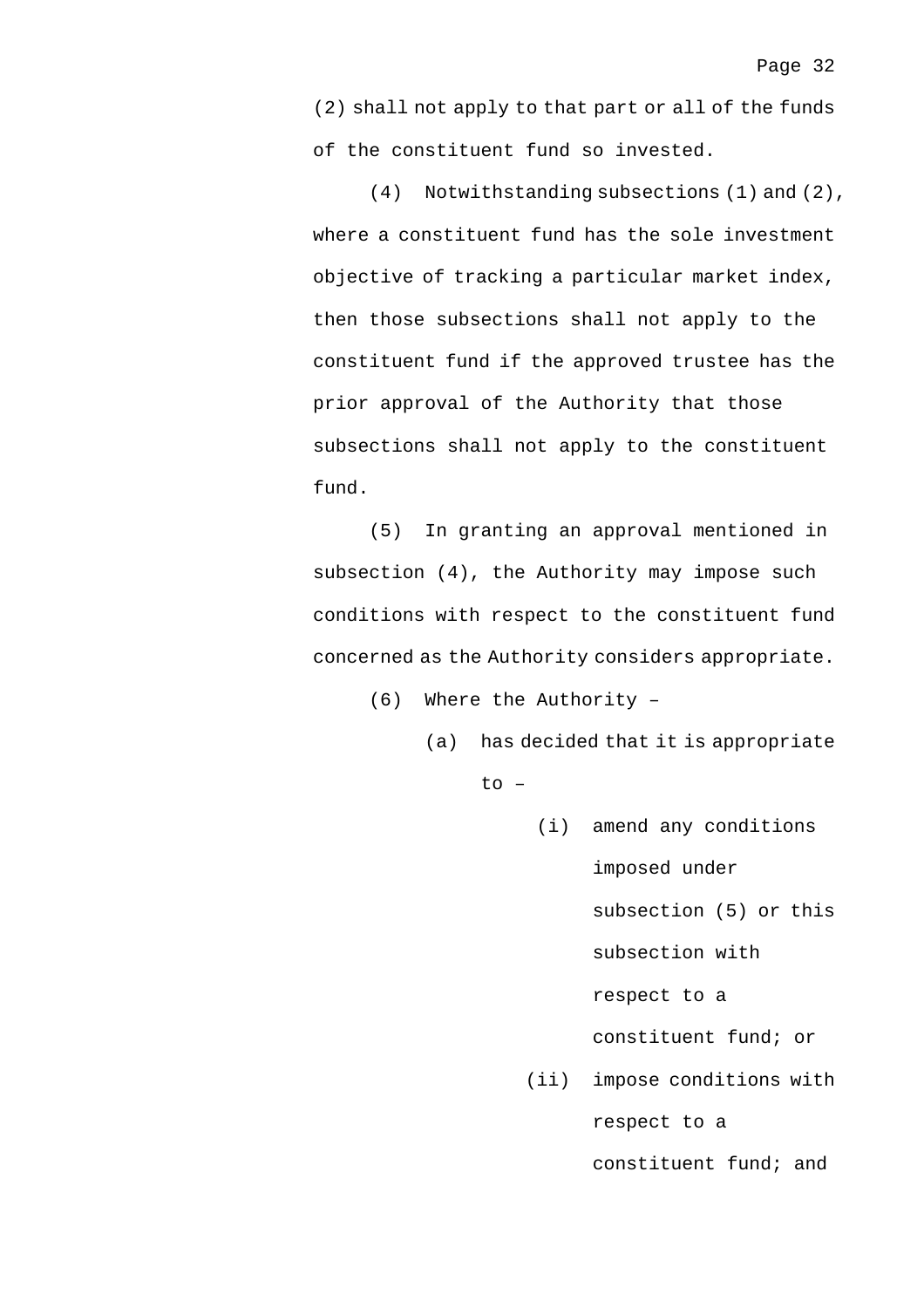- (b) has given to the approved trustee concerned –
	- (i) not less than 30 days' advance notice of its decision, specifying its grounds; and
	- (ii) an opportunity to make written

representations as to

why the conditions

should not be amended or

imposed,

then the Authority may, by written notice served on the approved trustee –

- (c) amend any conditions imposed under subsection (5) or this subsection with respect to the constituent fund; or
- (d) impose conditions with respect to the constituent fund.";

(c) by repealing section 6(b) and substituting –

 $"(b)$  in  $-$ 

(i) an approved pooled investment fund –

> (A) that satisfies the requirements of Part IV of this Schedule; and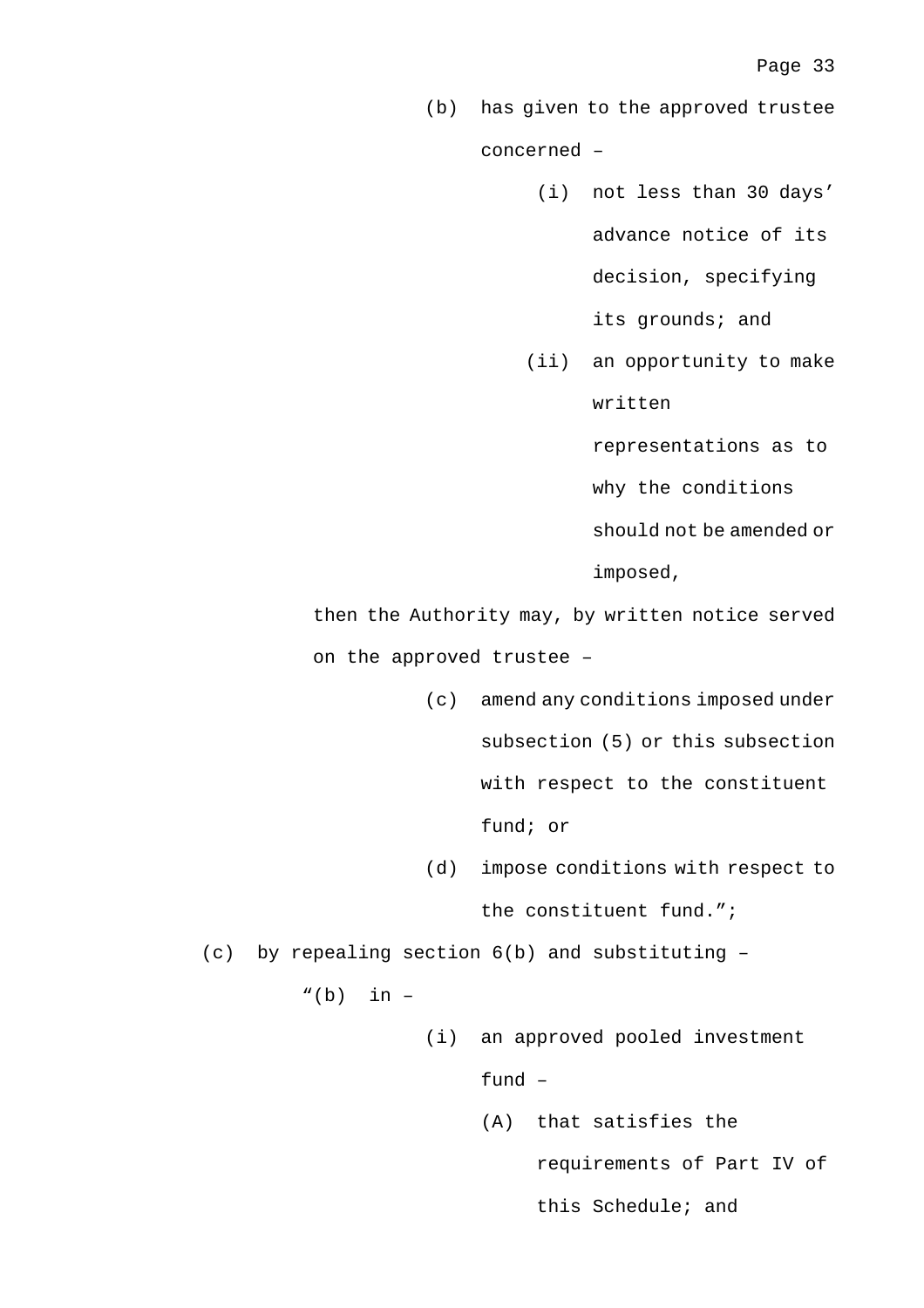- (B) the underlying investments of which would comply with this Part if references in this Part to "constituent fund" were references to "approved pooled investment fund";
- (ii) an index-tracking collective investment scheme approved by the Authority for the purposes of section 6A of this Schedule; or
- (iii) a combination of an approved pooled investment fund falling within subparagraph (i) and an index-tracking collective investment scheme falling within subparagraph (ii).";

(d) by adding –

## "6A. **Permissible investments: index-tracking collective investment scheme**

(1) The funds of a constituent fund may be invested in an index-tracking collective investment scheme which is –

(a) either –

(i) authorized by the

Securities and Futures

Commission, within the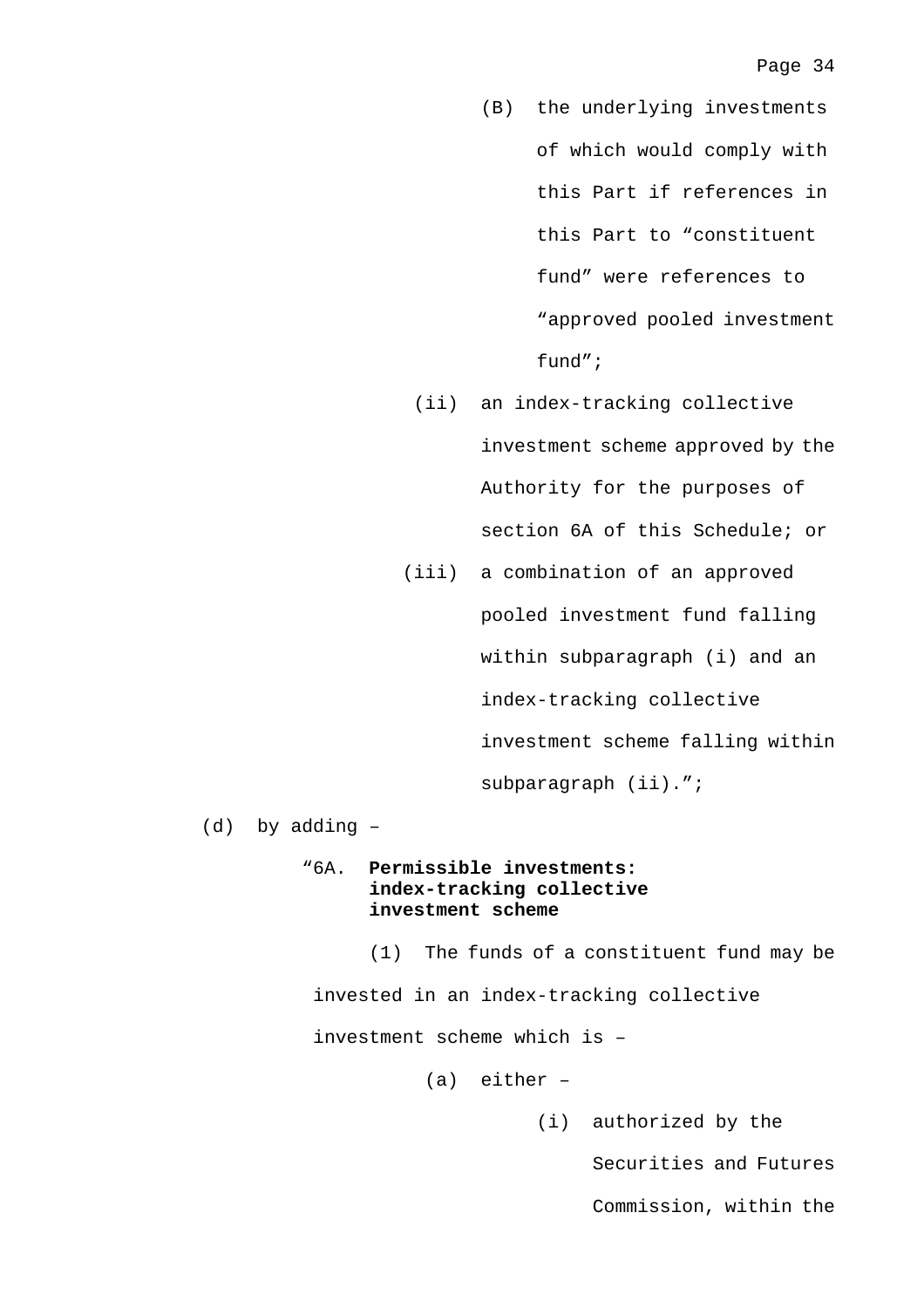meaning of the

Securities and Futures

Ordinance (5 of 2002);

or

(ii) listed on a recognized stock exchange approved by the Authority for the purposes of this

section; and

(b) approved by the Authority for the

purposes of this section.";

(e) in section 7(2)(d), by repealing "so listed" and substituting "listed on that exchange or another recognized stock exchange";

(f) by repealing section 8(1) and substituting –

"(1) The funds of a constituent fund may be invested in –

- (a) fully-paid up shares listed on recognized stock exchange other than the shares of a company which is a collective investment scheme; or
- (b) an index-tracking collective investment scheme.";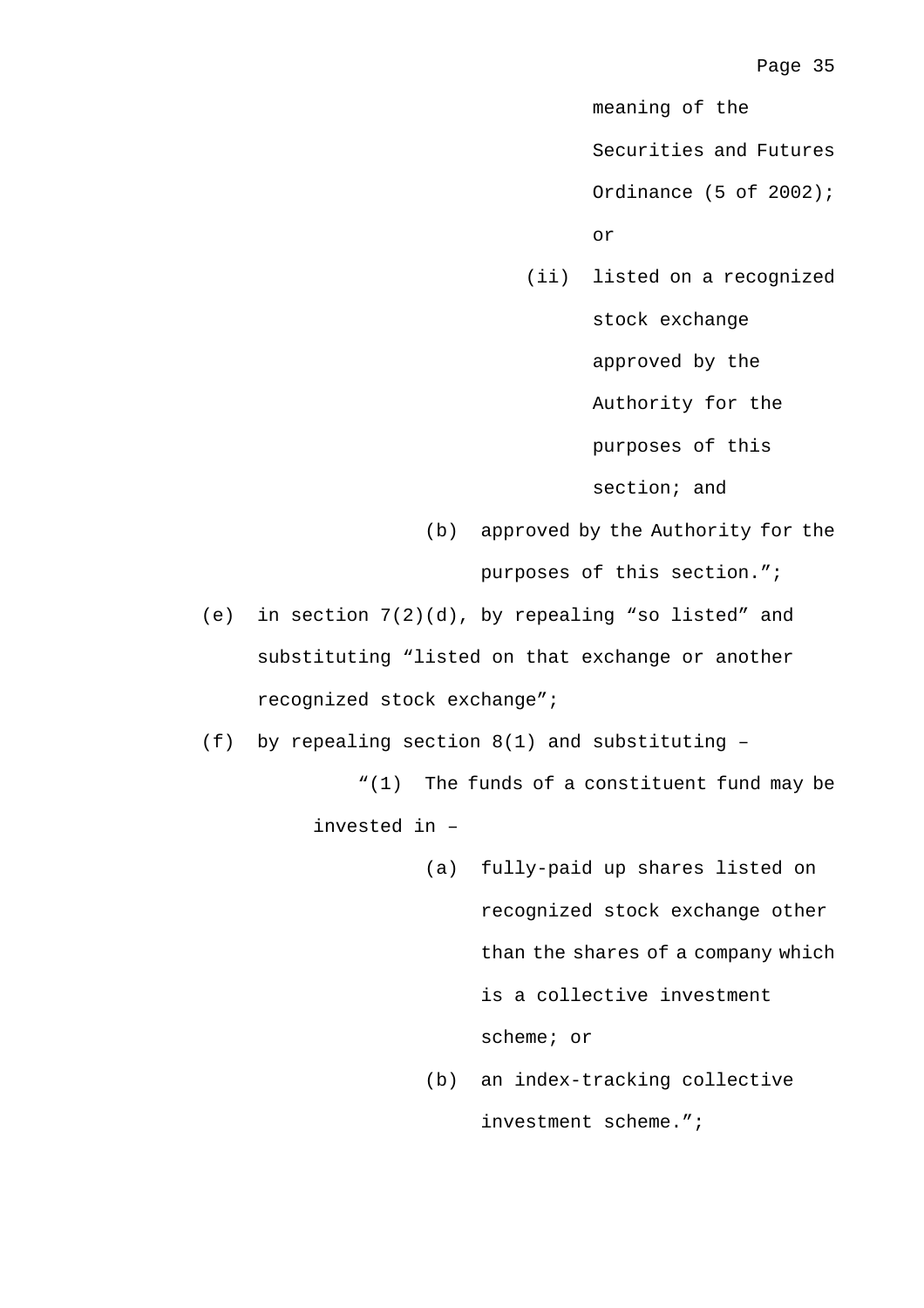(g) in section 9(a), by repealing "the exchange" and substituting "that exchange or another recognized stock exchange";

(h) in section 11, by adding –

"(3A) Notwithstanding subsection (3), where a constituent fund has a total market value of less than \$8,000,000, then that subsection shall not apply to the constituent fund if the approved trustee has the prior approval of the Authority that that subsection shall not apply to the constituent fund.

(3B) In granting an approval mentioned in subsection (3A), the Authority may impose such conditions with respect to the constituent fund concerned as the Authority considers appropriate.

(3C) Where the Authority –

(a) has decided that it is appropriate to –

> (i) amend any conditions imposed under subsection (3B) or this subsection with respect to a constituent fund; or (ii) impose conditions with

> > respect to a

constituent fund; and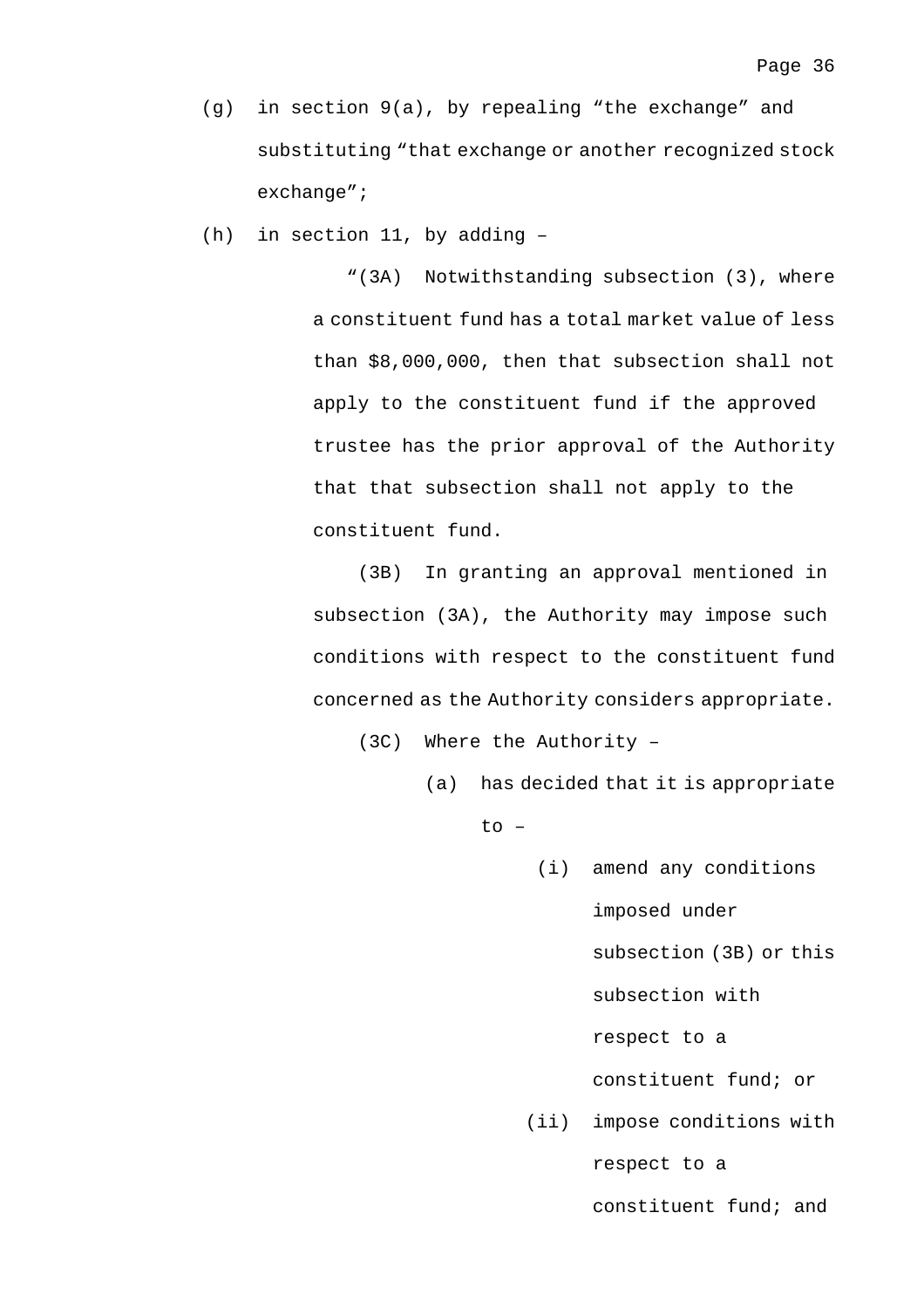- (b) has given to the approved trustee concerned –
	- (i) not less than 30 days' advance notice of its decision, specifying its grounds; and
	- (ii) an opportunity to make written

representations as to

why the conditions

should not be amended

or imposed,

then the Authority may, by written notice served on the approved trustee –

- (c) amend any conditions imposed under subsection (3B) or this subsection with respect to the constituent fund; or
- (d) impose conditions with respect to the constituent fund.";

(i) by repealing section 15(3).

### 21. **Contents of custodial agreements**

Schedule 3 is amended, in section 5(b), by repealing "any" and substituting "direct".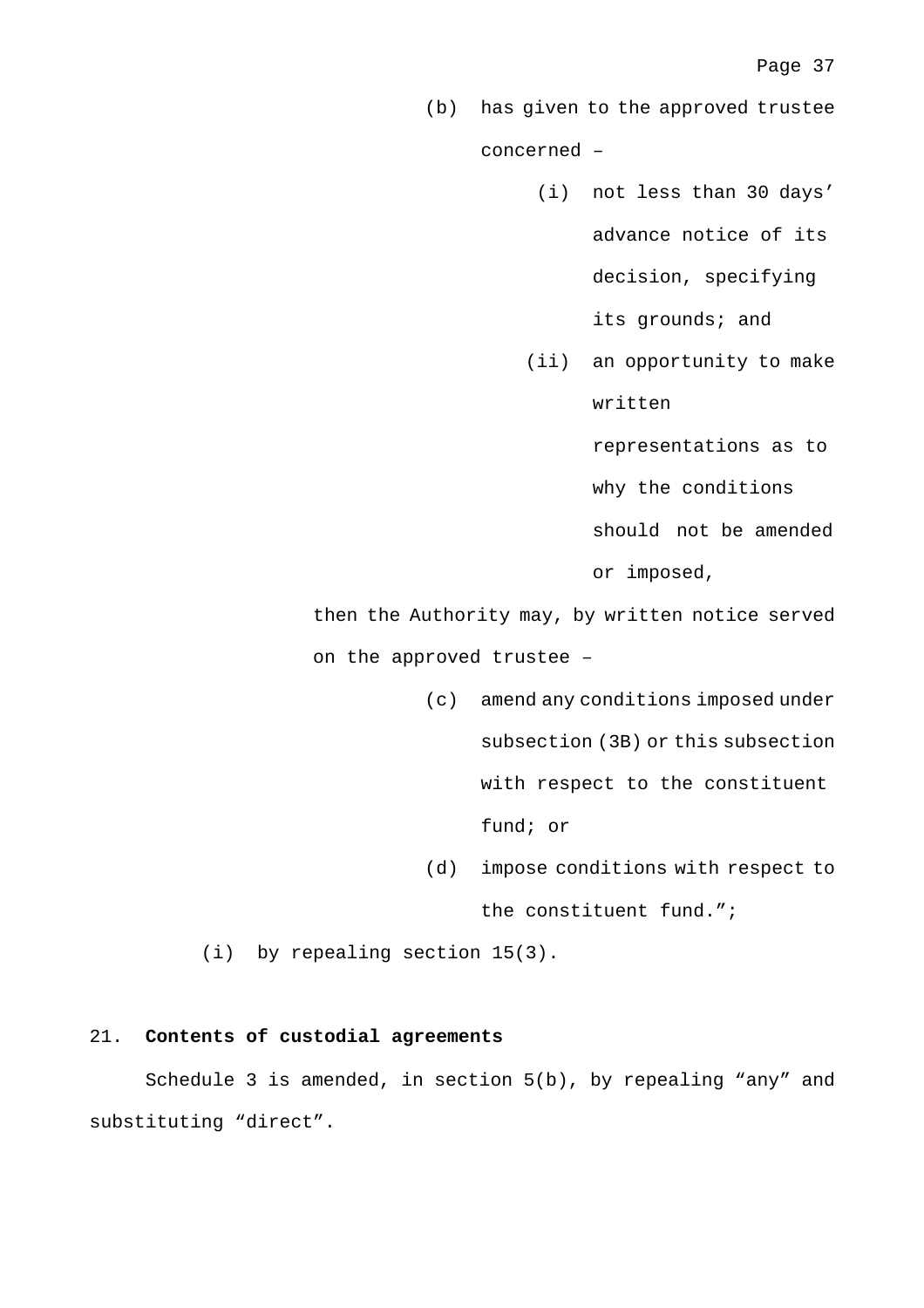**Mandatory Provident Fund Schemes (Exemption) Regulation**

### 22. **Interpretation**

Section 2 of the Mandatory Provident Fund Schemes (Exemption) Regulation (Cap. 485 sub. leg.) is amended –

(a) in subsection  $(1)$ , by adding  $-$ 

""past service liability" (過去服務負債) has the same

meaning as in section 2 of the relevant

Ordinance;

"vested benefit" (既有利益) has the same meaning as

in section 2 of the relevant Ordinance;";

(b) by adding –

"(4) Where an existing member of an ORSO exempted scheme, or of an ORSO registered scheme, ("original scheme") the subject of an exemption certificate is transferred to another scheme ("new scheme") where –

(a) the new scheme is  $-$ 

(i) an ORSO registered scheme the subject of an exemption certificate;

### and

(ii) the subject of a

certificate referred

to in section 14(1);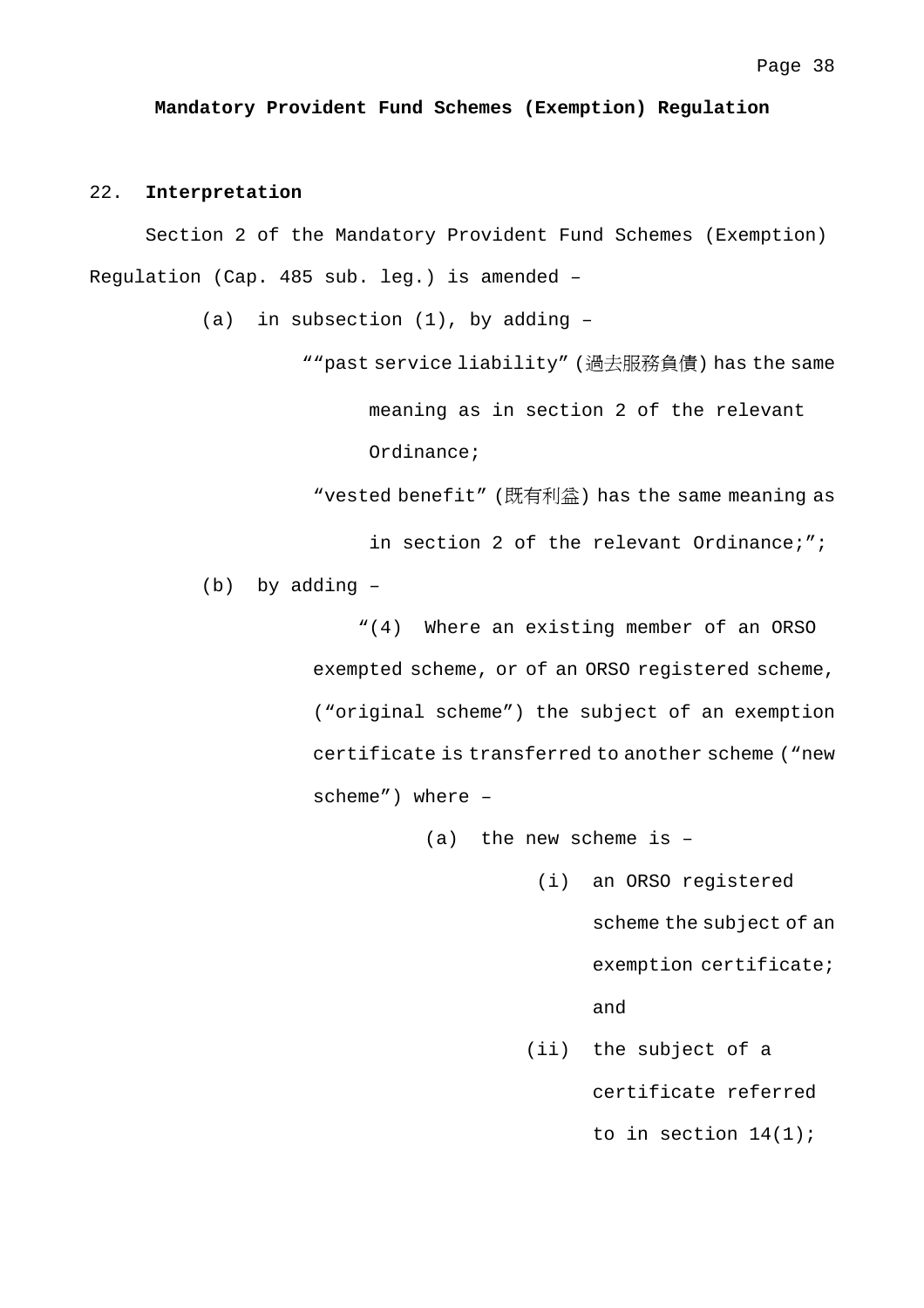(b) the new scheme is –

- (i) operated by the same employer; and
- (ii) an ORSO exempted scheme,

or an ORSO registered

scheme, the subject of

an exemption

certificate;

(c) the new scheme is –

(i) operated by a different

employer in the

circumstances

specified in section

70A(6)(a) of the

relevant Ordinance;

and

(ii) an ORSO exempted scheme,

or an ORSO registered

scheme, the subject of

an exemption

certificate; or

(d) the new scheme is –

(i) operated by an associated company in

the circumstances

specified in section

70A(6)(b) of the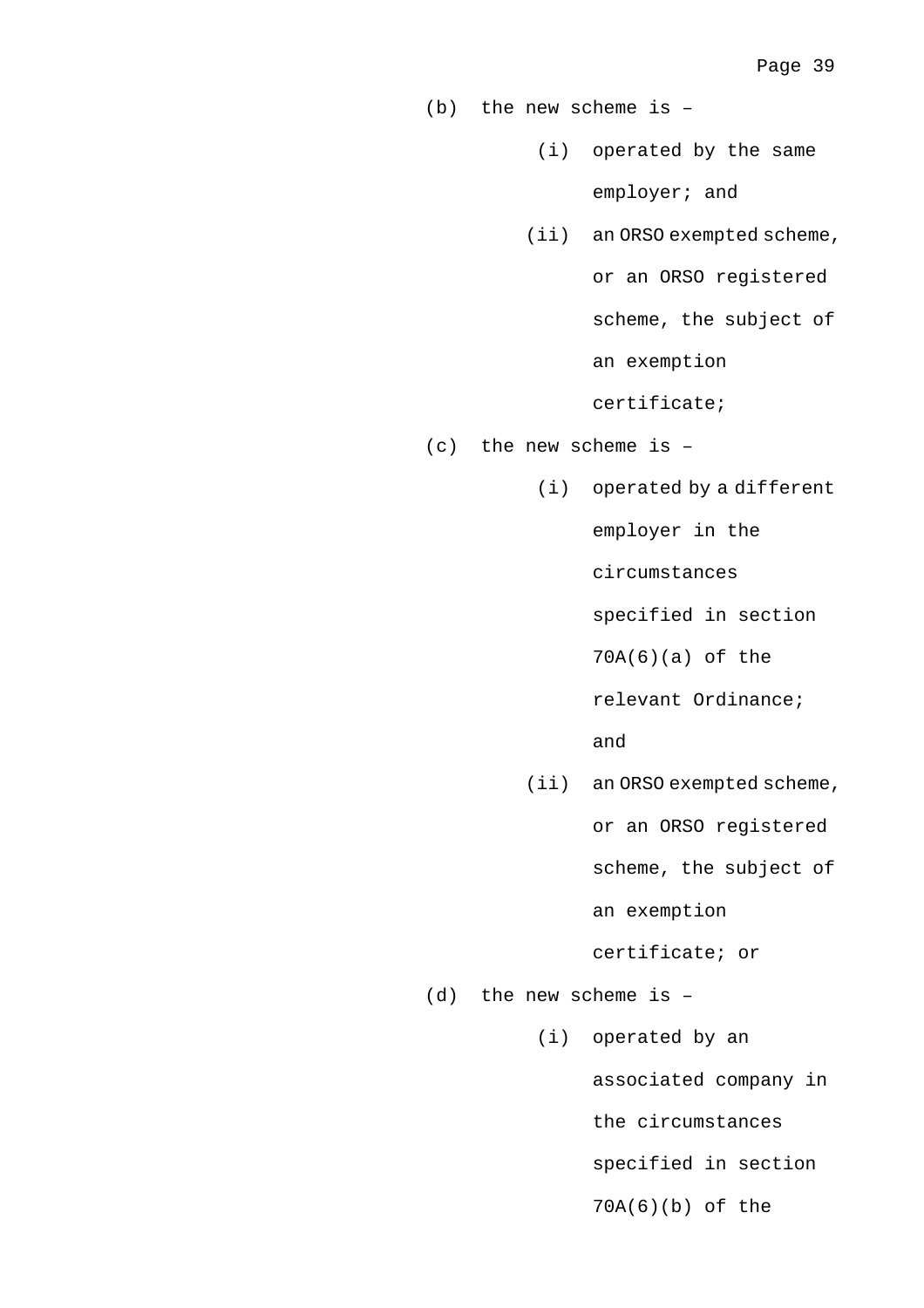relevant Ordinance;

and

(ii) an ORSO exempted scheme, or an ORSO registered scheme, the subject of an exemption certificate,

then the member shall be treated as an existing member of the new scheme if –

- (e) no benefits have been or are to be paid under the original scheme to the existing member as a result of the transfer;
- (f) an amount not less than the past service liability of the existing member has been or is to be transferred from the original scheme to the new scheme as a result of the transfer;
- (g) the value of vested benefit and the value of past service liability in respect of benefit entitlement conferred by or to be conferred by the new scheme to the existing member at the time immediately after the transfer will not, as a result of the transfer, be less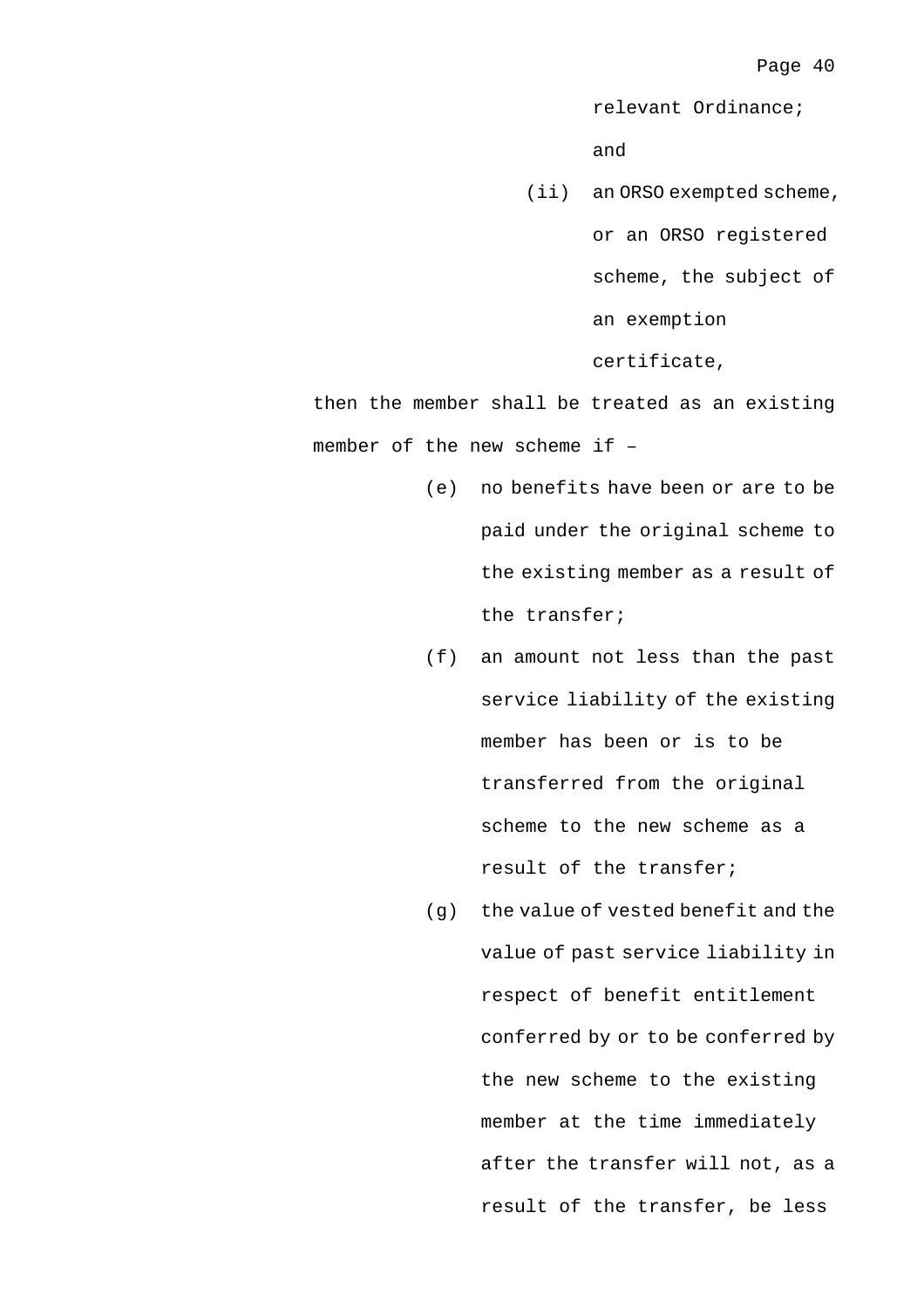than the value of vested benefit and the value of past service liability respectively of the member under the original scheme immediately before the transfer;

- (h) the period of employment of the existing member during which he is a member of the original scheme is recognized under the new scheme; and
- (i) in any case where section 70A(6)(a) or (b) of the relevant Ordinance is applicable to the transfer, that section has been complied with and no benefits held in an occupational retirement scheme in respect of the person have been paid in accordance with section 70A(6) of the relevant Ordinance to the person or the previous owner or the company concerned.".

### 23. **Mandatory conditions**

Schedule 2 is amended, in section  $5(1)(b)$  -

- (a) by adding "or an industry scheme" after "trust scheme";
- (b) by repealing "from other registered schemes".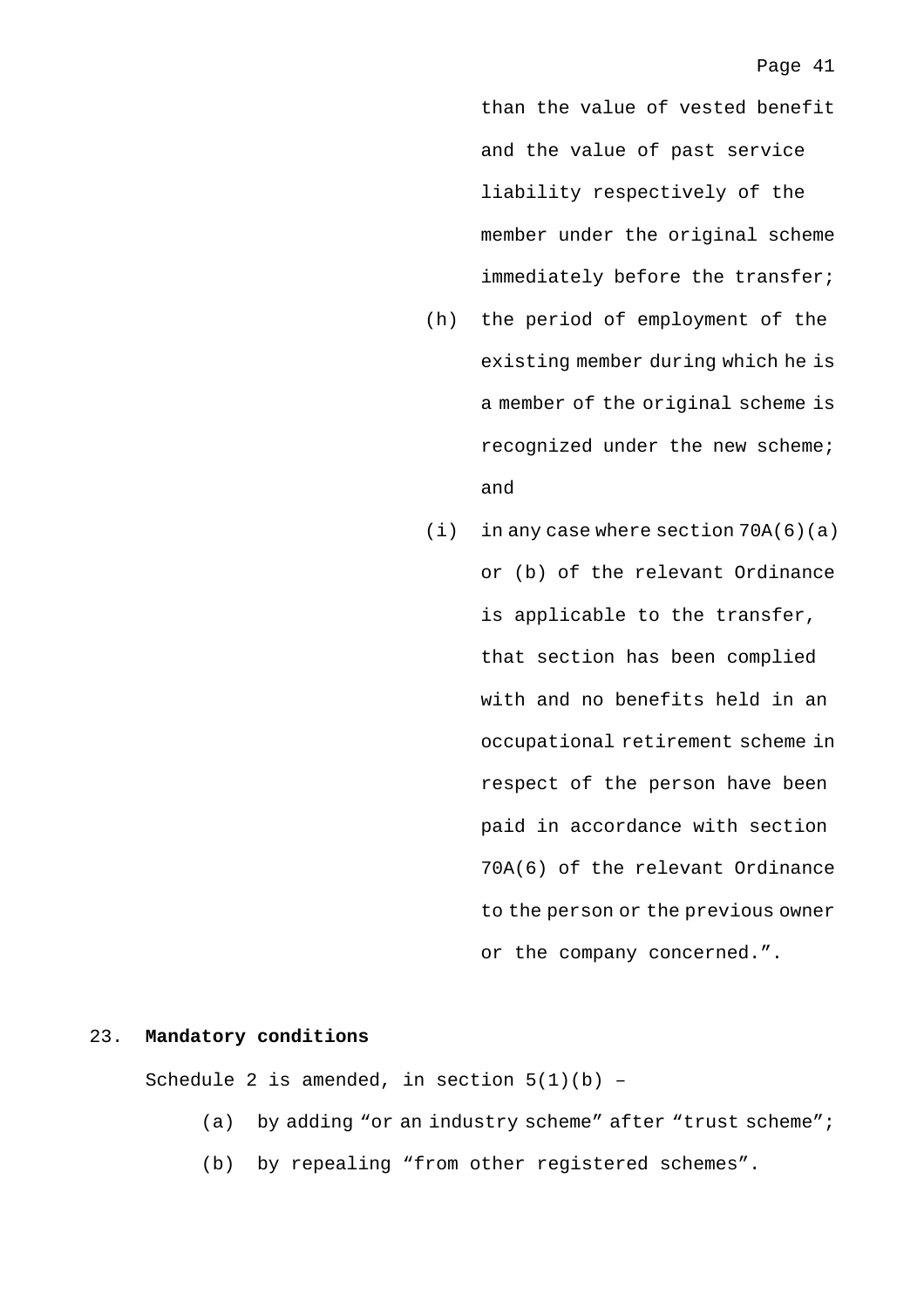**Mandatory Provident Fund Schemes (Fees) Regulation**

## 24. **Fees prescribed for the purposes of the Mandatory Provident Fund Schemes Ordinance (Cap. 485)**

Schedule 1 to the Mandatory Provident Fund Schemes (Fees) Regulation (Cap. 485 sub. leg.) is amended by repealing items 6 and 7 and substituting –

"6. 34B Fee payable when an application is lodged with the Authority in respect of the restructuring of a registered scheme Nil".

## **Mandatory Provident Fund Schemes (Contributions for Casual Employees) Order**

## 25. **Scales of amounts of contributions to be made in respect of casual employees**

The Schedule to the Mandatory Provident Fund Schemes (Contributions for Casual Employees) Order (Cap. 485 sub. leg.) is amended by repealing "\$130.00" wherever it appears and substituting "\$160.00".

### **Mandatory Provident Fund Schemes Rules**

## 26. **Sections substituted**

Sections 4 and 5 of the Mandatory Provident Fund Schemes Rules (Cap. 485 sub. leg.) are repealed and the following substituted –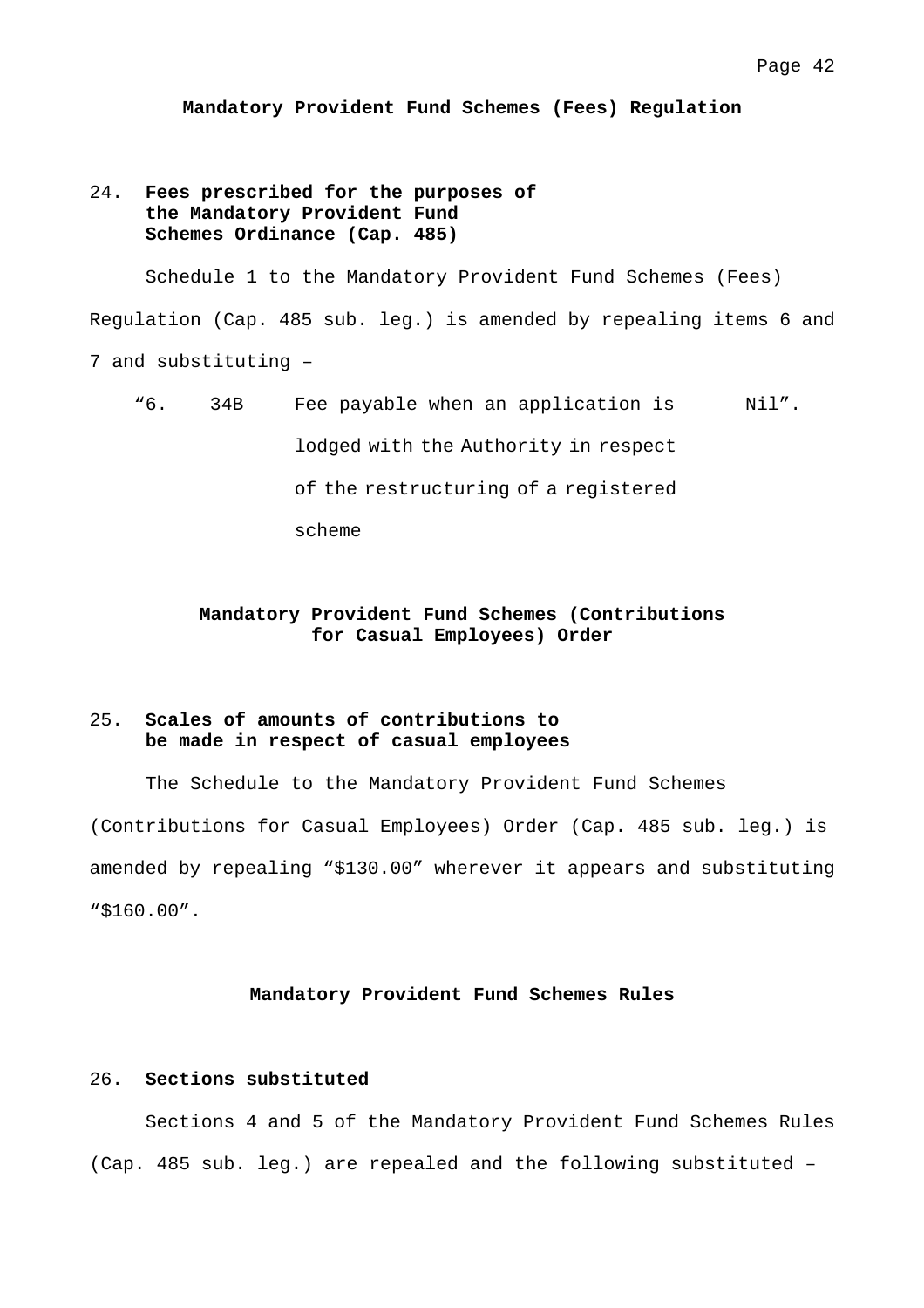## "**4. Application for Authority's consent to restructuring of registered schemes under section 34B of Ordinance**

(1) For the purposes of section 34B of the Ordinance, an application for the consent of the Authority to the restructuring of registered schemes must contain the following information –

- (a) the name and registration number of each of the registered schemes proposed to be restructured;
- (b) the name, correspondence address and telephone number of the contact person in relation to the proposed restructuring;
- (c) reasons for the proposed restructuring;
- (d) the number of the following persons in each of the registered schemes proposed to be restructured –
	- (i) participating employers;
	- (ii) members who are relevant employees;
	- (iii) members who are self-employed persons;
	- (iv) members holding preserved accounts;
- (e) a statement as to whether or not consent of the participating employers or scheme members to the restructuring must be obtained under the governing rules of those schemes and, if so, a statement specifying when and how the consent must be obtained under those rules;
- (f) a statement as to whether or not the cost of the restructuring is required to be borne (whether wholly or partly) by the participating employers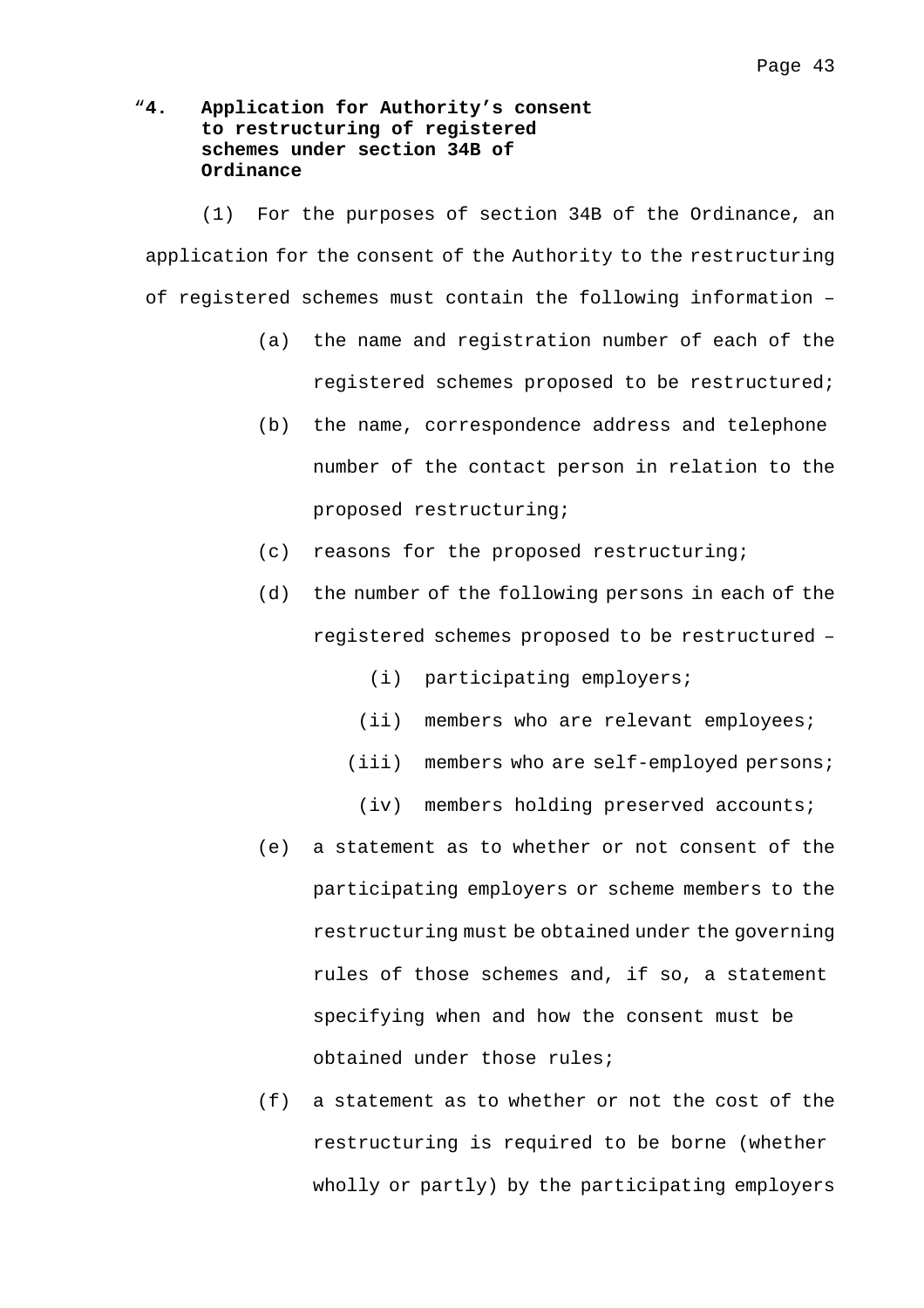or scheme members under the governing rules of those schemes and, if so, a statement specifying how that cost is to be paid under those rules; and

- (g) a restructuring proposal that complies with subsection (2).
- (2) The restructuring proposal must
	- (a) specify the proposed effective date of the restructuring;
	- (b) specify the proposed date on which notice of the restructuring is to be given to the participating employers and scheme members;
	- (c) include a detailed plan on how to carry out the restructuring;
	- (d) include a chart showing how the registered schemes concerned and the constituent funds of those schemes are to be restructured;
	- (e) specify the arrangement for transferring the accrued benefits of scheme members to the transferee scheme;
	- (f) specify the arrangement for compensating scheme members for any potential loss of accrued benefits due to the restructuring, and the mechanism (if any) for handling the grievances of scheme members arising from the restructuring;
	- (g) include an estimation of the cost of the restructuring; and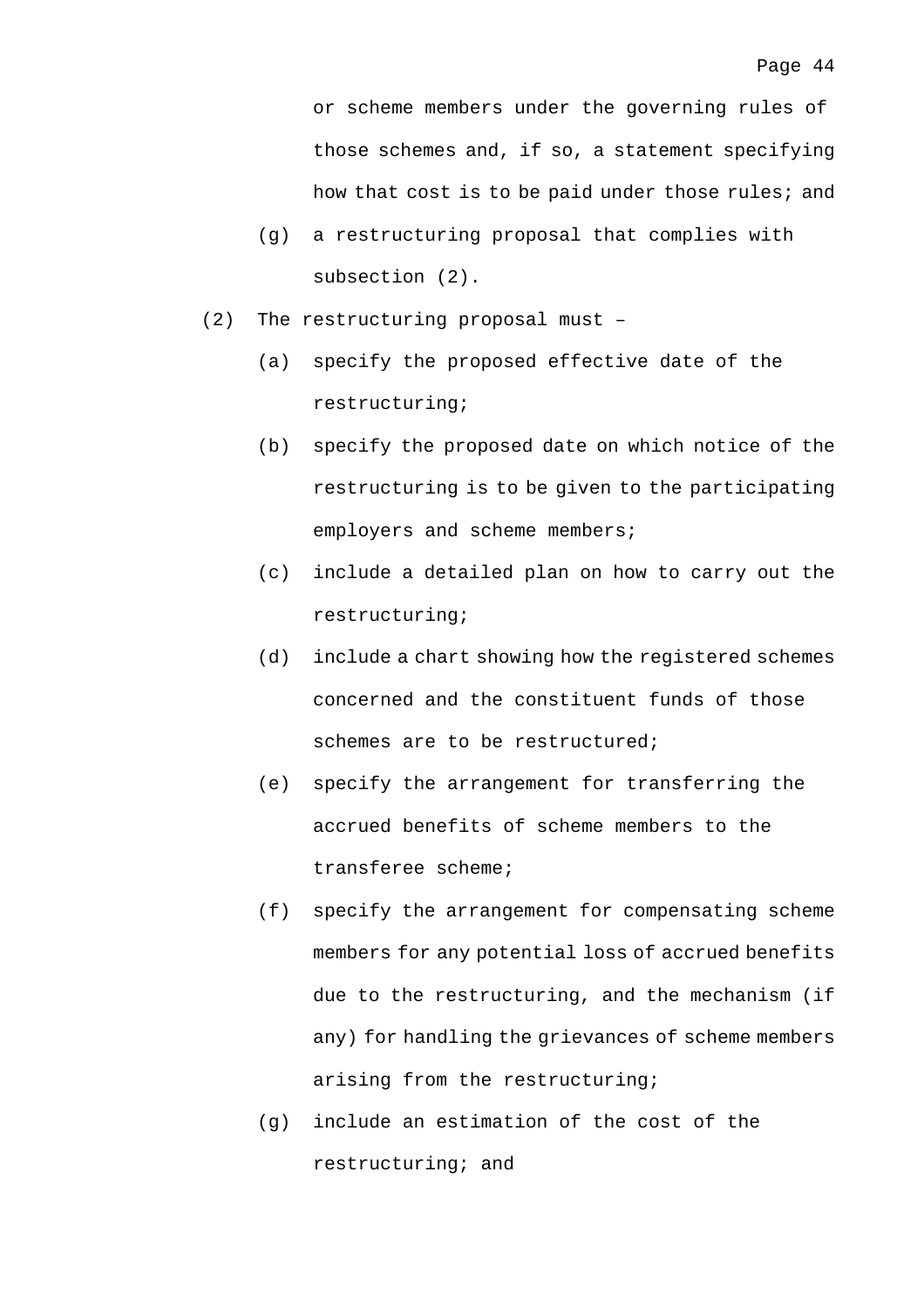(h) specify by whom that cost is proposed to be borne and, if borne (whether wholly or partly) by the participating employers or scheme members, the amount they have to bear and how it is to be paid.

(3) The application must also be accompanied by the following documents –

- (a) the drafts of all documents necessary for effecting the restructuring and, where any new scheme is to be established, for establishing the new scheme, and where any transferee scheme is an existing scheme, for amending the existing scheme as appropriate;
- (b) the draft notice to the participating employers and scheme members seeking their consent to the restructuring, if applicable; and
- (c) the draft notice to the participating employers and scheme members informing them of the restructuring, their rights, the actions that they need to take and all related arrangements.".

### **Explanatory Memorandum**

The principal object of this Bill is to amend the Mandatory Provident Fund Schemes Ordinance (Cap. 485)("the Ordinance") and its subsidiary legislation in order to make a number of technical amendments to its provisions which practical experience of the operation of the Ordinance and its subsidiary legislation has revealed are necessary or desirable.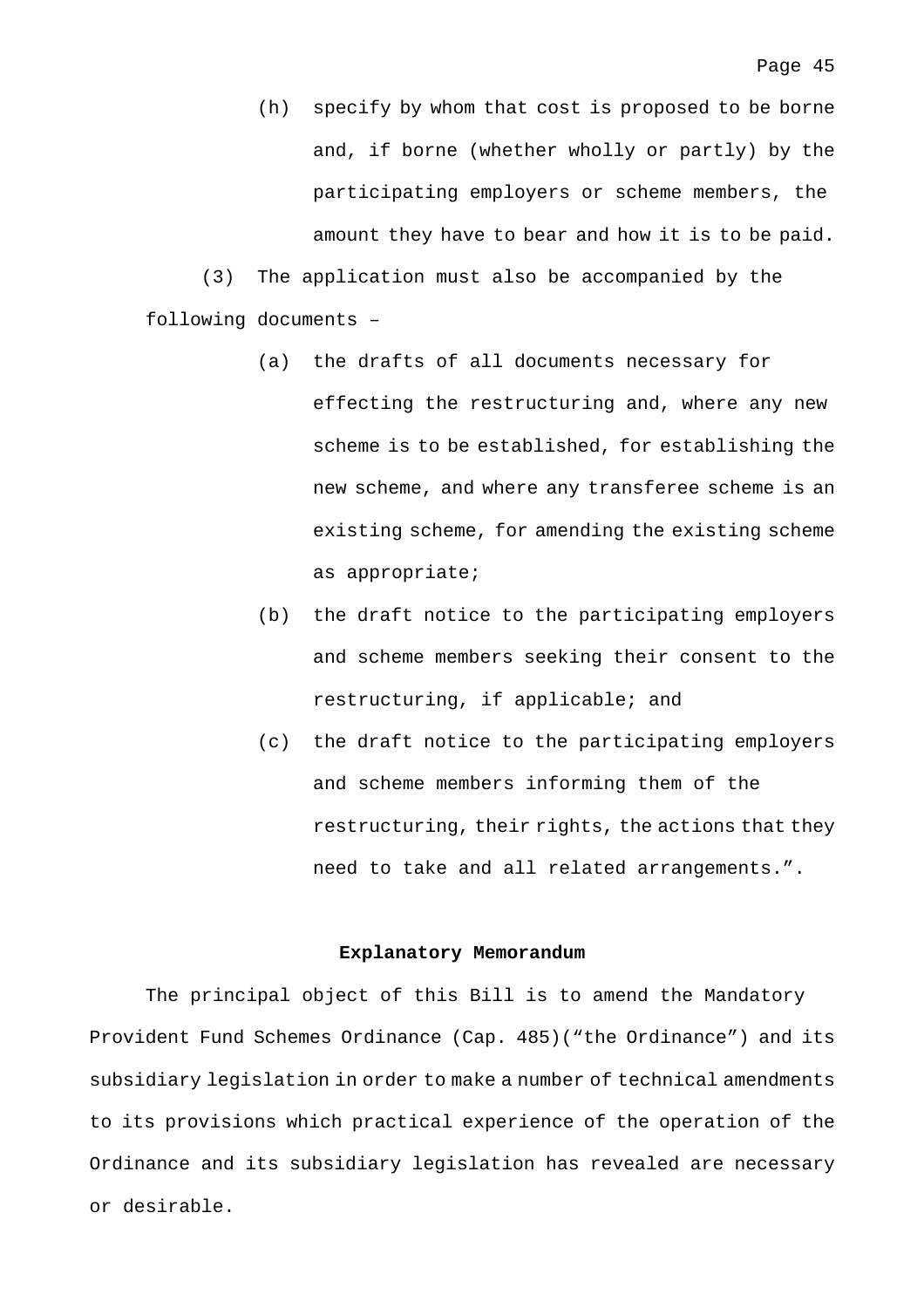2. Clause 3 amends section 7 to add a new section 7(1A) to require an employer of a relevant employee to, inter alia, take all practicable steps to ensure that, after the employee becomes a member of a registered scheme, the employee continues to be a member of a registered scheme throughout his employment. Clause 11 makes a consequential amendment to section 43B(3) to impose a daily penalty on an employer for a continuing failure to comply with the requirement after conviction for the offence of failing to comply with the requirement.

3. Clause 4(a) repeals and replaces section 7A(7) to specify that the period during which an employer must not make a deduction under section 7A(2)(b) from the employee's relevant income will be determined by reference to the employee's wage period. Clause 4(b) consequentially amends the definition of "contribution period" in section 7A(10) and adds a definition of "wage period" to that section. 4. Clause 5 adds a new section 10A to require the Mandatory Provident Fund Schemes Authority ("the Authority") to, not less than once in every 4 years, conduct a review of the minimum level of relevant income and the maximum level of relevant income to ascertain whether or not there are grounds to amend Schedules 2 and 3 to the Ordinance.

5. Clause 6(b) amends section 12 to add new section 12(2A) and (2B). New section 12(2A) prohibits interest derived from the placing on deposit of certain contributions or benefits from vesting, pursuant to section  $12(2)$ , in the members of a registered scheme. However, new section 12(2B) requires the approved trustee of the scheme to retain that interest for the payment of any administrative expenses of the scheme, or as income of the scheme, for the benefit of scheme members. 6. Clause 7 amends section 12A to add new section 12A(6A) and (6B).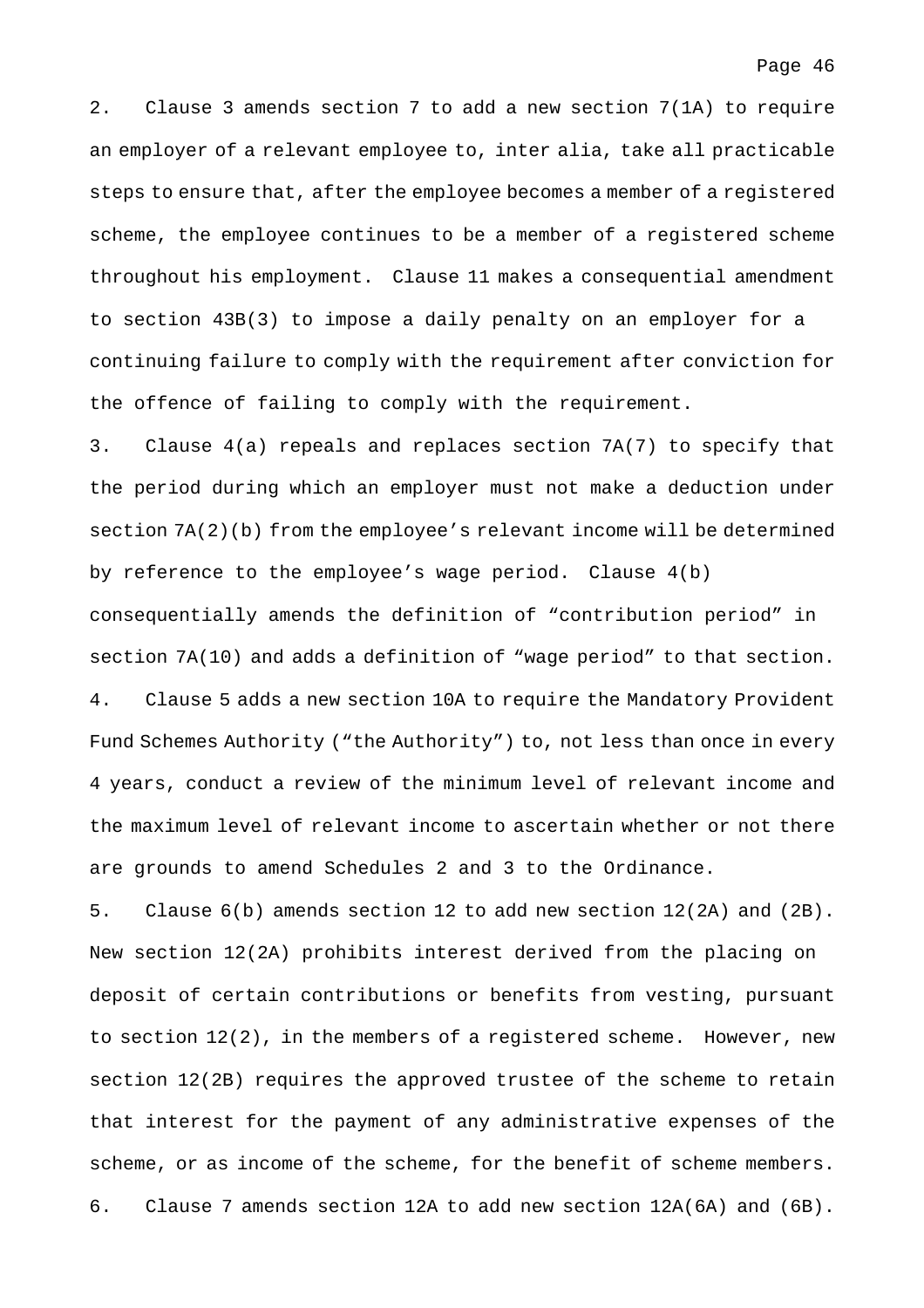New section 12A(6A) specifies the circumstances in which a new employer of an employee, who has assumed the liability of the previous employer for severance payment or long service payment in respect of the employee, may elect to have the employee's accrued benefits in a registered scheme in which the previous employer participated transferred to another registered scheme nominated by the new employer. New section 12A(6B) modifies the operation of section 7A in relation to such an election. Sections 3, 13(d) and 14(d) of the Schedule to the Bill make consequential amendments to sections 78, 145 and 146 respectively of the Mandatory Provident Fund Schemes (General) Regulation (Cap. 485 sub. leg.)("the General Regulation"). Section 16 of the Schedule to the Bill adds a new section 150A to the General Regulation to specify how the new employer may exercise his power to make the election. 7. Clause 9 amends section 34B to provide for the restructuring of a registered scheme or schemes by the merger or division of the scheme or schemes, as opposed to the present wording of section 34B which only

provides for the merger of registered schemes. Clause 10 repeals section 34C, as that section is, in effect, incorporated into the amended section 34B. The consent of the Authority is still required to any proposed restructuring. Sections 24 and 26 of the Schedule to the Bill make consequential amendments to the Mandatory Provident Fund Schemes (Fees) Regulation (Cap. 485 sub. leg.) and the Mandatory Provident Fund Schemes Rules (Cap. 485 sub. leg.) respectively.

8. Clause 12 repeals and replaces Schedule 2 ("Minimum Level of Relevant Income per Contribution Period") and Schedule 3 ("Maximum Level of Relevant Income per Contribution Period").

9. Clause 14 sets out the transitional provisions necessitated by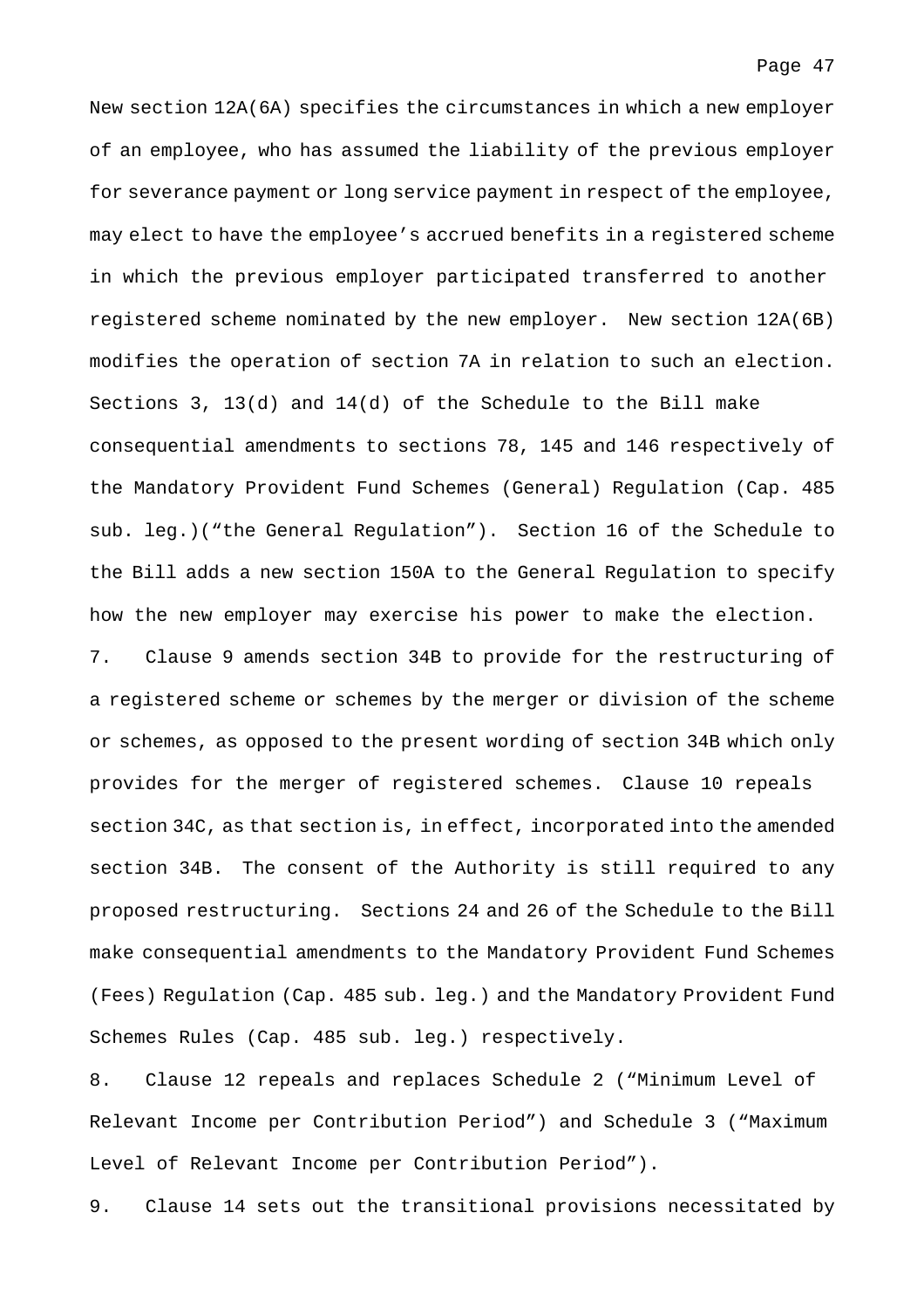the Bill.

10. The Schedule to the Bill amends the General Regulation to, inter alia –

- (a) repeal and replace section 62(1) to modify the reporting requirements imposed on an approved trustee of a registered scheme where the trustee becomes aware of the occurrence of an event of a significant nature in respect of the scheme (section 1);
- (b) repeal and replace section 71(1)(c) to modify the criteria which qualify certain entities to be delegates of a custodian of scheme assets (section 2);
- (c) amend the definition of "contribution day" in section 122(1) and repeal and replace section 122(3) to alter the basis for the calculation of the day on or before which an employer must pay an employee's mandatory contribution (section 6);
- (d) add a new section 164(5) and (6) to specify modified or new criteria which a member must meet in order to be paid accrued benefits where the member claims to be totally incapacitated, unemployed and not a selfemployed person immediately before becoming totally incapacitated (section 17);
- (e) add a new section 172(11) and (12) to require the Authority to establish and maintain a register of scheme members of a registered scheme who have unclaimed benefits in the scheme (section  $18(b)$ );
- (f) specify the basis on which scheme funds may be invested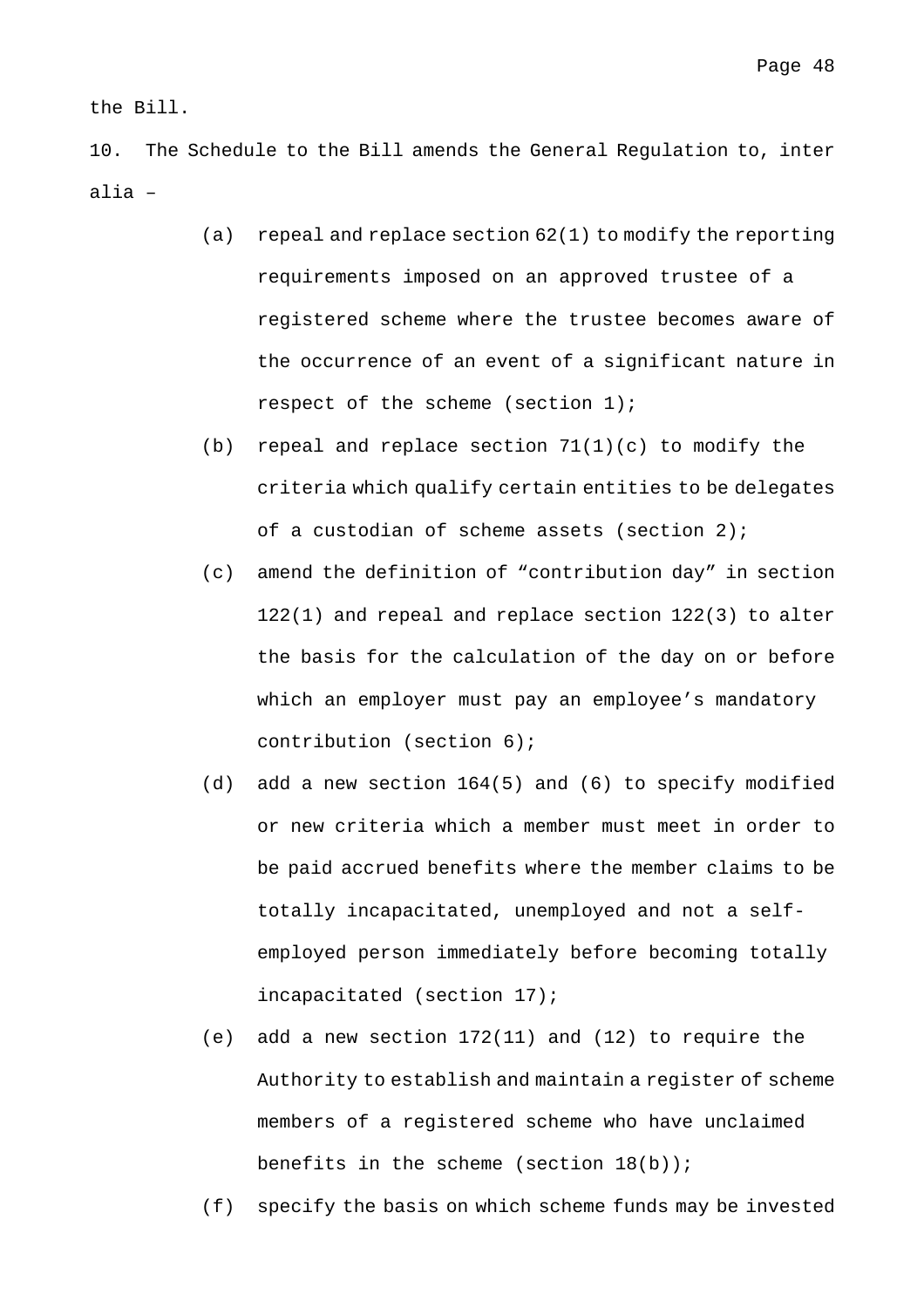in collective investment schemes (including indextracking collective investment schemes)(section 20(a),  $(b)$ ,  $(c)$ ,  $(d)$  and  $(f)$ ); and

(g) specify the basis on which a constituent fund with a total market value of less than \$8,000,000 need not comply with section 11(3) of Schedule 1 to the General Regulation (section 20(h)).

11. Section 22(b) of the Schedule amends section 2 of the Mandatory Provident Fund Schemes (Exemption) Regulation (Cap. 485 sub. leg.) by adding a new section 2(4) to specify the circumstances where an existing member of an ORSO exempted scheme or ORSO registered scheme who has been transferred to another scheme may be treated as an existing member of the other scheme.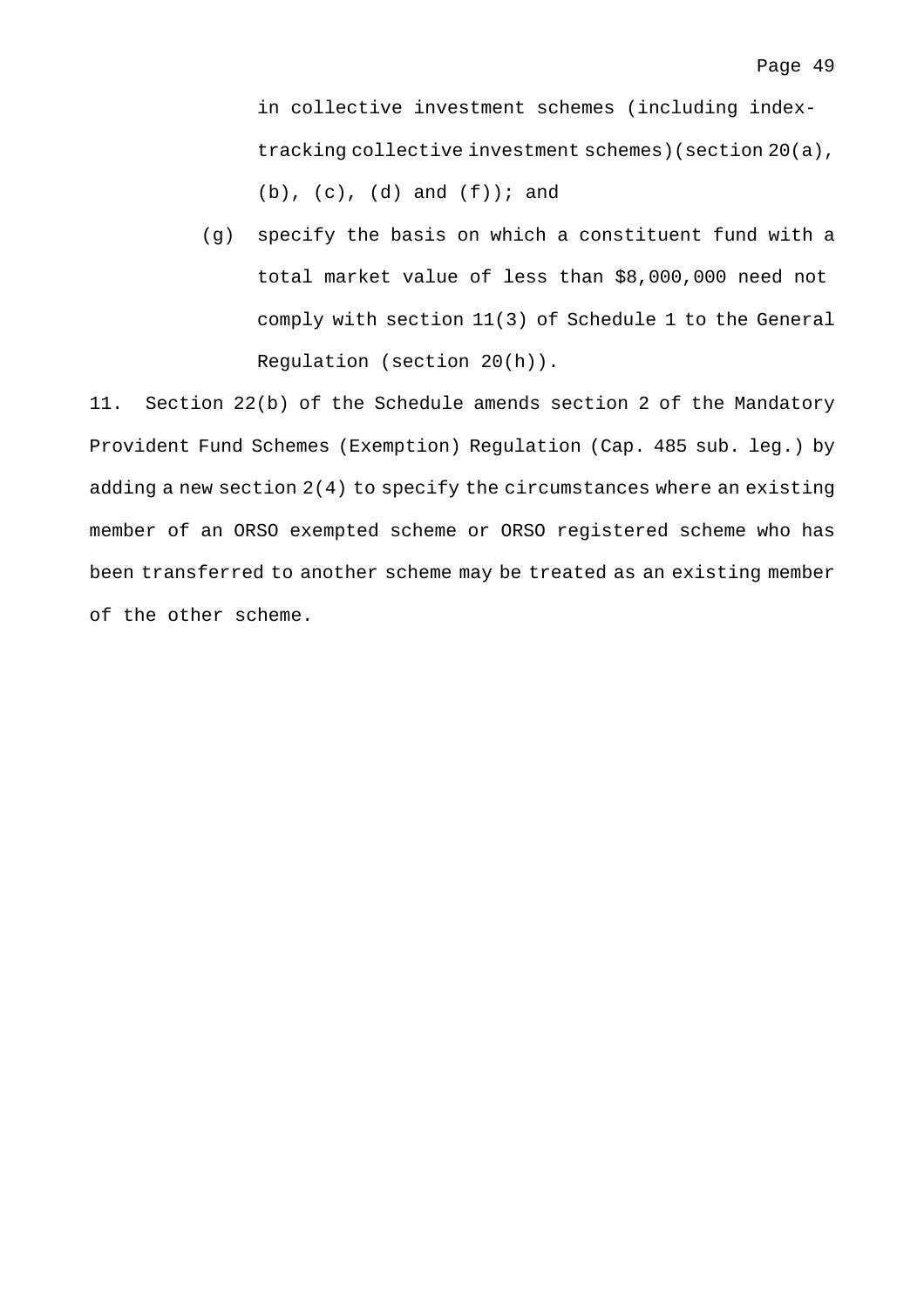# **MEMBERSHIP OF MPF SCHEMES OPERATION REVIEW COMMITTEE (as at 1 March 2002)**

| <b>Chairman</b>                                                                                                                                                | Mr. Ronald ARCULLI                                     |                                        |
|----------------------------------------------------------------------------------------------------------------------------------------------------------------|--------------------------------------------------------|----------------------------------------|
| <b>MPFA</b><br><b>Non-Executive Director</b><br><b>Chief Operating Officer</b><br>(Corporate Affairs)<br><b>Executive Director</b><br>(Policy and Development) | Mr. LEE Kai-ming<br>Mrs. Diana CHAN<br>Mr. Raymond TAM |                                        |
|                                                                                                                                                                | Representative                                         | <b>Alternate</b>                       |
| <b>Employee Representatives</b><br>The Federation of Hong Kong<br>& Kowloon Labour Unions                                                                      | Mr. LEE Kai-ming                                       | Mr. SIN Kai Ming                       |
| Hong Kong Federation of<br><b>Trade Unions</b>                                                                                                                 | Mr. TING Kam Yuen                                      | Mr. C.K. KWONG                         |
| Hong Kong Confederation of<br><b>Trade Unions</b>                                                                                                              | Ms. CHEUNG Lai Ha                                      | Mr. WONG Ying Yu                       |
| <b>Employer Representatives</b><br>Employers' Federation of<br>Hong Kong                                                                                       | Ms. Mary TUNG                                          | Mrs. Jackie MA                         |
| Hong Kong Institute of<br>Human Resource Management                                                                                                            | Mr. LAI Kam Tong                                       | Ms. Edith LEE                          |
| <b>MPF</b> Industry<br>Hong Kong Trustees'<br>Association<br>The Hong Kong Association<br>of Banks                                                             | Mr. Nick CROUCH<br>Mr. Mark BAIN                       | Mr. Alastair MURRAY<br>Mr. Sean FRASER |
| The Hong Kong Federation of<br><b>Insurers</b>                                                                                                                 | Mr. Edward LAU                                         | Mr. Terry LO                           |
| Hong Kong Investment Funds<br>Association                                                                                                                      | Mr. Douglas NAISMITH                                   | Ms. Edith NGAN                         |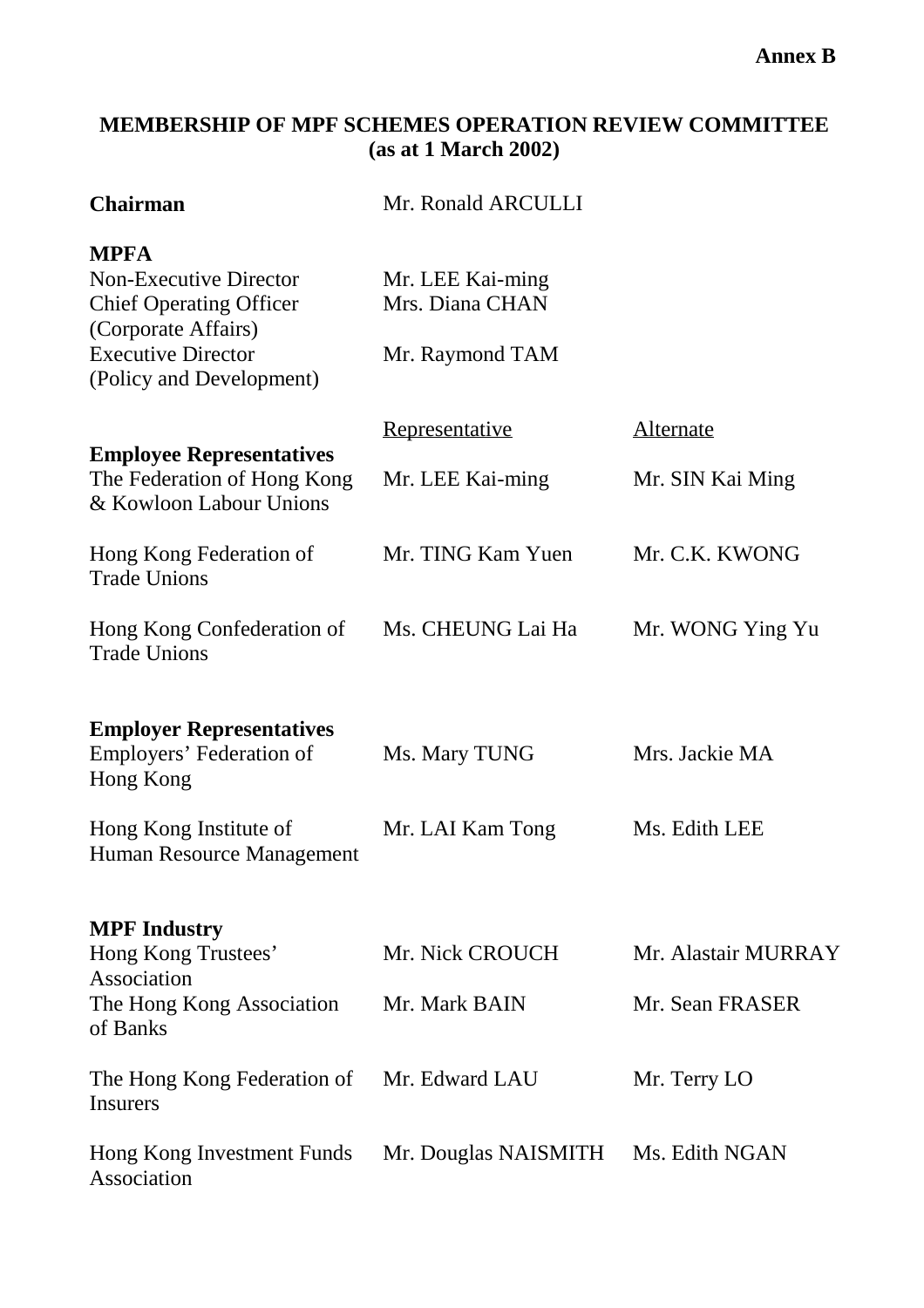| The Law Society of Hong<br>Kong                             | Mr. Duncan ABATE                            | Mr. Paul TAN     |
|-------------------------------------------------------------|---------------------------------------------|------------------|
| <b>HKSAR Government</b><br><b>Financial Services Bureau</b> | Miss Susie HO                               | Miss Patricia SO |
| Labour Department                                           | Mrs. Jennie CHOR                            |                  |
| <b>Secretary</b>                                            | Ms. Gabriella YEE<br>(Senior Manager, MPFA) |                  |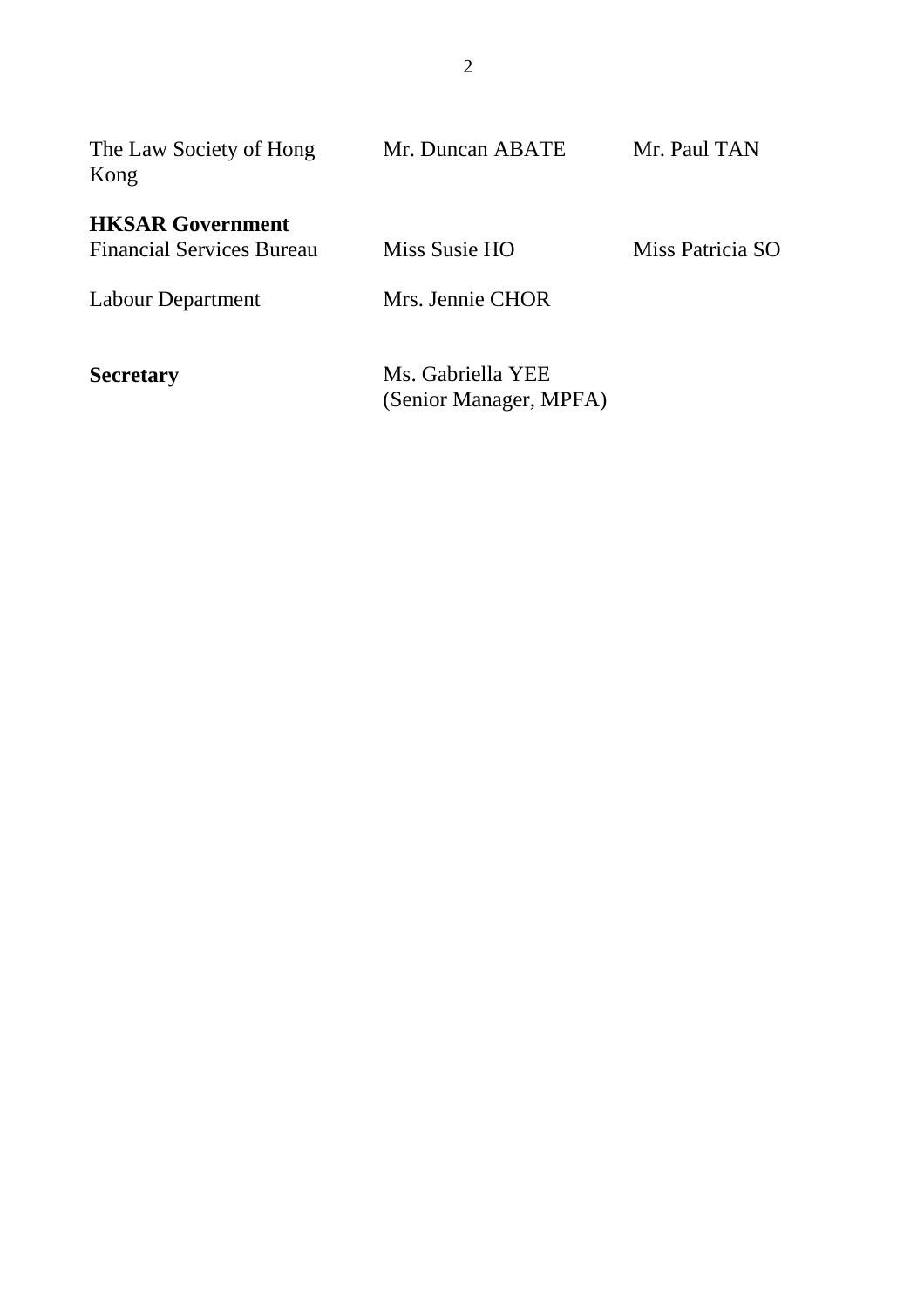# **MINIMUM AND MAXIMUM LEVELS OF RELEVANT INCOME FOR MANDATORY PROVIDENT FUND CONTRIBUTION**

# **Review and Proposals by the MPFA**

The Mandatory Provident Funds Scheme Authority (MPFA) has considered the matter and made the following proposals :-

- a) to review the minimum and maximum relevant income levels for MPF contribution concurrently every four years;
- b) to adopt 50% of the monthly median income as the basis to adjust the minimum relevant income level;
- c) to adopt monthly employment earnings at 90th percentile of the monthly employment earnings distribution as the basis to adjust the maximum relevant income level; and
- d) to raise the minimum relevant income level to \$5,000 per month in accordance with (b) above, and given the current economic conditions, to retain the current maximum relevant income level of \$20,000 per month until the next review.

The proposals are set out in greater detail in the following paragraphs.

## *Frequency of review*

2. Adjustments to the minimum and maximum relevant income levels for MPF contributions will affect the level of retirement benefits ultimately enjoyed by employees and self-employed persons (SEPs). Frequent and ad-hoc revisions would result in disruptions to the smooth operation of the MPF System, as all the payroll and MPF-related systems operated by trustees and employers etc. will have to be adjusted every time. Furthermore, they have cost implications and such costs are likely to be passed on to employees and SEPs as well as employers.

3. On balance, MPFA has proposed that both the minimum and maximum relevant income levels be reviewed concurrently, and revised as appropriate, at intervals of four years.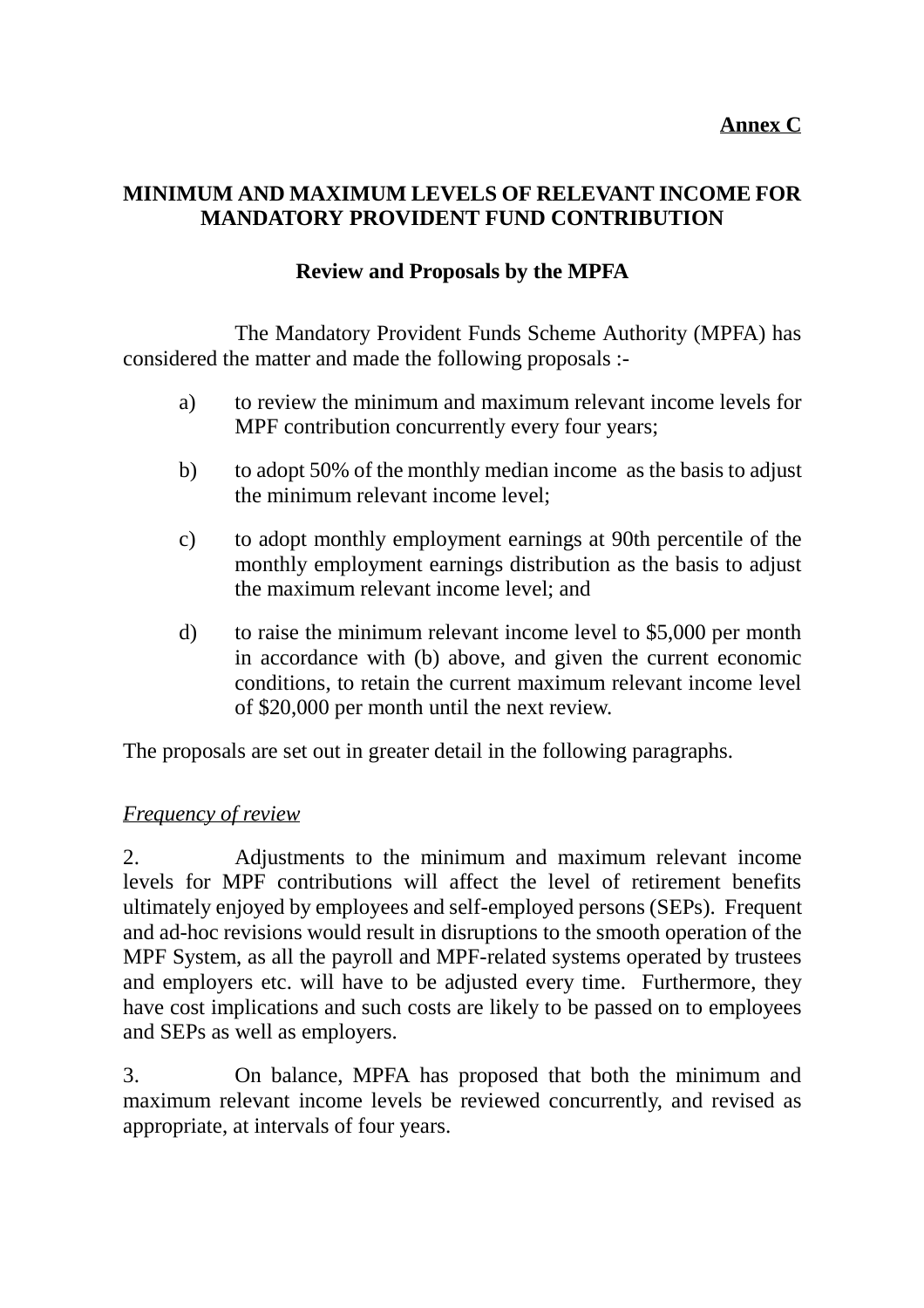# *Adjustment basis for the minimum and maximum relevant income levels*

4. Various indicators reflecting changes in the price or wage levels can be used in adjusting the minimum and maximum relevant income levels. Indicators such as consumer price index, nominal wage index, scheme coverage, median income, projected median income have been considered by MPFA. For consumer price index, past experience shows that it tends to increase more slowly than earnings. If adopted as the adjustment basis, it would result in an increasing proportion of the lower income workers being required to make contributions. The nominal wage index covers wage movement of sample employees in selected industries only, instead of the entire working population. For projected median income, it would be difficult to make accurate projection.

5. After careful consideration, the adjustment bases recommended by MPFA are -

(a) Minimum relevant income level

The setting of the minimum relevant income level should strike a reasonable balance between the need to reduce the financial burden on lower income workers, and the need for accruing financial benefits for retirement protection. MPFA proposed to continue to adopt 50% of the median income as the minimum relevant income level. The use of median income is easily understood and relatively more objective, and will, in the long run, be more resilient to changes in economic conditions. Besides, the median income reflects not only the effect of price changes but also the overall wage trend.

(b) Maximum relevant income level

MPFA has recommended to continue to set the maximum level in order to cover employees with monthly earnings up to the 90 percentile of overall employment earnings distribution. Such basis has the advantage of being easier to understand. Moreover, it has not led to any problems since its adoption in 1995.

# *Recommended adjustment to the minimum level of relevant income*

6. According to the latest statistics and following the mechanism referred to in paragraph 5(a) above, the minimum level of relevant income is proposed to be adjusted from the existing \$4,000 to \$5,000 per month.